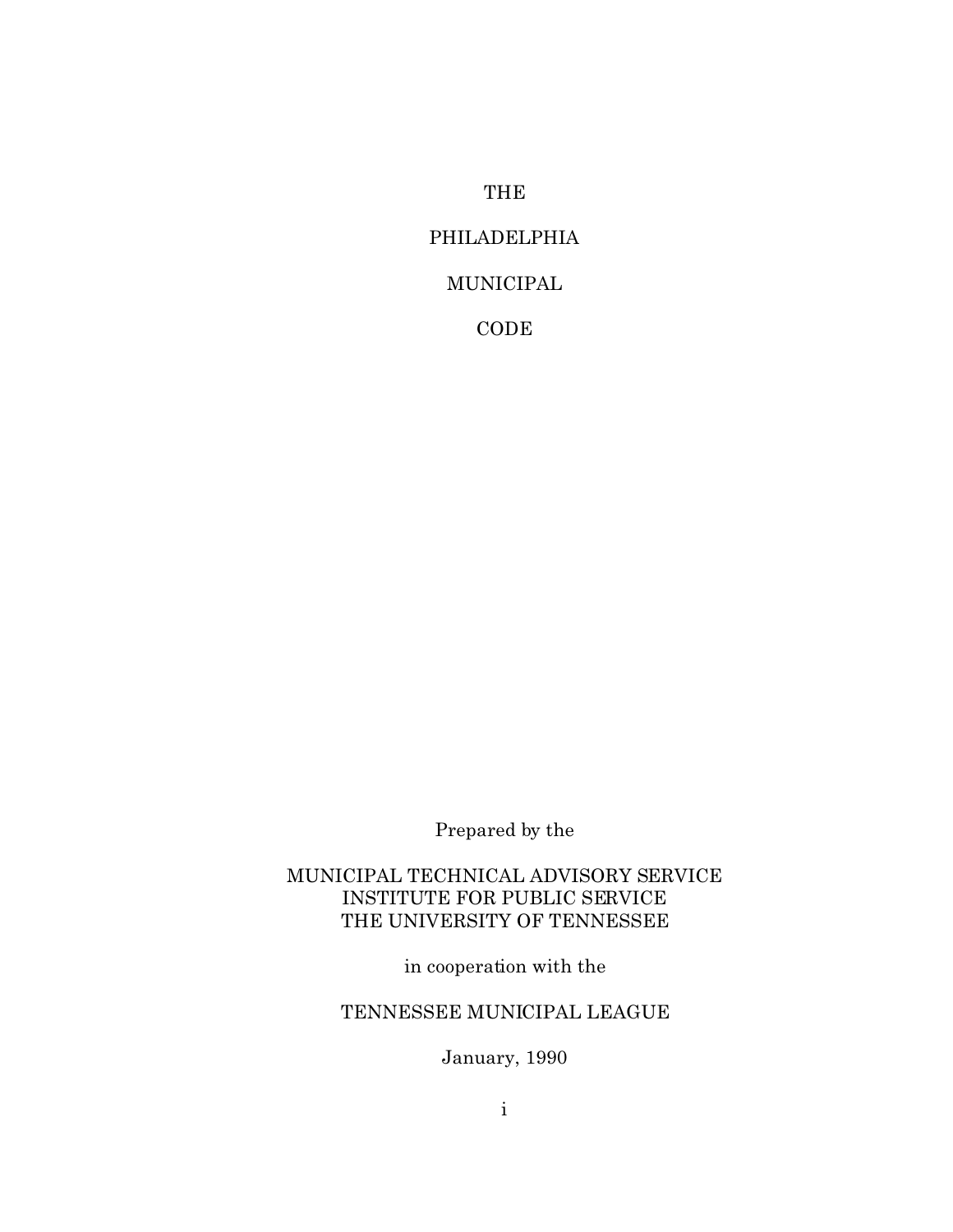# CITY OF PHILADELPHIA, TENNESSEE

# MAYOR

# Sarah Letterman

# ALDERMEN

John Clinton Lori Haun Patricia McNabb Jimmy Nelms

# RECORDER

Jay Bacon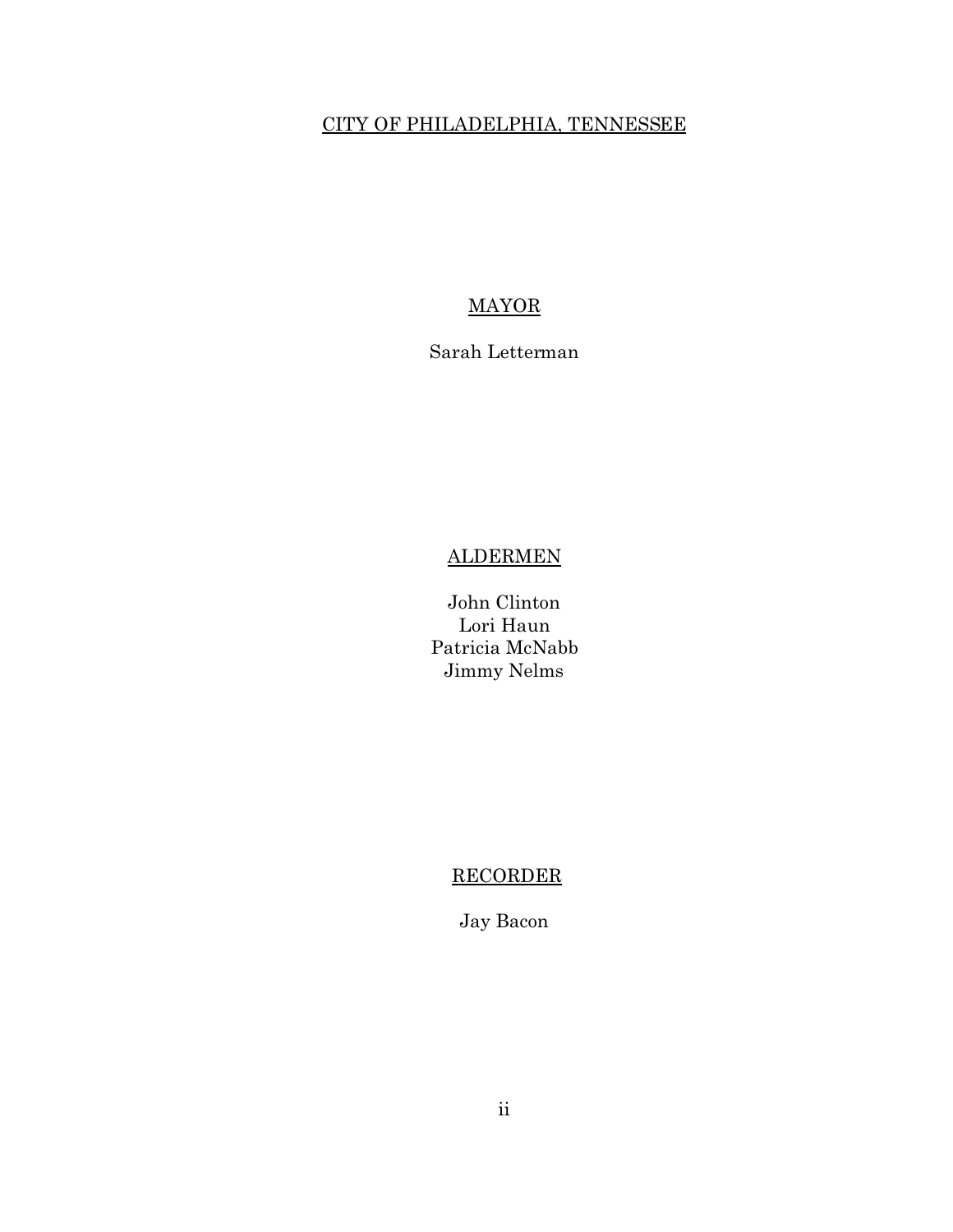## Preface

This code is the result of a comprehensive codification of the ordinances of the City of Philadelphia, Tennessee. By referring to the historical citation appearing at the end of each section, the user will be able to ascertain the old code section or ordinance from which the particular section has been derived. The absence of a historical citation means that the section was added at the time the code was prepared. The word "modified" in the historical citation indicates substantial modification of the original ordinance.

The attention of the user is directed to the arrangement of the code into titles, chapters, and sections. Related matter is kept together, so far as possible, within the same title. Each section number is complete within itself, containing the title number, the chapter number, and the section of the chapter of which it is a part. Specifically, the first number is the title number followed by a hyphen, then the chapter number with the last two numbers showing the section number within the chapter, so that, for example, title 2, chapter 1, section 6, is designated as section 2-106.

By utilizing the table of contents preceding each title and chapter of the code, together with the cross references and explanations included as footnotes, the user should readily find all provisions in the code relating to any question that might arise.

Following this preface is an outline of the ordinance adoption procedures, if any, prescribed by the city's charter.

The code has been arranged and prepared in loose-leaf form to facilitate keeping it up to date. MTAS will provide updating service under the following conditions:

(1) That all ordinances relating to subjects treated in the code or which should be added to the code are adopted as amending, adding, or deleting specific chapters or sections of the code (see section 8 of the adopting ordinance for the code).

(2) That one copy of every ordinance adopted by the City is furnished to MTAS immediately after its adoption (see section 8 of the adopting ordinance).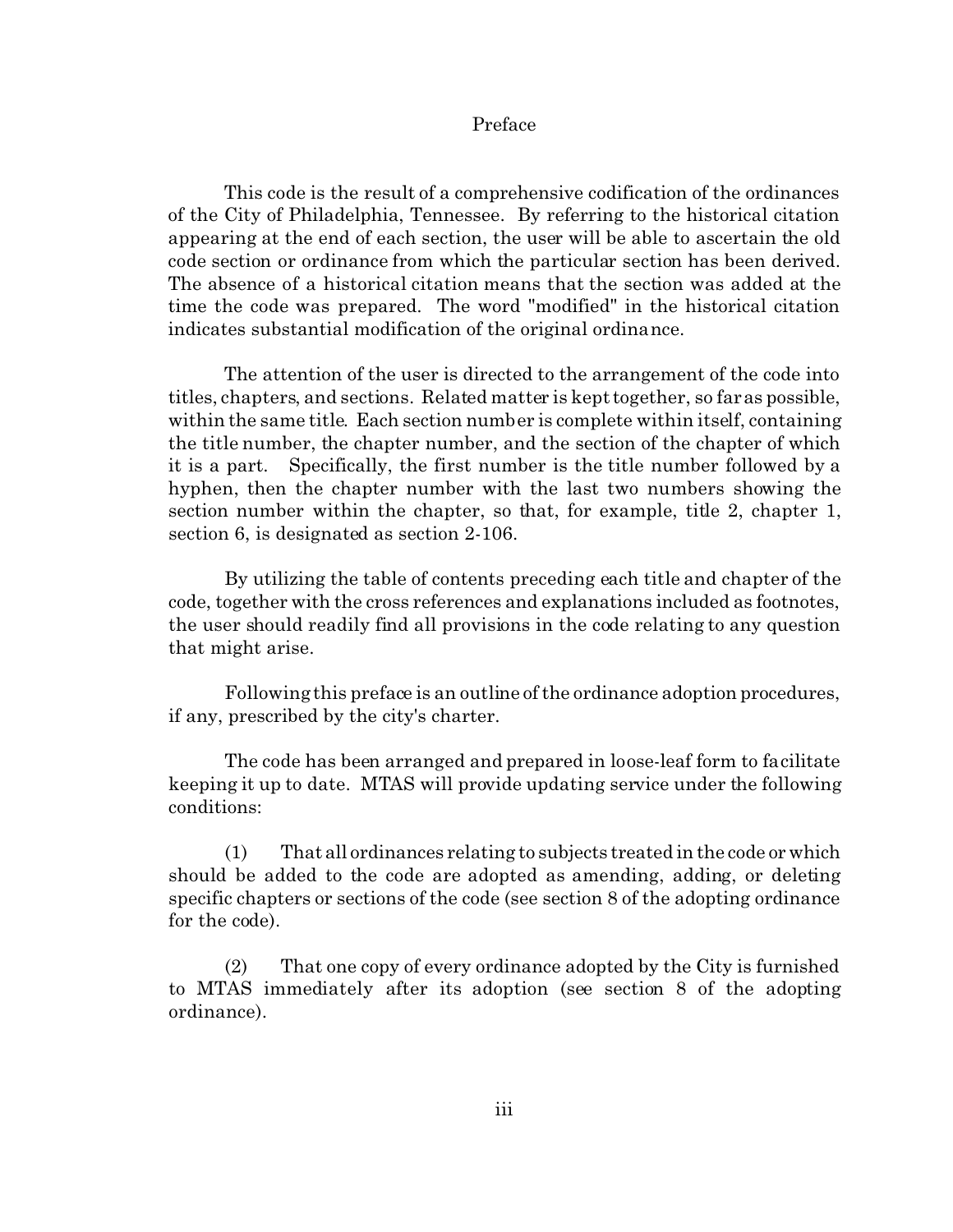(3) That the City agrees to reimburse MTAS for the actual costs of reproducing replacement pages for the code (no charge is made for the consultant's work, and reproduction costs are usually nominal).

Presently, when the foregoing conditions are met MTAS will reproduce replacement pages for the code to reflect the amendments and additions made by such ordinances. This service will be performed at least annually and more often if justified by the volume of amendments. Replacement pages will be supplied with detailed instructions for utilizing them so as again to make the code complete and up to date.

However, the way MTAS does municipal codes and code updates is under review; therefore, this procedure is subject to change in the near future.

The able assistance of Ms. Claudia S. Wolfenbarger, the MTAS Senior Word Processing Specialist, who did all the typing on this project, is gratefully acknowledged.

> M. Michael Tallent Senior Management Consultant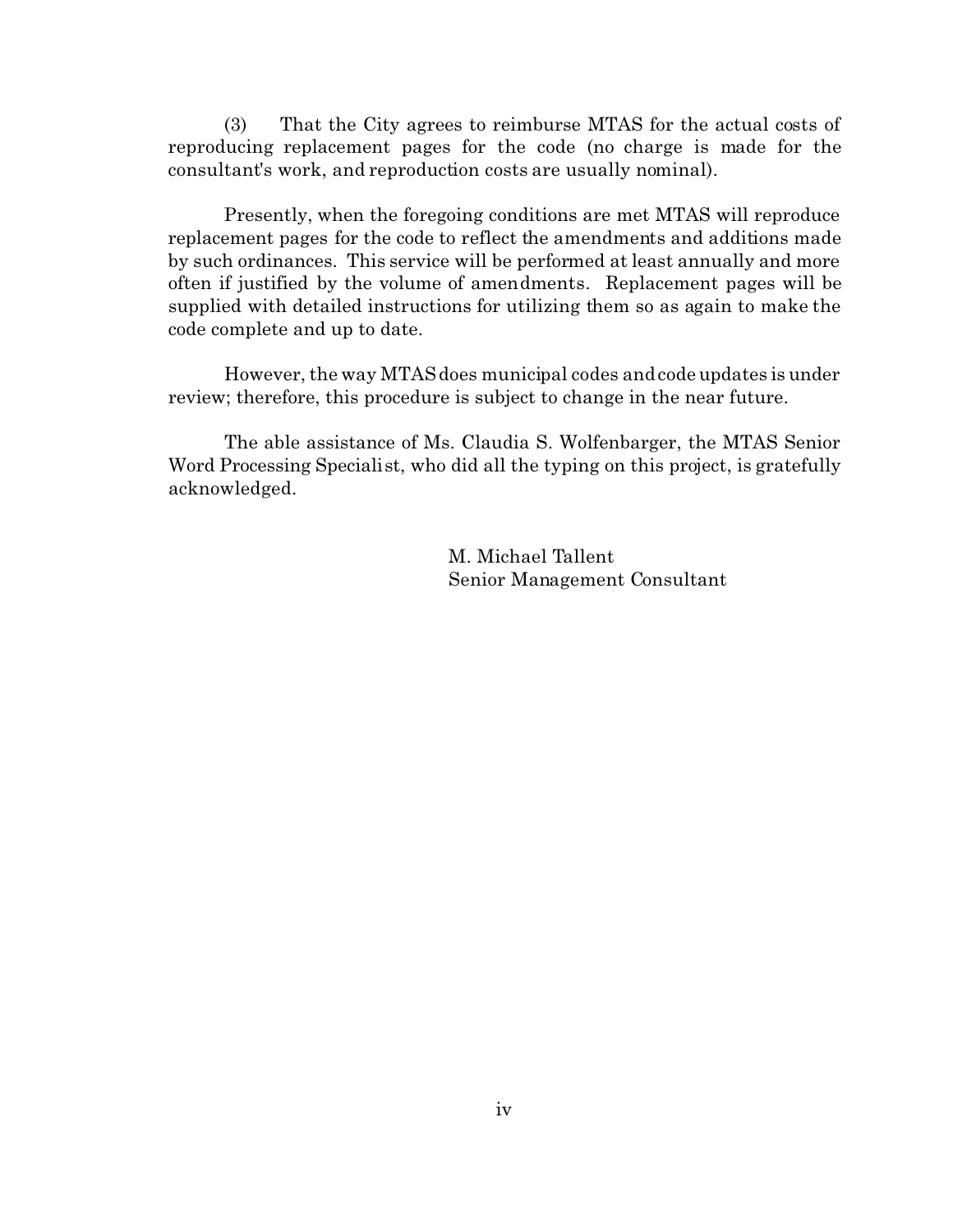# ORDINANCE ADOPTION PROCEDURES PRESCRIBED BY THE CITY CHARTER

- 1. Appropriations of money, orders including money and levies of taxes must be made by ordinance. Such ordinances must be read three times on three separate days and passed on third reading by a majority of the entire board. All other ordinances require passage on two readings on two separate days. (6-2-308)
- 2. Each ordinance, or a caption and a complete summary of it, must be published after its final passage in a newspaper of general circulation in the municipality. No ordinance shall take effect until the ordinance or its caption and summary is published. (6-2-102)
- 3. Publication of the ordinance can occur before final passage under Biddle v. Town of Farragut, 646 S.W.2d 925 (Tenn. Ct. App. 1982)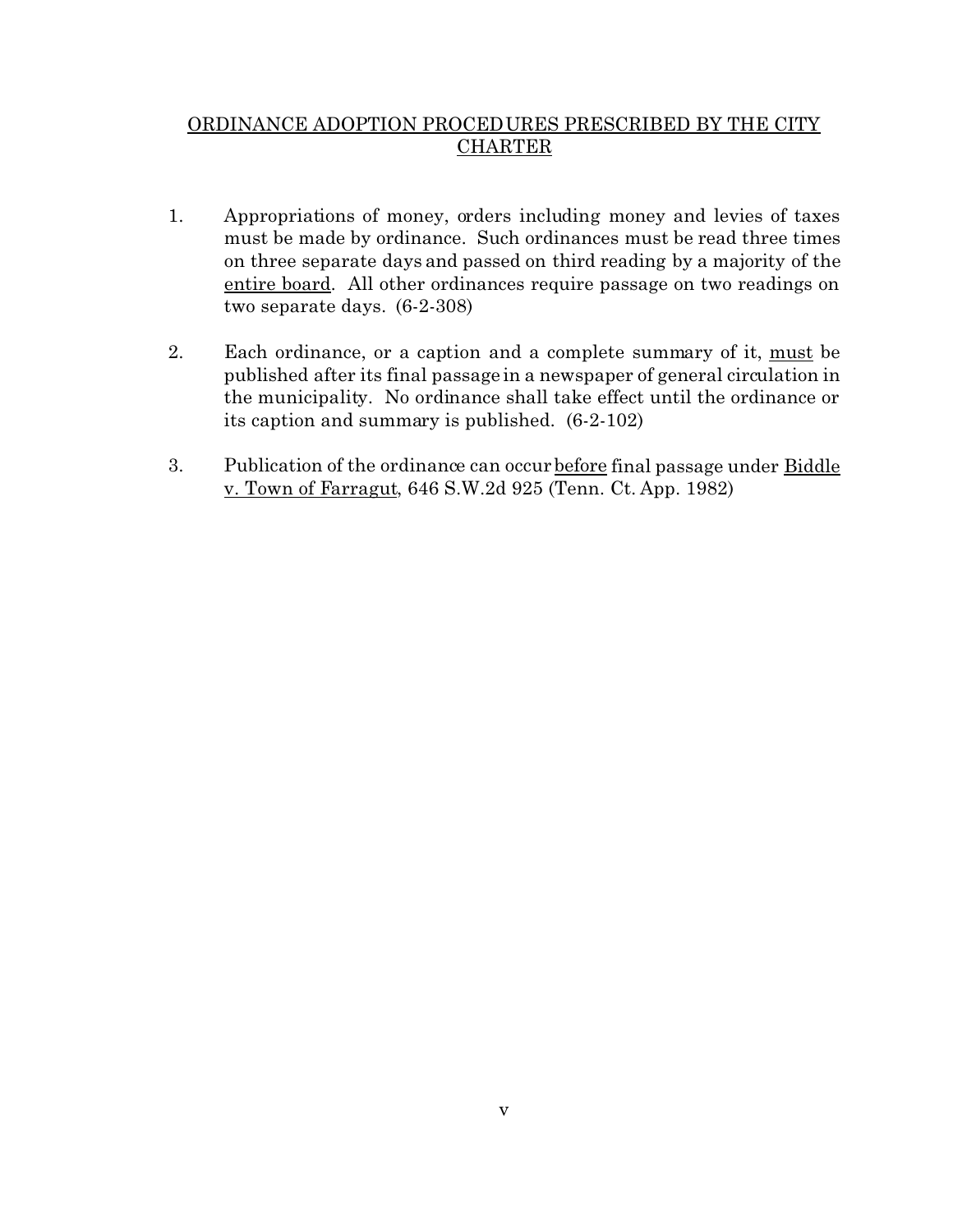# MTAS RECOMMENDATIONS FOR ADOPTION OF ORDINANCES IN PHILADELPHIA, TENNESSEE  $, 19$

Ordinances adopted by the City of Philadelphia, Tennessee, should be adopted pursuant to the requirements of sections 6-2-308 and 6-2-102 of the Tennessee Code Annotated (see pages and in the municipal code) and in accordance with the requirements of section 8 of the adopting ordinance in the Philadelphia Municipal Code (page ORD-3). The following is a suggested format for drafting ordinances:

> START OFF BY GIVING EACH ORDINANCE A NUMBER: ALL ORDINANCES SHOULD BE NUMBERED IN SEQUENCE: 1, 2, 3, ETC.

> > Ordinance No.\_\_\_\_\_\_\_\_

# USE A CAPTION LIKE THE FOLLOWING WHEN THE ORDINANCE SHOULD BE ADDED TO THE CODE OR DEALS WITH SOMETHING IN THE CODE.

An ordinance to amend the "Philadelphia Municipal Code" by (State here what changes are to be made. Example: revising section 6-301.)

# USE A CAPTION LIKE THE FOLLOWING WHEN THE ORDINANCE DOES NOT AFFECT THE CODE.

An ordinance to (State here what the ordinance does. Example: adopt an annual budget.)

# USE THE FOLLOWINGORDAINING CLAUSE IN EVERY ORDINANCE.

Be it ordained by the Board of Mayor and Aldermen of the City of Philadelphia, Tennessee, that: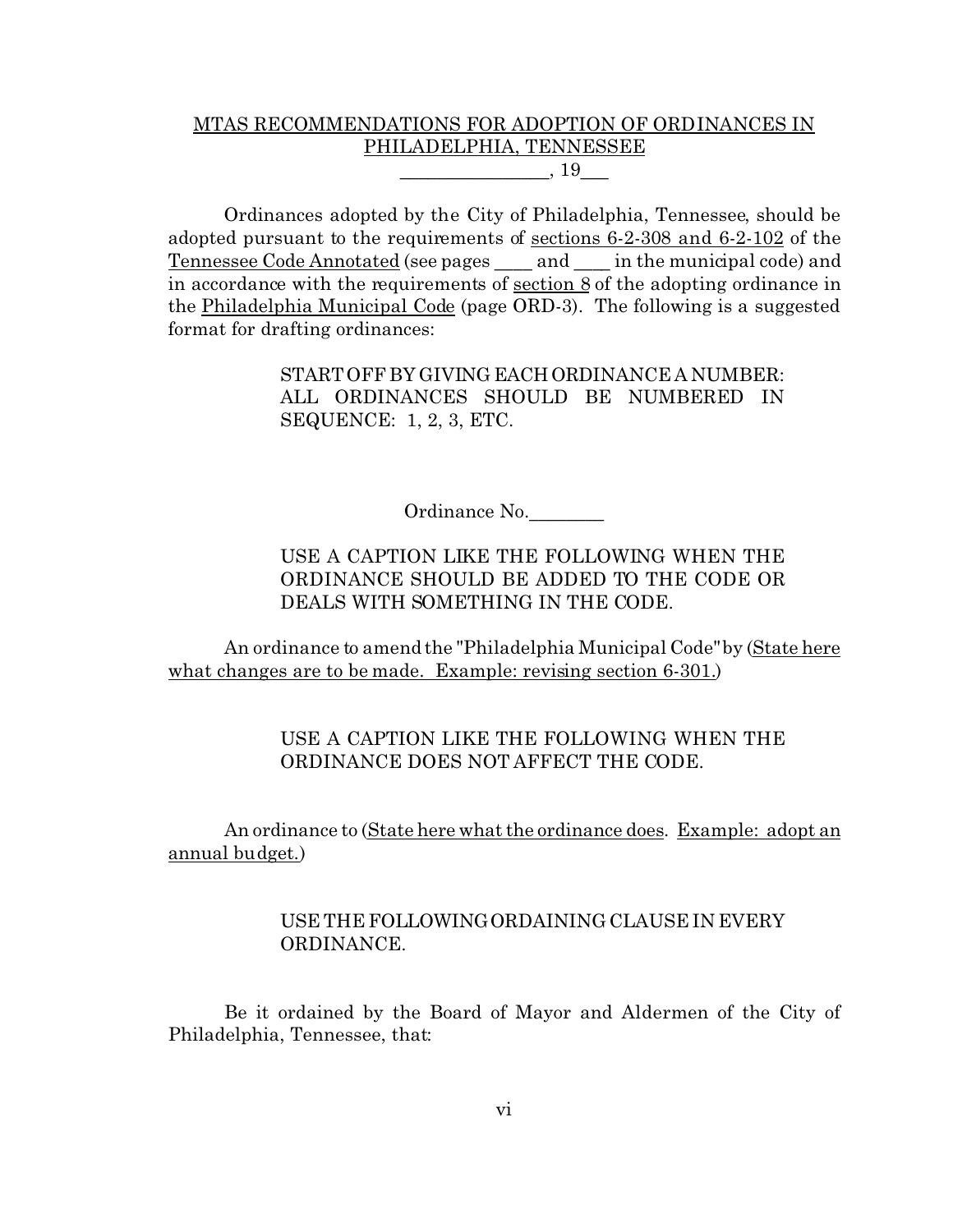# NUMBER EACH SECTION OF THE ORDINANCE IN SEQUENCE: 1,2,3, ETC.

USE A SECTION LIKE THE FOLLOWING WHEN ADDING AN ENTIRE NEW CHAPTER TO THE CODE.

Section Fig. The following new chapter is added to title <u>see in</u> the "Philadelphia Municipal Code":

CHAPTER \_\_\_\_\_\_\_

\_\_\_\_\_\_\_\_\_\_\_\_\_\_\_\_\_\_\_\_\_\_\_\_\_\_\_\_\_\_\_\_\_

**SECTION** \_\_\_\_\_-\_\_\_\_. \_\_\_\_\_\_\_\_\_\_\_\_\_\_\_\_\_\_\_\_\_\_\_. \_\_\_\_\_-\_\_\_\_. \_\_\_\_\_\_\_\_\_\_\_\_\_\_\_\_\_\_\_\_\_\_\_\_\_\_\_\_\_\_. \_\_\_\_\_-\_\_\_\_. \_\_\_\_\_\_\_\_\_\_\_\_\_\_\_\_\_\_\_\_\_\_\_\_\_\_. \_\_\_\_\_\_\_\_\_\_\_\_\_\_  $\mathcal{L}_\text{max}$  and  $\mathcal{L}_\text{max}$  and  $\mathcal{L}_\text{max}$  and  $\mathcal{L}_\text{max}$  and  $\mathcal{L}_\text{max}$ \_\_\_\_\_-\_\_\_\_. \_\_\_\_\_\_\_\_\_\_\_\_\_\_\_\_\_\_\_\_\_\_\_\_\_. \_\_\_\_\_\_\_\_\_\_\_\_\_\_ \_\_\_\_\_\_\_\_\_\_\_\_\_\_\_\_\_\_\_\_\_\_\_\_\_\_\_\_\_\_\_\_\_\_\_\_\_\_\_\_\_\_\_\_\_\_\_\_\_\_\_\_\_\_\_\_\_\_\_\_ USE A SECTION LIKE THE FOLLOWING WHEN ADDING A NEW SECTION TO THE CODE. Section \_\_\_\_\_\_. The following new section is added to the "Philadelphia Municipal Code":

 $\_$  ,  $\_$  ,  $\_$  ,  $\_$  ,  $\_$  ,  $\_$  ,  $\_$  ,  $\_$  ,  $\_$  ,  $\_$  ,  $\_$  ,  $\_$  ,  $\_$  ,  $\_$  ,  $\_$  ,  $\_$  ,  $\_$  ,  $\_$  ,  $\_$  ,  $\_$  ,  $\_$  ,  $\_$  ,  $\_$  ,  $\_$  ,  $\_$  ,  $\_$  ,  $\_$  ,  $\_$  ,  $\_$  ,  $\_$  ,  $\_$  ,  $\_$  ,  $\_$  ,  $\_$  ,  $\_$  ,  $\_$  ,  $\_$  ,

 $\mathcal{L}_\text{max}$  and  $\mathcal{L}_\text{max}$  and  $\mathcal{L}_\text{max}$  and  $\mathcal{L}_\text{max}$  and  $\mathcal{L}_\text{max}$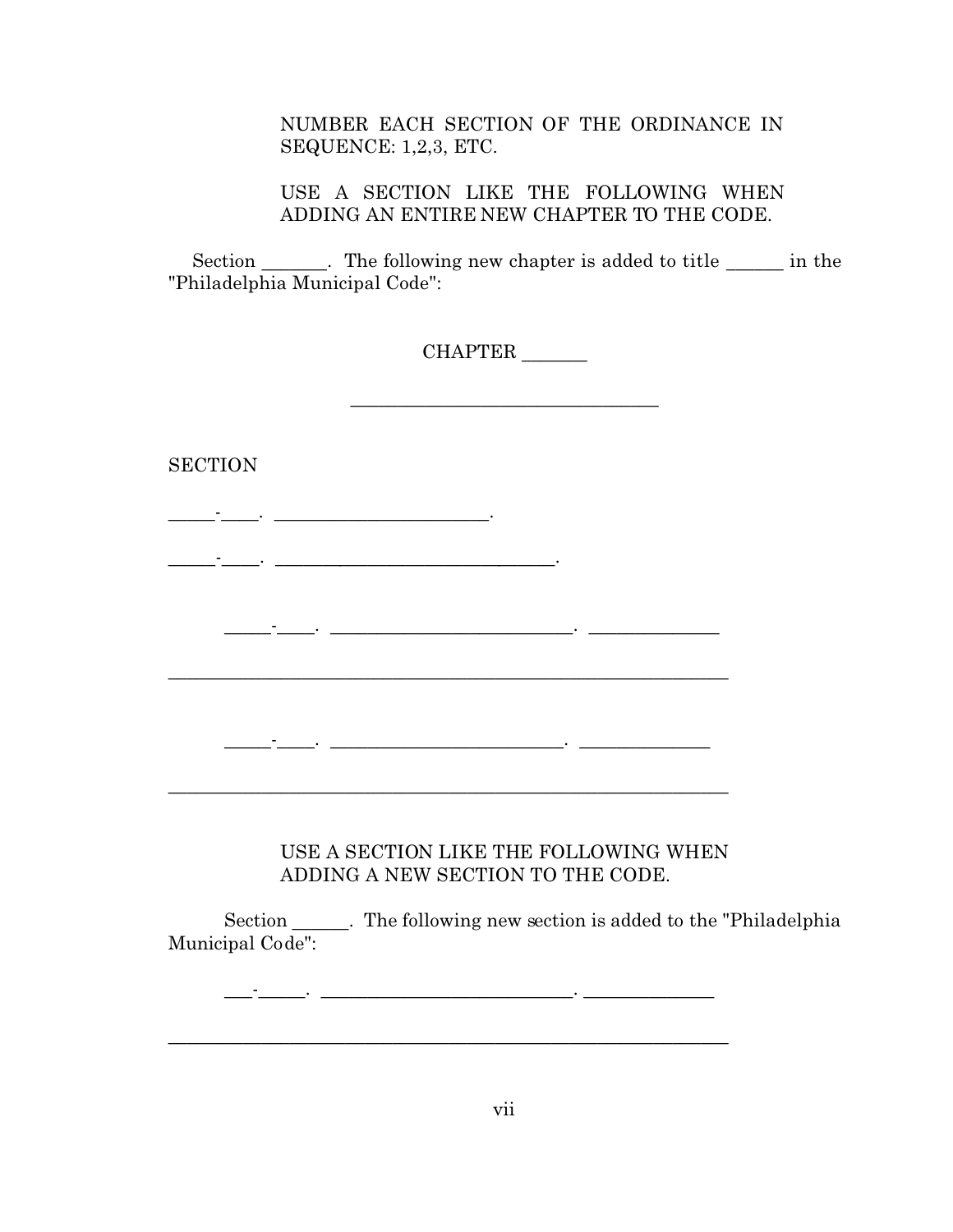USE A SECTION LIKE THE FOLLOWING WHEN DELETING A SECTION OF THE CODE AND NOT REPLACING IT.

Section \_\_\_\_\_. Section \_\_\_\_\_\_\_\_\_\_\_\_\_\_\_\_\_\_ of the "Philadelphia Municipal Code" is hereby deleted in its entirety.

\_\_\_\_\_\_\_\_\_\_\_\_\_\_\_\_\_\_\_\_\_\_\_\_\_\_\_\_\_\_\_\_\_\_\_\_\_\_\_\_\_\_\_\_\_\_\_\_\_\_\_\_\_\_\_\_\_\_\_\_

USE A SECTION LIKE THE FOLLOWING WHEN CHANGING A SECTION IN THE CODE.

Section . Section .  $\blacksquare$  of the "Philadelphia Municipal Code" is revised in its entirety to read as follows:

\_\_\_\_\_-\_\_\_\_. \_\_\_\_\_\_\_\_\_\_\_\_\_\_\_\_\_\_\_\_. \_\_\_\_\_\_\_\_\_\_\_\_\_\_\_\_\_\_\_

\_\_\_\_\_\_\_\_\_\_\_\_\_\_\_\_\_\_\_\_\_\_\_\_\_\_\_\_\_\_\_\_\_\_\_\_\_\_\_\_\_\_\_\_\_\_\_\_\_\_\_\_\_\_\_\_\_\_\_\_

\_\_\_\_\_\_\_\_\_\_\_\_\_\_\_\_\_\_\_\_\_\_\_\_\_\_\_\_\_\_\_\_\_\_\_\_\_\_\_\_\_\_\_\_\_\_\_\_\_\_\_\_\_\_\_\_\_\_\_\_

USE THIS FINAL SECTION IN EVERY ORDINANCE.

Section Filis ordinance shall take effect ten (10) days from and after its first pasage, the public welfare requiring it.

PASS ALL ORDINANCES ON AT LEAST TWO READINGS.

Passed 1st reading the contract of the contract of the contract of the contract of the contract of the contract of the contract of the contract of the contract of the contract of the contract of the contract of the contrac

Passed 2nd reading the contract of the contract of the contract of the contract of the contract of the contract of the contract of the contract of the contract of the contract of the contract of the contract of the contrac

ADD A THIRD READING FOR ORDINANCES PROVIDING FOR APPROPRIATIONS OF MONEY, OR ORDER INVOLVING IT,OR LEVY OF TAXES.

HAVE ALL ORDINANCES SIGNED BY THE MAYOR AND RECORDER.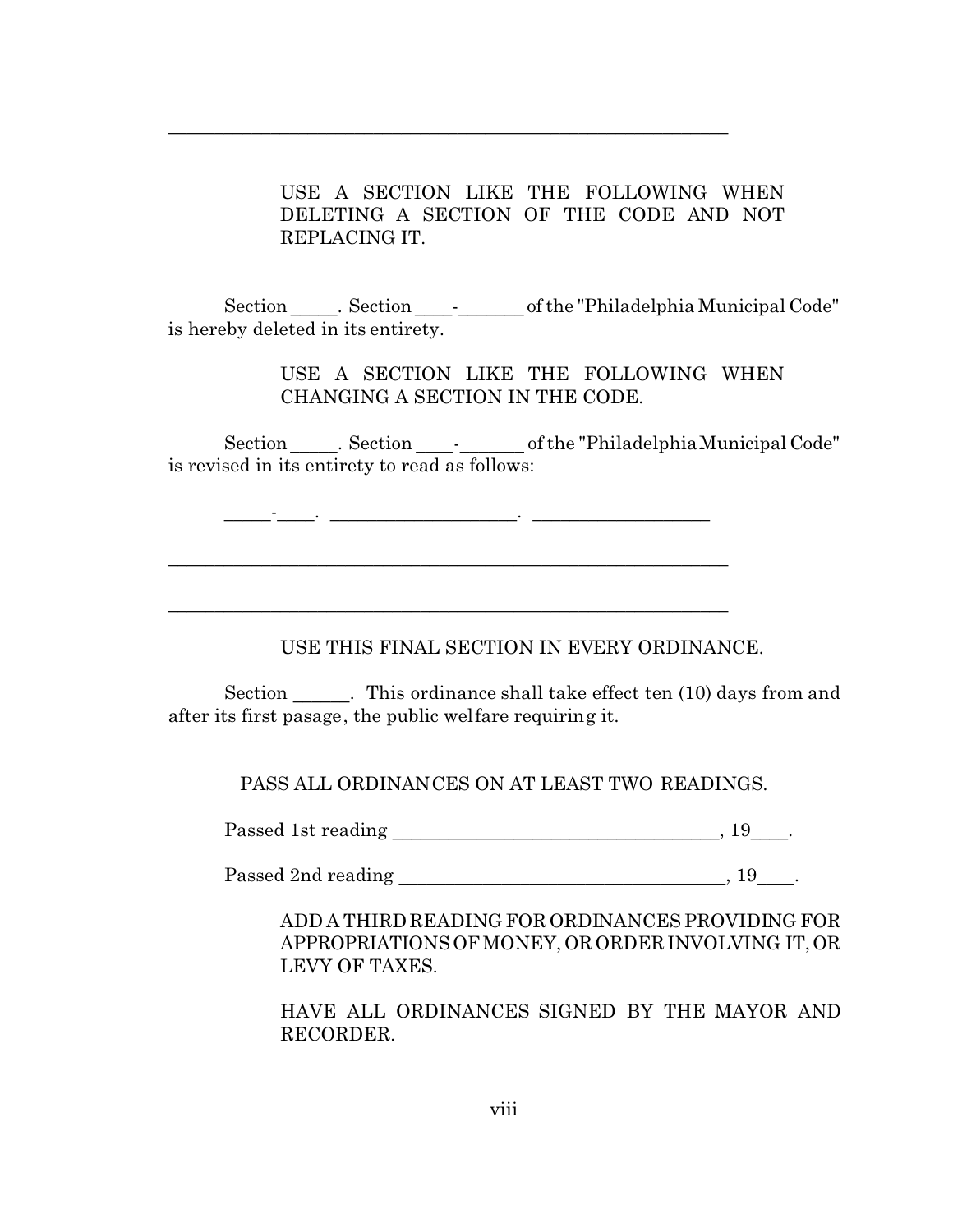Mayor

\_\_\_\_\_\_\_\_\_\_\_\_\_\_\_\_\_\_\_\_\_\_\_\_\_\_\_\_\_\_\_\_\_

Recorder

\_\_\_\_\_\_\_\_\_\_\_\_\_\_\_\_\_\_\_\_\_\_\_\_\_\_\_\_\_\_\_\_\_

# INDICATE ON EACH ORDINANCE IN WHICH NEWSPAPER AND ON WHAT DATE IT WAS PUBLISHED.

Published in the \_\_\_\_[indicate name of newspaper] \_\_\_\_ on the \_\_\_\_\_\_ day of \_\_\_\_\_\_\_\_\_\_\_\_\_\_\_\_\_,  $19$ \_\_\_.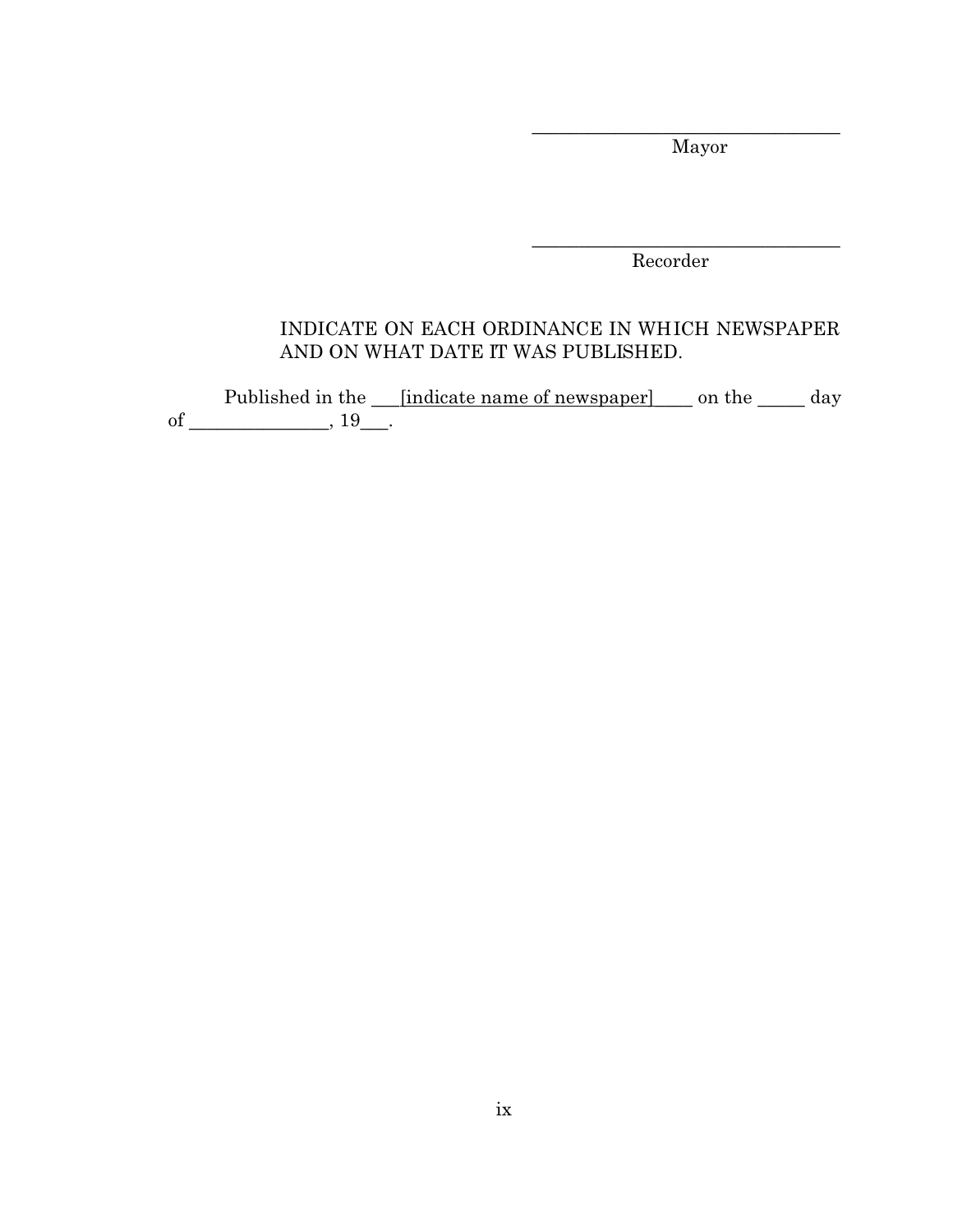# TITLE 1

# ADMINISTRATION, OFFICERS, AND PERSONNEL<sup>1</sup>

CHAPTER

- 1. BOARD OF MAYOR AND ALDERMEN.
- 2. MAYOR.
- 3. RECORDER.
- 4. POLICE AND ARREST.
- 5. CITY COURT.

Charter

This Code

<sup>&</sup>lt;sup>1</sup>Cross references

See the charter index, the charter itself and footnote references to the charter in the front of this code.

Building, plumbing, electrical and gas inspectors: title 4. Fire department: title 7.

Utilities: title 13.

Wastewater treatment: title 13.

Zoning: title 11.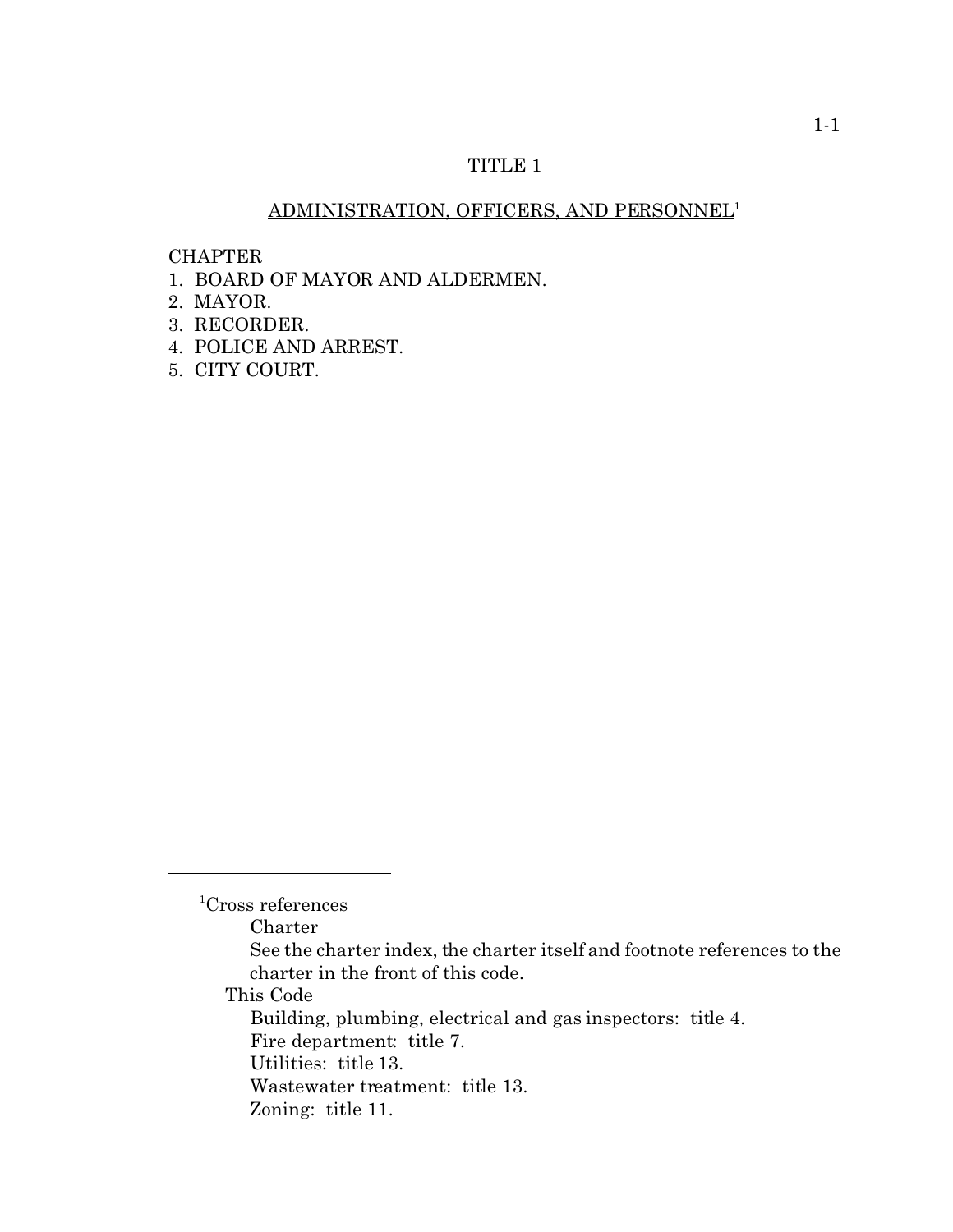#### BOARD OF MAYOR AND ALDERMEN<sup>1</sup>

**SECTION** 

1-101. Time and place of regular meetings.

1-102. Order of business.

1-103. General rules of order.

1-101. Time and place of regular meetings. The board of mayor and aldermen shall hold regular monthly meetings at 7:00 P.M. on the second Monday of each month at the City Hall (Library). (Ord. No. 1, modified)

1-102. Order of business. At each meeting of the board of mayor and aldermen, the following regular order of business shall be observed unless dispensed with by a majority vote of the members present:

(1) Call to order by the mayor.

(2) Roll call by the recorder.

(3) Reading of minutes of the previous meeting by the recorder, and approval or correction.

- (4) Grievances from citizens.
- (5) Communications from the mayor.

<sup>1</sup>Charter references

Conflicts of interest: 6-2-402.

Compensation: 6-2-401.

Election: 6-1-401.

Oath: 6-1-401.

Ordinance procedure

Publication: 6-2-102.

Readings: 6-2-308.

Residence requirement: 6-1-402.

Restrictions on expenditures: 6-2-301 through 6-2-303.

Taxation: 6-2-301.

Terms of office: 6-1-403.

Vacancies in office: 6-1-405.

Vice Mayor: 6-1-405.

For charter provisions related to the board of mayor and aldermen, see Tennessee Code Annotated, title 6, chapter 1 through 3. For specific charter provisions on the following subjects related to the board of mayor and aldermen, see the sections indicated.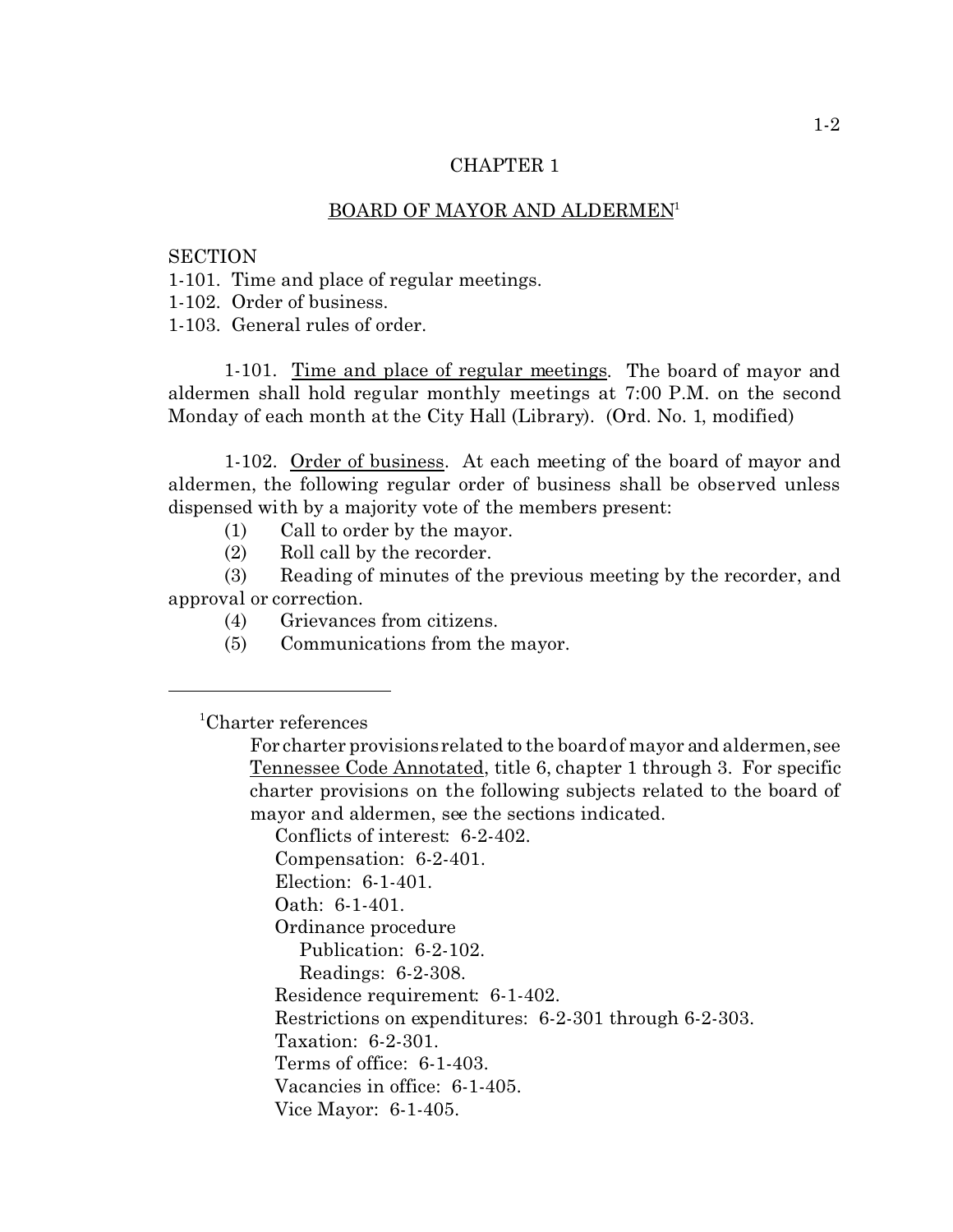(6) Reports from committees, members of the board of mayor and aldermen, and other officers.

- (7) Old business.
- (8) New business.
- (9) Adjournment. (Ord. No. 1)

1-103. General rules of order. The rules of order and parliamentary procedure contained in Robert's Rules of Order, Revised, shall govern the transaction of business by and before the board of mayor and aldermen at its meetings in all cases to which they are applicable and in which they are not inconsistent with provisions of the charter or this code. (Ord. No. 1)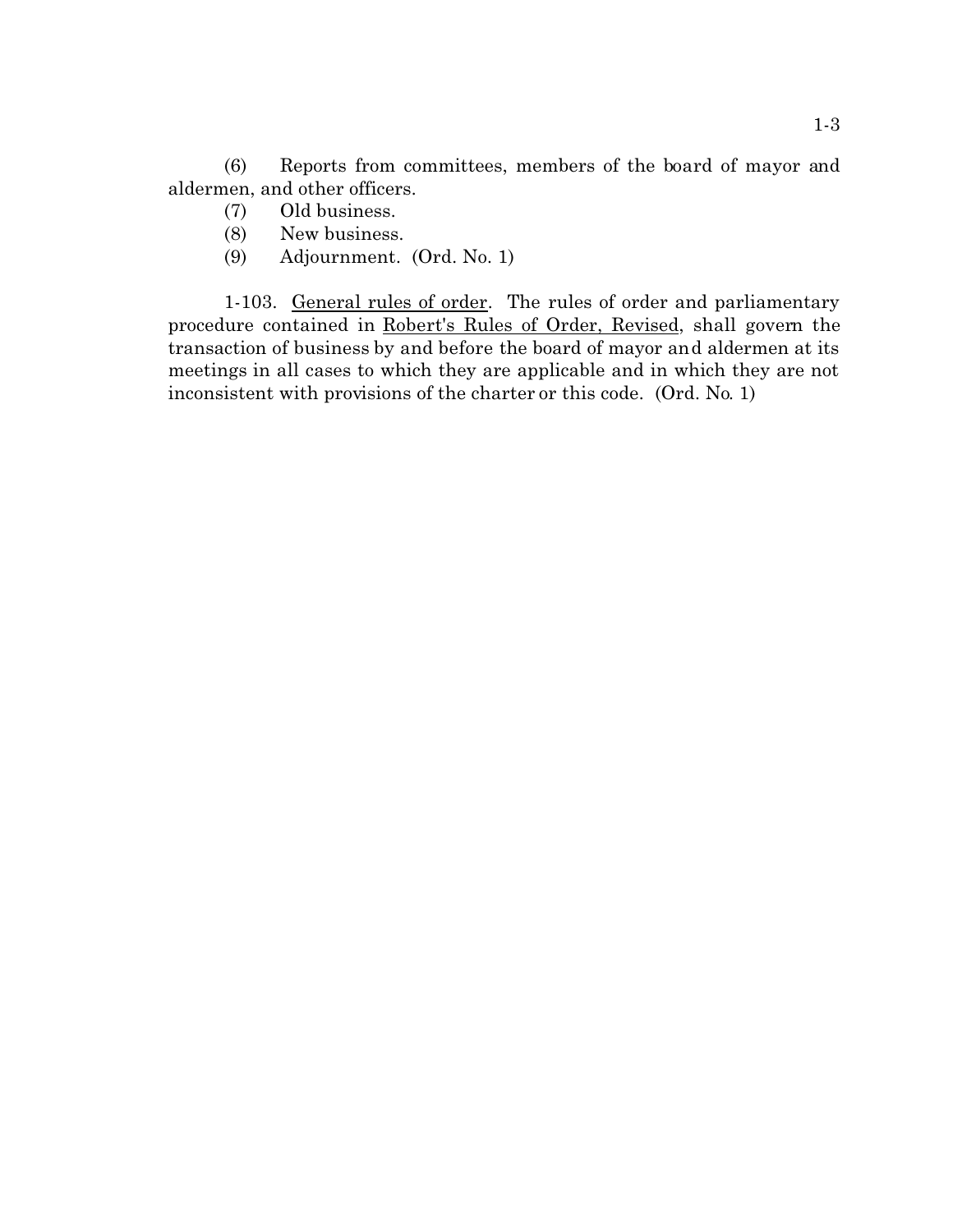#### MAYOR<sup>1</sup>

**SECTION** 1-201. Generally supervises city's affairs. 1-202. Executes city's contracts.

1-201. Generally supervises city's affairs. The mayor shall have general supervision of all city affairs and may require such reports from the officers and employees as he may reasonably deem necessary to carry out his executive responsibilities. (Ord. No. 1)

1-202. Executes city's contracts. The mayor shall execute all contracts as authorized by the board of mayor and aldermen. (Ord. No. 1)

Conflicts of interest: 6-2-401. Compensation: 6-2-401. Election: 6-1-401. Oath: 6-1-404. Powers and duties: 6-1-406. Residence requirements: 6-1-402. Term of office: 6-1-403. Vacancy in office: 6-1-405.

<sup>1</sup>Charter references

For charter provisions related to the mayor, see Tennessee Code Annotated, Title 6, Chapters 1 through 3. For specific charter provisions on the following subject related to the mayor, see the section indicated: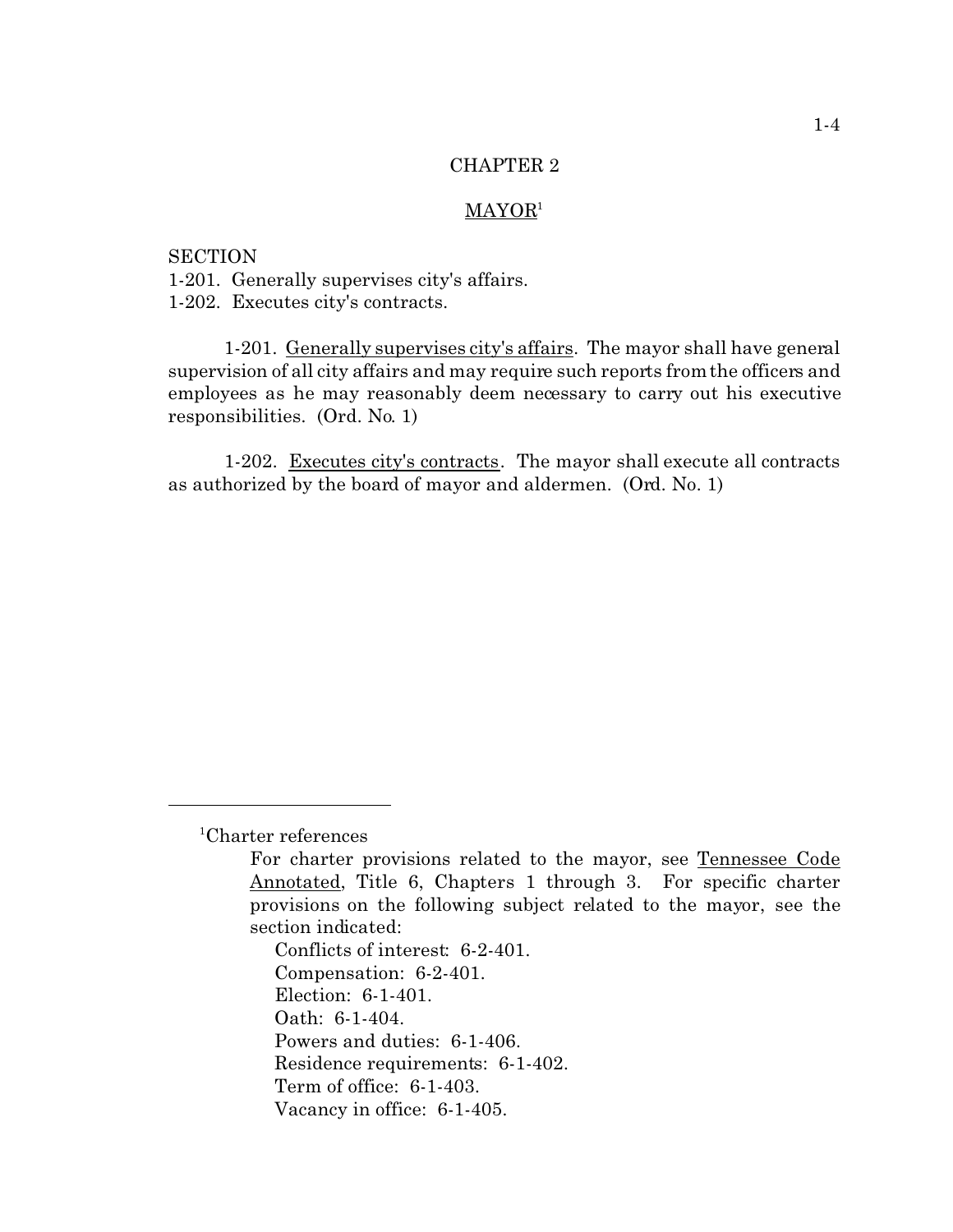## RECORDER<sup>1</sup>

**SECTION** 1-301. To be bonded. 1-302. To keep minutes, etc. 1-303. To perform general administrative duties, etc.

1-301. To be bonded. The recorder shall be bonded in such sum as may be fixed by, and with such surety as may be acceptable to, the board of mayor and aldermen.

1-302. To keep minutes, etc. The recorder shall keep the minutes of all meetings of the board of mayor and aldermen and shall preserve the original copy of all ordinances in a separate ordinance book. (Ord. No. 1)

1-303. To perform general administrative duties, etc. The recorder shall perform all administrative duties for the board of mayor and aldermen and for the city which are not assigned by the charter, this code, or the board of mayor and aldermen to another corporate officer. He shall also have custody of and be responsible for maintaining all corporate bonds, records, and papers. (Ord. No. 1)

<sup>1</sup>Charter references

The only charter provisions which directly mention the recorder are contained in the following sections of Tennessee Code Annotated: Judicial functions: 6-2-403.

Signs warrants drawn on treasury: 6-1-406.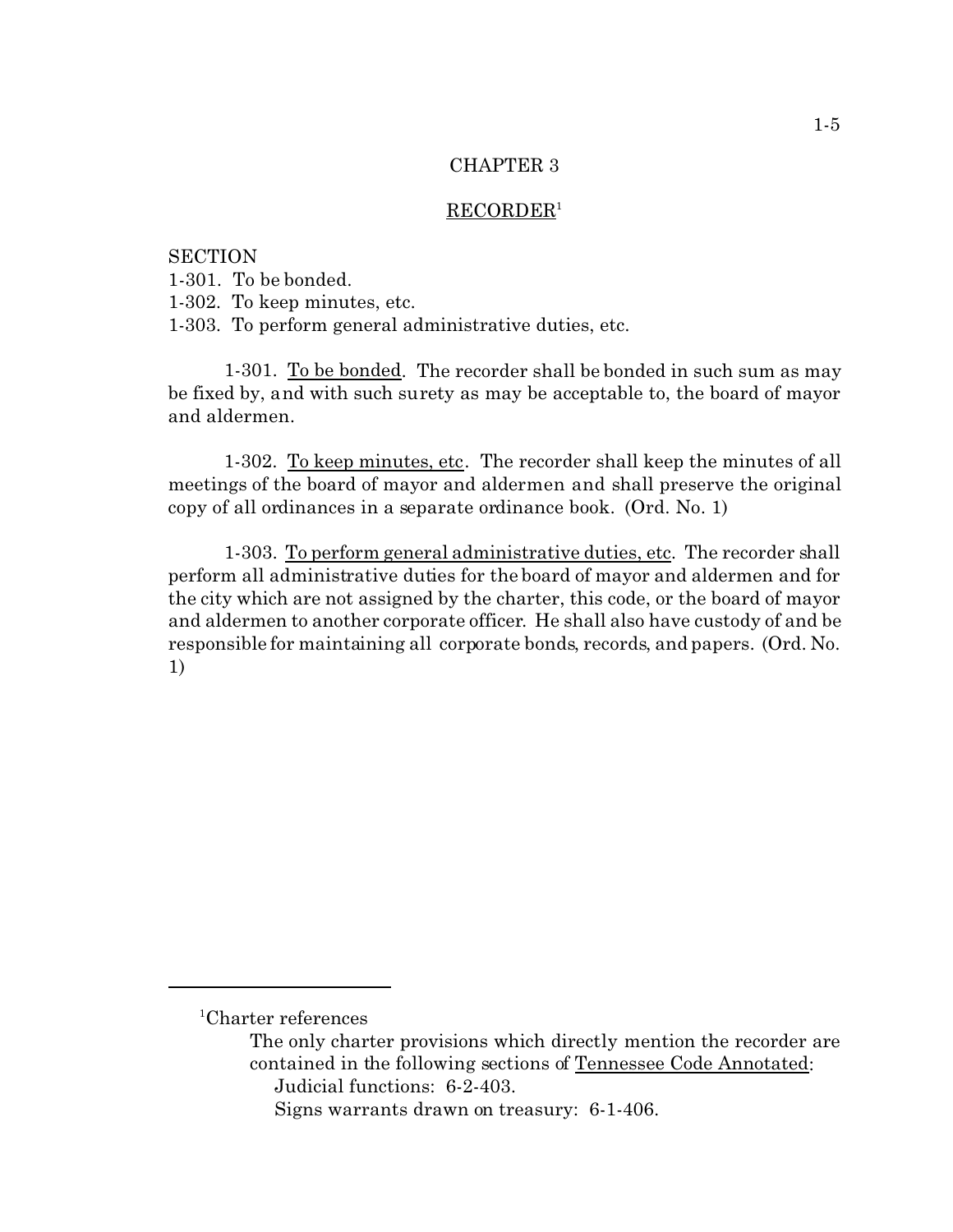## POLICE AND ARREST

## **SECTION**

1-401. County sheriff's department to enforce municipal ordinances.

1-401. County sheriff's department to enforce municipal ordinances. The Sheriff's Department of Loudon County shall enforce the municipal ordinances of the city according to the terms of the agreement entered into between the city and the County of Loudon, the Sheriff's Department of the County of Loudon, and the Loudon County Court of General Sessions, pursuant to Tennessee Code Annotated, sections 8-8-201(34), 12-9-104 and 16-15-501.<sup>1</sup>

<sup>&</sup>lt;sup>1</sup>The agreement is of record in the office of the city recorder.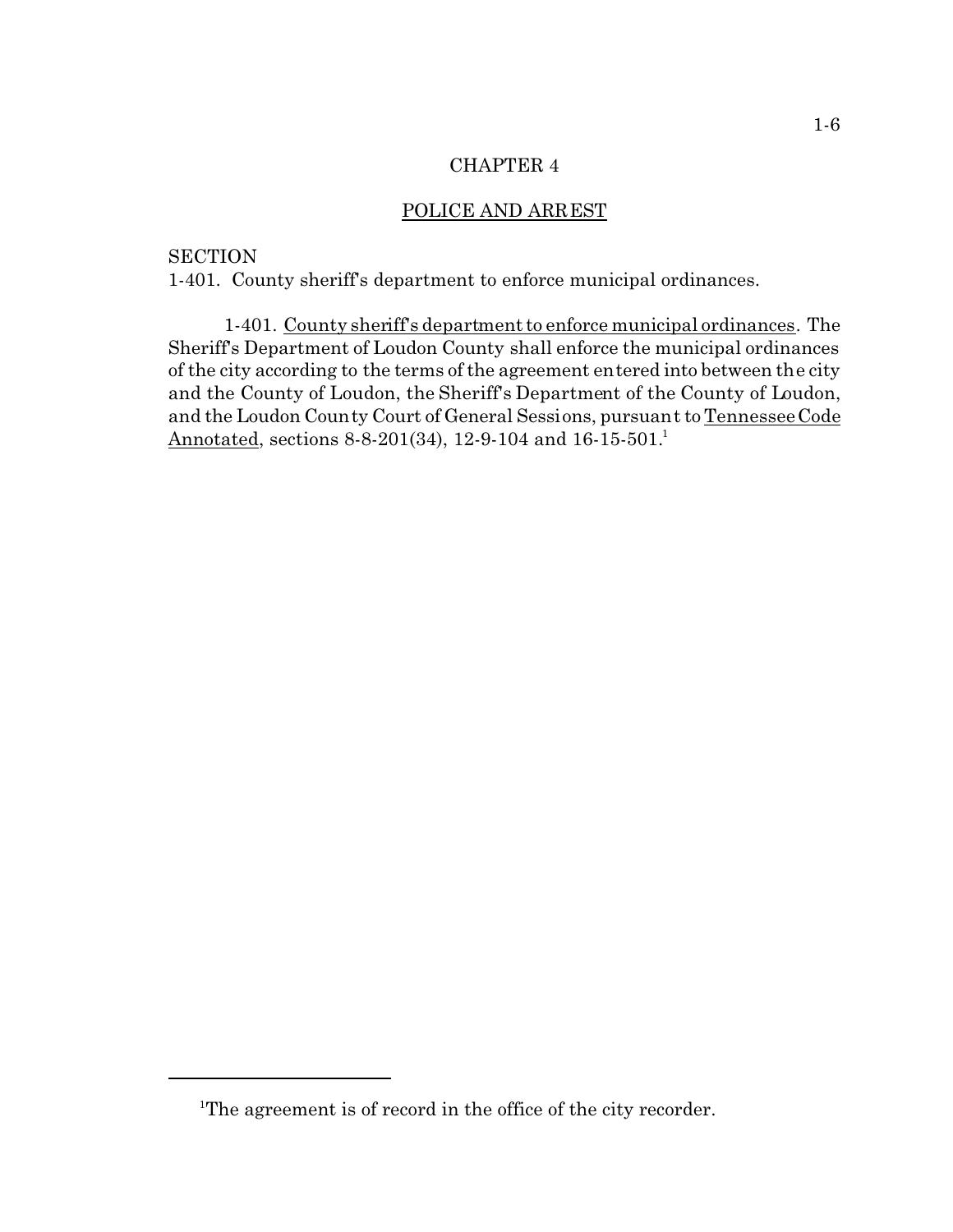## CITY COURT

# **SECTION**

1-501. County sessions court to try municipal ordinance violation cases.

1-501. County sessions court to try municipal ordinance violation cases. The Loudon County Court of General Sessions shall hear and dispose of municipal ordinance violation cases according to the terms of the agreement entered into between the city and the County of Loudon, the Sheriff's Department of Loudon County and the Loudon County Court of General Sessions, pursuant to Tennessee Code Annotated, sections 8-8-201(34), 12-9-104 and  $16-15-501$ .<sup>1</sup>

<sup>&</sup>lt;sup>1</sup>The agreement is of record in the office of the city recorder.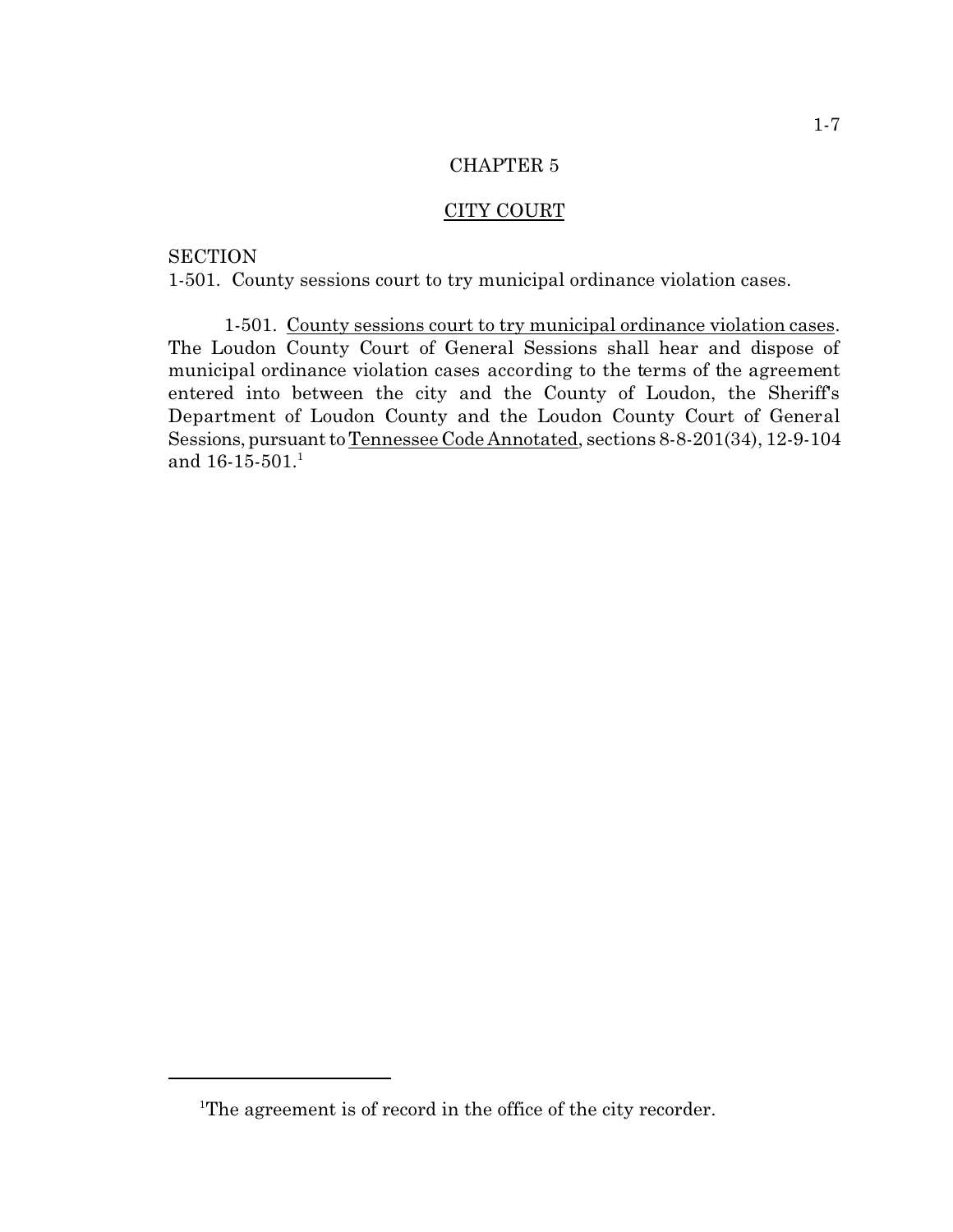## TITLE 2

### ALCOHOLIC BEVERAGES<sup>1</sup>

# CHAPTER

1. INTOXICATING LIQUORS.

2. BEER.

## CHAPTER 1

## INTOXICATING LIQUORS

**SECTION** 2-101. Prohibited generally.

2-101. Prohibited generally. Except as authorized by applicable laws<sup>2</sup> and/or ordinances, it shall be unlawful for any person to manufacture, receive, possess, store, transport, sell, furnish, or solicit orders for, any intoxicating liquor within this city. "Intoxicating liquor" shall be defined to include whiskey, wine, "home brew," "moonshine," and all other intoxicating, spirituous, vinous, or malt liquors and beers which contain more than five percent (5%) of alcohol by weight.

<sup>1</sup>Municipal code reference

Driving under the influence: section 9-104. Public drunkenness, etc., title 10 chapter 2.

State law reference

Tennessee Code Annotated, title 57.

<sup>2</sup>State law reference

Tennessee Code Annotated, title 39, chapter 6.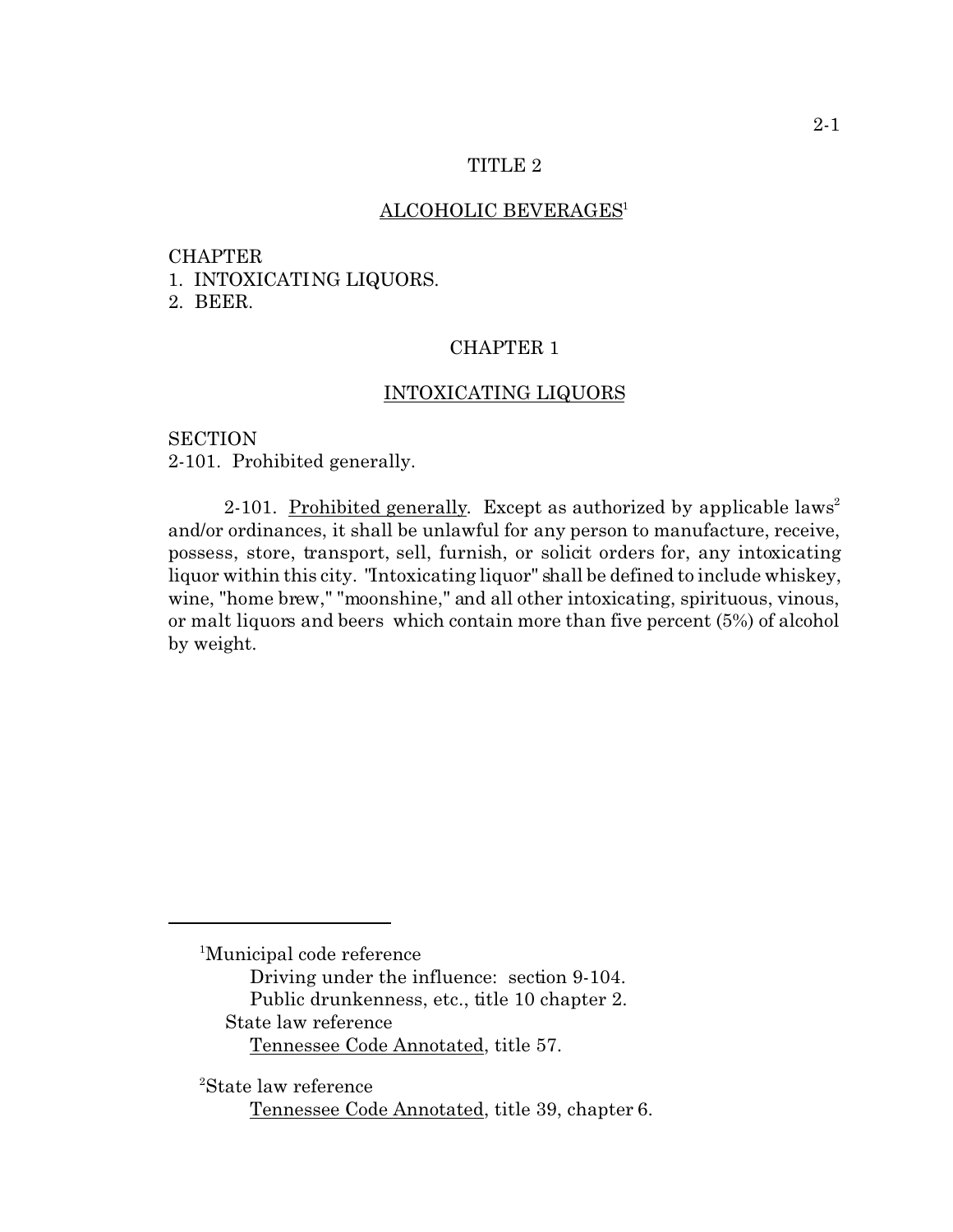#### BEER

**SECTION** 2-201. Prohibited generally.

2-201. Prohibited generally. Except as authorized by applicable laws,<sup>1</sup> and/or ordinances, it shall be unlawful for any person to manufacture, receive, possess, store, transport, sell, furnish, or solicit orders for, any beer within this city. "Beer" shall be defined to include all beers, ales, or malt liquor bearing an alcoholic content of not more than five percent (5%) by weight. (Ord. No. 5)

<sup>1</sup>Municipal code reference

Public drunkenness title 10, chapter 2.

State law

For a leading case on a municipality's authority to regulate beer, see the Tennessee Supreme Court decision in Watkins v. Naifeh, 635 S.W.2d 104 (1982).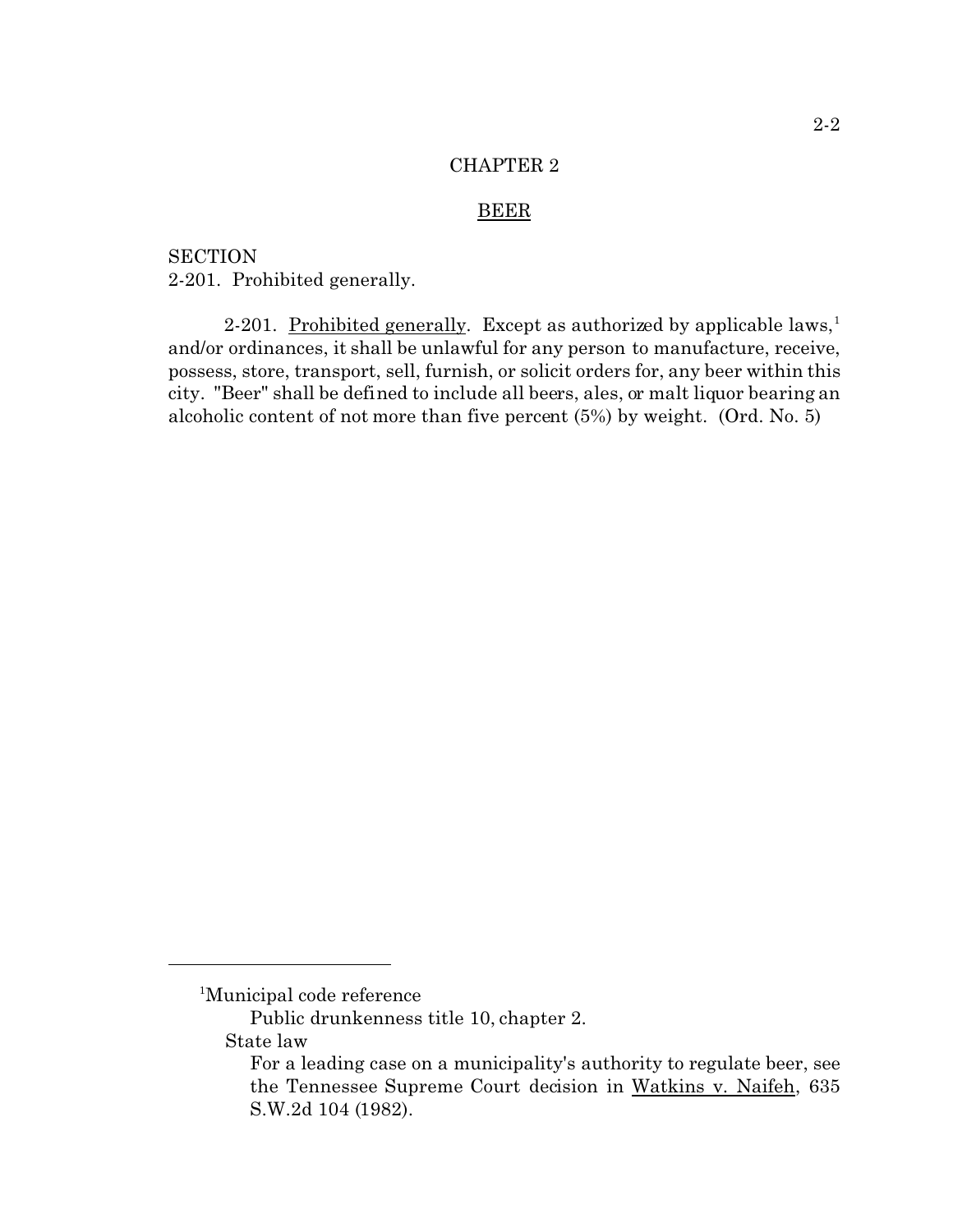## TITLE 3

#### ANIMALS AND FOWLS

# **CHAPTER** 1. IN GENERAL. 2. DOGS.

## CHAPTER 1

### IN GENERAL

### **SECTION**

- 3-101. Running at large prohibited.
- 3-102. Pen or enclosure to be kept clean.
- 3-103. Adequate food, water, and shelter, etc., to be provided.
- 3-104. Keeping in such manner as to become a nuisance prohibited.
- 3-105. Cruel treatment prohibited.
- 3-106. Seizure and disposition of animals.

3-101. Running at large prohibited. It shall be unlawful for any person owning or being in charge of any cows, sheep, horses, mules, goats, or any chickens, ducks, geese, turkeys, or other domestic fowl, cattle, or livestock, knowingly or negligently to permit any of them to run at large in any street, alley, or unenclosed lot within the corporate limits.

Any person, including its owner, knowingly or negligently permitting an animal to run at large may be prosecuted under this section even if the animal is picked up and disposed of under other provisions of this chapter, whether or not the disposition includes returning the animal to its owner.

3-102. Pen or enclosure to be kept clean. When animals or fowls are kept within the corporate limits, the building, structure, corral, pen, or enclosure in which they are kept shall at all times be maintained in a clean and sanitary condition.

3-103. Adequate food, water, and shelter, etc., to be provided. No animal or fowl shall be kept or confined in any place where the food, water, shelter, and ventilation are not adequate and sufficient for the preservation of its health and safety.

All feed shall be stored and kept in a rat-proof and fly-tight building, box, or receptacle.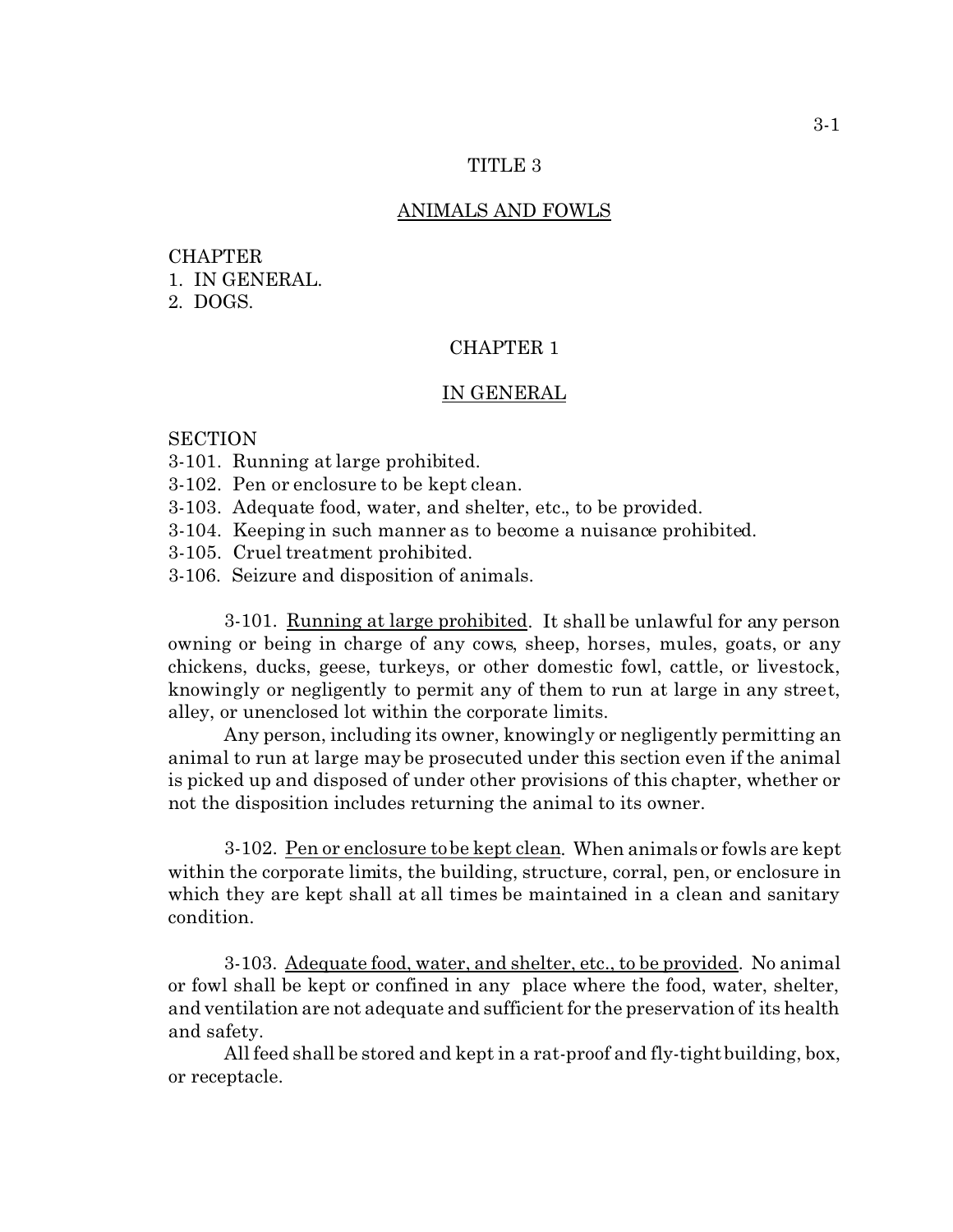3-104. Keeping in such manner as to become a nuisance prohibited. No animal or fowl shall be kept in such a place or condition as to become a nuisance because of either noise, odor, contagious disease, or other reason.

3-105. Cruel treatment prohibited. It shall be unlawful for any person to beat or otherwise abuse or injure any dumb animal or fowl.

3-106. Seizure and disposition of animals. Any animal or fowl found running at large or otherwise being kept in violation of this chapter may be seized by any law enforcement officer or other properly designated officer or official and confined in a pound provided or designated by the board of mayor and aldermen. If the owner is known he shall be given notice in person, by telephone, or by a postcard addressed to his last-known mailing address. If the owner is not known or cannot be located, a notice describing the impounded animal or fowl will be posted in at least three (3) public places within the corporate limits. In either case the notice shall state that the impounded animal or fowl must be claimed within five (5) days by paying the pound costs or the same will be humanely destroyed or sold. If not claimed by the owner, the animal or fowl shall be sold or humanely destroyed, or it may otherwise be disposed of as authorized by the board of mayor and aldermen.

The pound keeper shall collect from each person claiming an impounded animal or fowl reasonable fees, in accordance with a schedule approved by the board of mayor and aldermen, to cover the costs of impoundment and maintenance.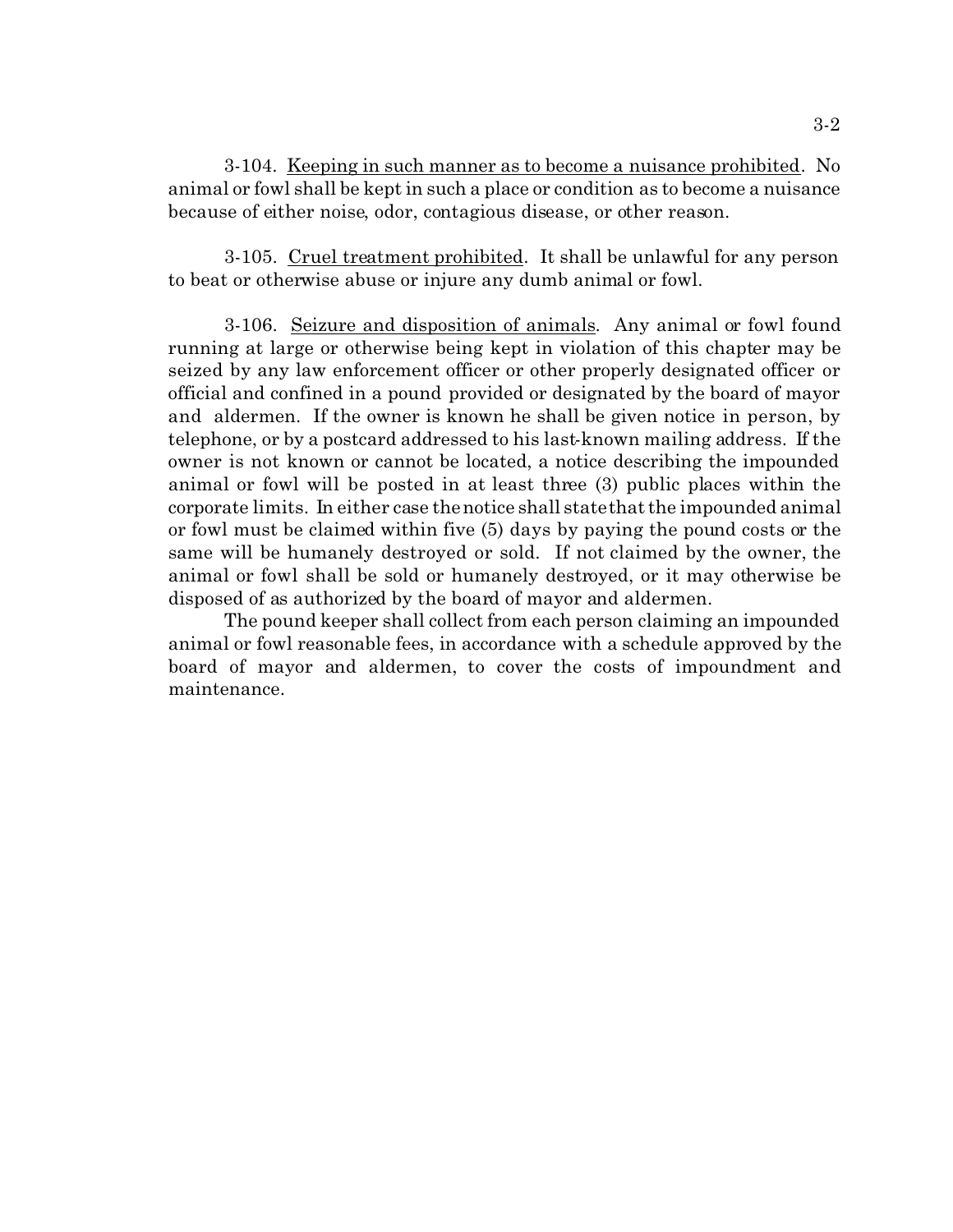## DOGS

## **SECTION**

- 3-201. Rabies vaccination and registration required.
- 3-202. Dogs to wear tags.
- 3-203. Running at large prohibited.
- 3-204. Vicious dogs to be securely restrained.
- 3-205. Noisy dogs prohibited.
- 3-206. Confinement of dogs suspected of being rabid.
- 3-207. Seizure and disposition of dogs.
- 3-208. Destruction of vicious or infected dogs running at large.

3-201. Rabies vaccination and registration required. It shall be unlawful for any person to own, keep, or harbor any dog without having the same duly vaccinated against rabies and registered in accordance with the provisions of the "Tennessee Anti-Rabies Law" (Tennessee Code Annotated, sections 68-8-101 through 68-8-114) or other applicable law.

3-202. Dogs to wear tags. It shall be unlawful for any person to own, keep, or harbor any dog which does not wear a tag evidencing the vaccination and registration required by the preceding section.

3-203. Running at large prohibited.<sup>1</sup> It shall be unlawful for any person knowingly to permit any dog owned by him or under his control to run at large within the corporate limits.

Any person knowingly permitting a dog to run at large, including the owner of the dog, may be prosecuted under this section even if the dog is picked up and disposed of under the provisions of this chapter, whether or not the disposition includes returning the animal to its owner.

3-204. Vicious dogs to be securely restrained. It shall be unlawful for any person to own or keep any dog known to be vicious or dangerous unless such dog is so confined and/or otherwise securely restrained as to provide reasonably for the protection of other animals and persons.

<sup>1</sup>State law reference

Tennessee Code Annotated, sections 68-8-108 and 68-8-109.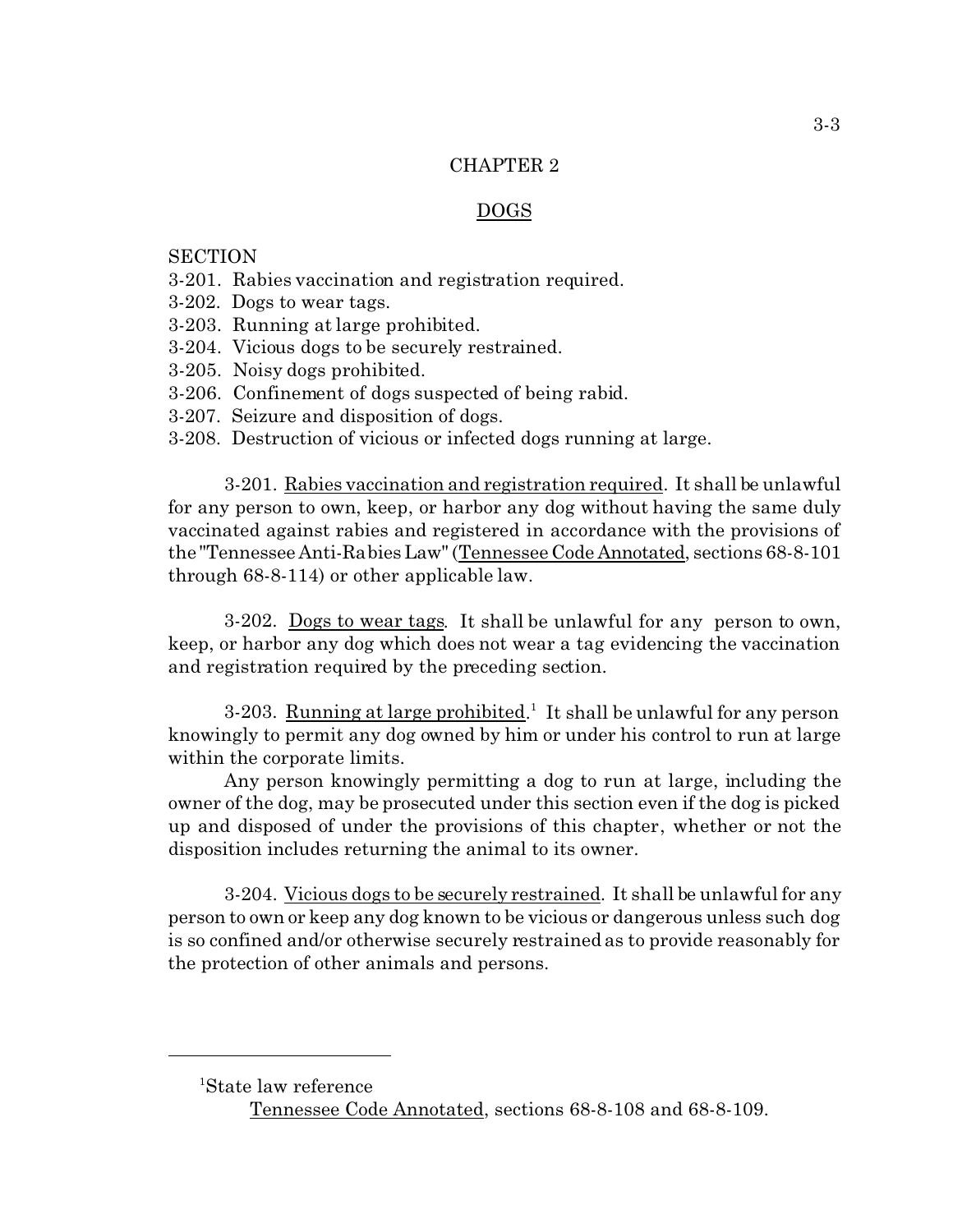3-205. Noisy dogs prohibited. No person shall own, keep, or harbor any dog which, by loud and frequent barking, whining, or howling, disturbs the peace and quiet of any neighborhood.

3-206. Confinement of dogs suspected of being rabid. If any dog has bitten any person or is suspected of having bitten any person or is for any reason suspected of being infected with rabies, the Sheriff of Loudon County or any other properly designated officer or official may cause such dog to be confined or isolated for such time as he deems reasonably necessary to determine if such dog is rabid.

3-207. Seizure and disposition of dogs. Any dog found running at large may be seized by any law enforcement officer or other properly designated officer or official and placed in a pound provided or designated by the board of mayor and aldermen. If the dog is wearing a tag the owner shall be notified in person, by telephone, or by a postcard addressed to his last-known mailing address to appear within five (5) days and redeem his dog by paying a reasonable pound fee, in accordance with a schedule approved by the board of mayor and aldermen, or the dog will be sold or humanely destroyed. If the dog is not wearing a tag it shall be sold or humanely destroyed unless legally claimed by the owner within five (5) days. No dog shall be released in any event from the pound unless or until such dog has been vaccinated and had a tag evidencing such vaccination placed on its collar.

3-208. Destruction of vicious or infected dogs running at large. When, because of its viciousness or apparent infection with rabies, a dog found running at large cannot be safely impounded it may be summarily destroyed by any law enforcement officer<sup>1</sup> or other properly designated officer.

<sup>1</sup>State law reference

For a Tennessee Supreme Court case upholding the summary destruction of dogs pursuant to appropriate legislation, see the case of Darnell v. Shapard, 156 Tenn. 544, 3 S.W.2d 661 (1927).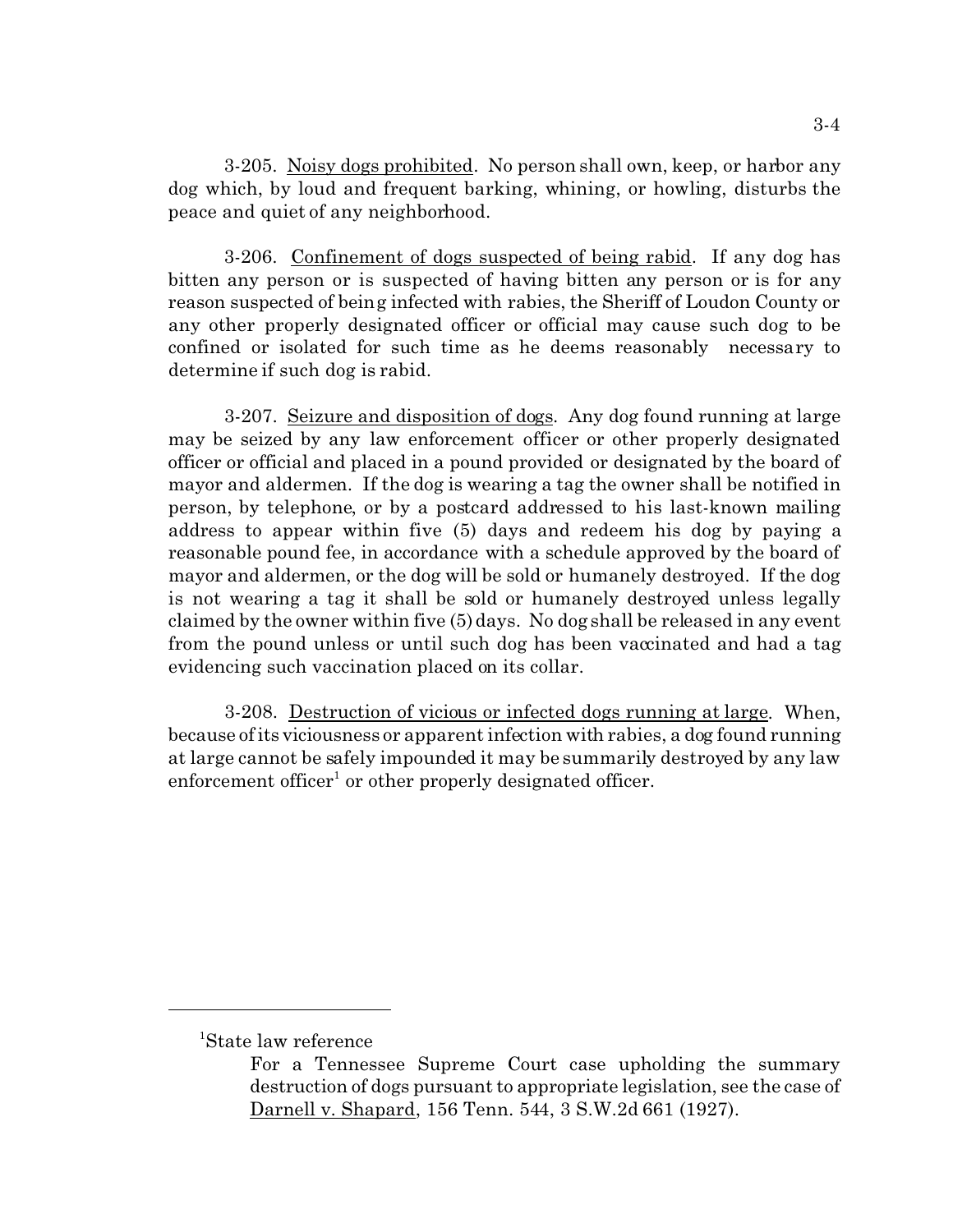## TITLE<sub>4</sub>

#### BUILDING AND HOUSING CODES<sup>1</sup>

#### CHAPTER

1. HOUSING CODE.

2. SLUM CLEARANCE.

## CHAPTER 1

#### HOUSING CODE

### **SECTION**

- 4-101. Housing code adopted.
- 4-102. Modifications.
- 4-103. Available in recorder's office.
- 4-104. Violations.

4-101. Housing code adopted. Pursuant to authority granted by Tennessee Code Annotated, sections 6-54-501 through 6-54-506, and for the purpose of securing the public safety, health, and general welfare through structural strength, stability, sanitation, adequate light, and ventilation in dwellings, apartment houses, rooming houses, and buildings, structures, or premises used as such, the **Standard Housing Code**,<sup>2</sup> 1988 edition, with 1989 amendments, as prepared and adopted by the Southern Building Code Congress International, Inc., is hereby adopted and incorporated by reference as a part of this code and is hereinafter referred to as the housing code. (Ord. Nos. 5 and 6, sec. 1, modified)

4-102. Modifications. (1) Definitions. Wherever the housing code refers to the "Housing Official" it shall mean the person appointed or designated by the board of mayor and aldermen to administer and enforce the provisions of the housing code. Wherever the "Department of Law" is referred to it shall mean

Utilities and services: title 13.

<sup>&</sup>lt;sup>1</sup>Municipal code references

Health and sanitation: title 8.

Streets and other public ways and places: title 12.

<sup>2</sup>Copies of this code (and any amendments) may be purchased from the Southern Building Code Congress International, Inc., 900 Montclair Road, Birmingham, Alabama 35213.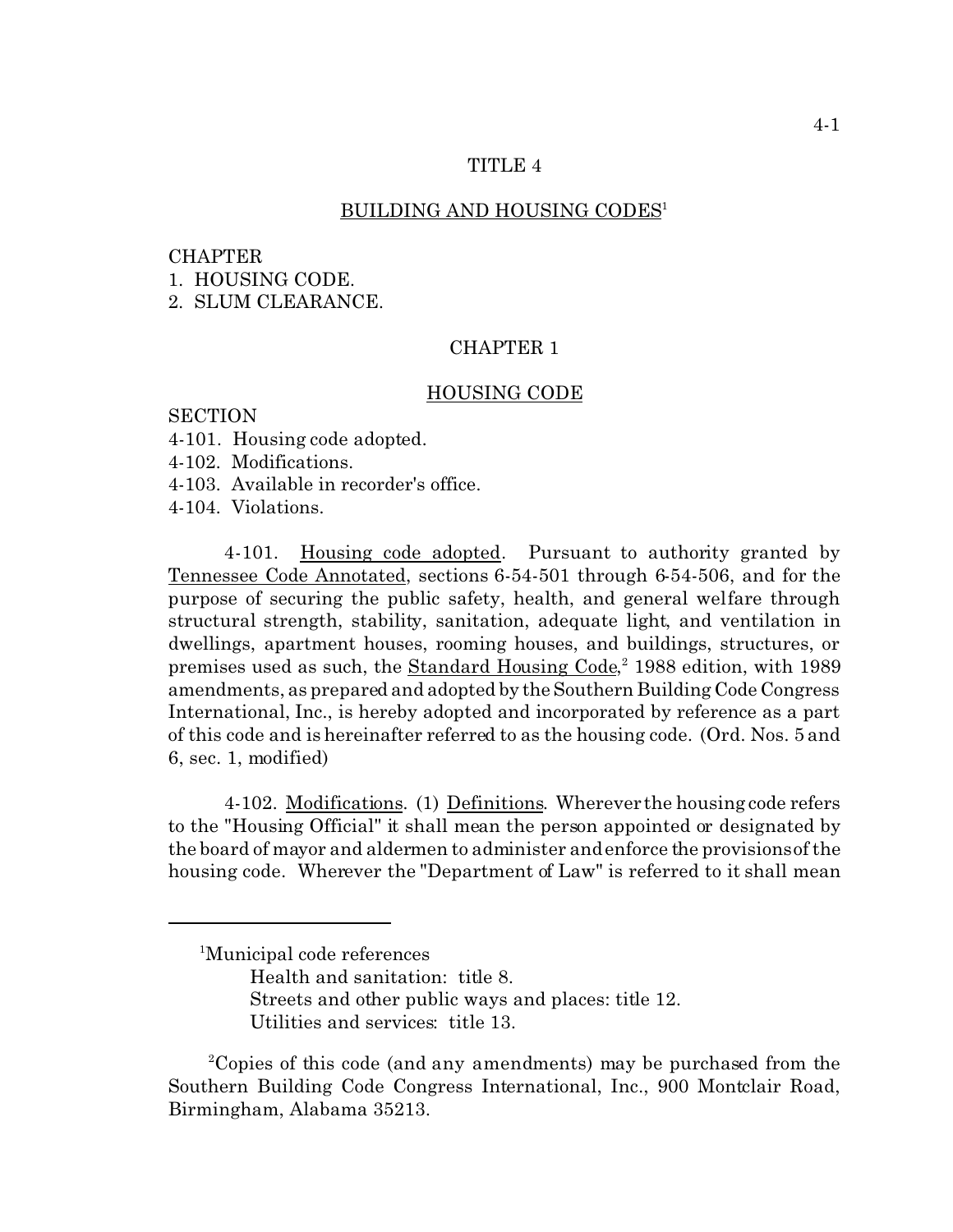the city attorney. Wherever the "Chief Appointing Authority" is referred to it shall mean the board of mayor and aldermen.

(2) Penalty clause deleted. Section 108 of the housing code is deleted. (Ord. Nos. 5 and 6, sec. 2)

4-103. Available in recorder's office. Pursuant to the requirements of Tennessee Code Annotated, section 6-54-502, one (1) copy of the housing code has been placed on file in the recorder's office and shall be kept there for the use and inspection of the public. (Ord. Nos. 5 and 6, sec. 3, modified)

4-104. Violations. It shall be unlawful for any person to violate or fail to comply with any provision of the housing code as herein adopted by reference and modified. (Ord. Nos. 5 and 6, sec. 4)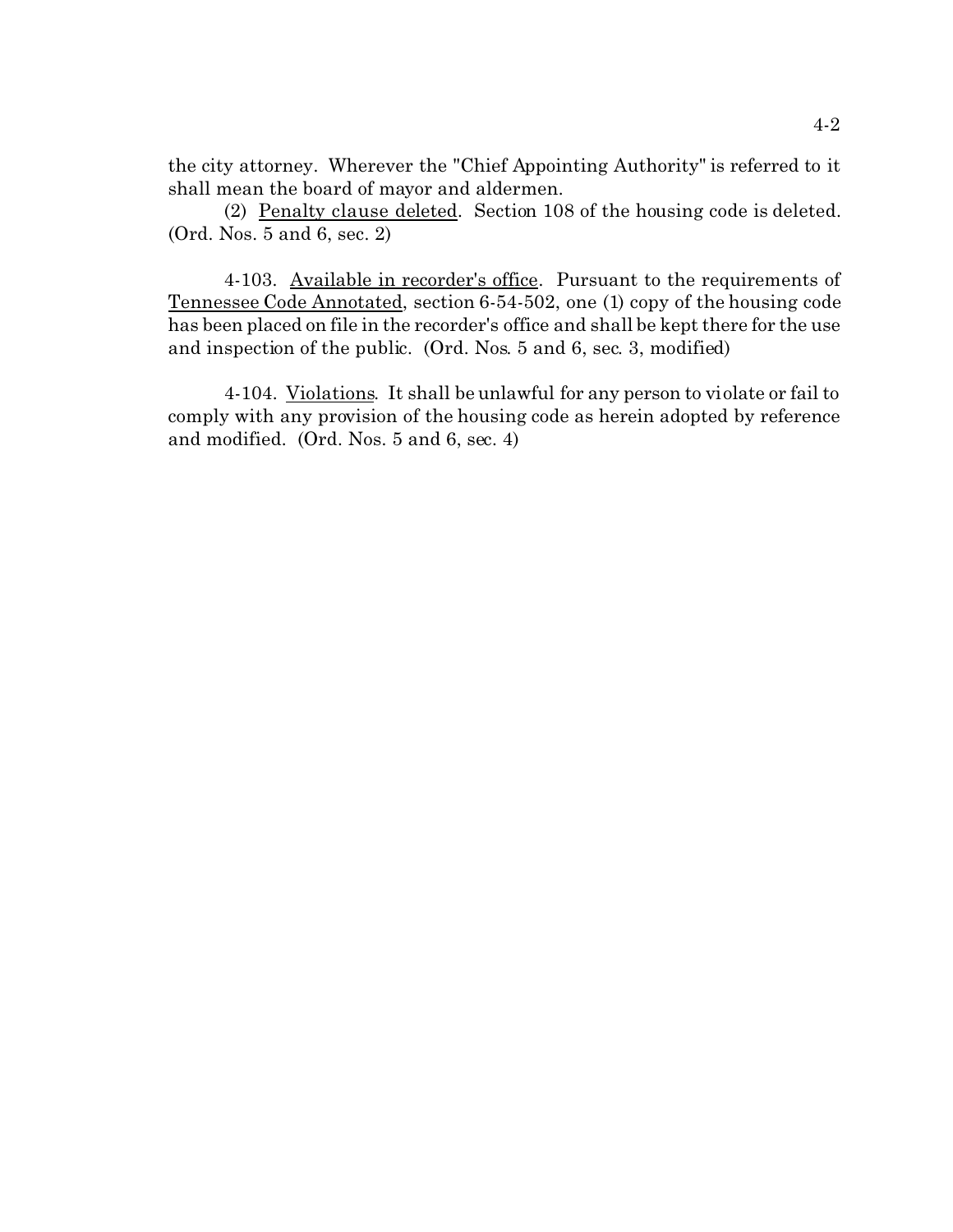# SLUM CLEARANCE<sup>1</sup>

**SECTION** 

- 4-201. Findings of board.
- 4-202. Definitions.
- 4-203. "Public officer" designated; powers.
- 4-204. Initiation of proceedings; hearings.
- 4-205. Orders to owners of unfit structures.
- 4-206. When public officer may repair, etc.
- 4-207. When public officer may remove or demolish.
- 4-208. Lien for expenses; sale of salvage materials, other powers not limited.
- 4-209. Basis for a finding of unfitness.
- 4-210. Service of complaints or orders.
- 4-211. Enjoining enforcement of order.
- 4-212. Additional powers of public officer.
- 4-213. Powers conferred are supplemental.

4-201. Findings of board. Pursuant to Tennessee Code Annotated, section 13-21-101 et seq., the board of mayor and aldermen finds that there exists in the city structures which are unfit for human occupation due to dilapidation, defects increasing the hazards of fire, accident or other calamities, lack of ventilation, light or sanitary facilities, or due to other conditions rendering such dwellings unsafe or insanitary, or dangerous or detrimental to the health, safety and morals, or otherwise inimical to the welfare of the residents of the city and, therefore, ordains as follows.

4-202. Definitions. (1) "Municipality" shall mean the City of Philadelphia, Tennessee, and the areas encompassed within existing city limits or as hereafter annexed.

(2) "Governing body" shall mean the board of mayor and aldermen charged with governing the city.

(3) "Public officer" shall mean the officer or officers who are authorized by this chapter to exercise the powers prescribed herein and pursuant to Tennessee Code Annotated, section 13-21-101 et seq.

(4) "Public authority" shall mean any housing authority or any officer who is in charge of any department or branch of the government of the city or

<sup>1</sup>State law reference

Tennessee Code Annotated, title 13, chapter 21.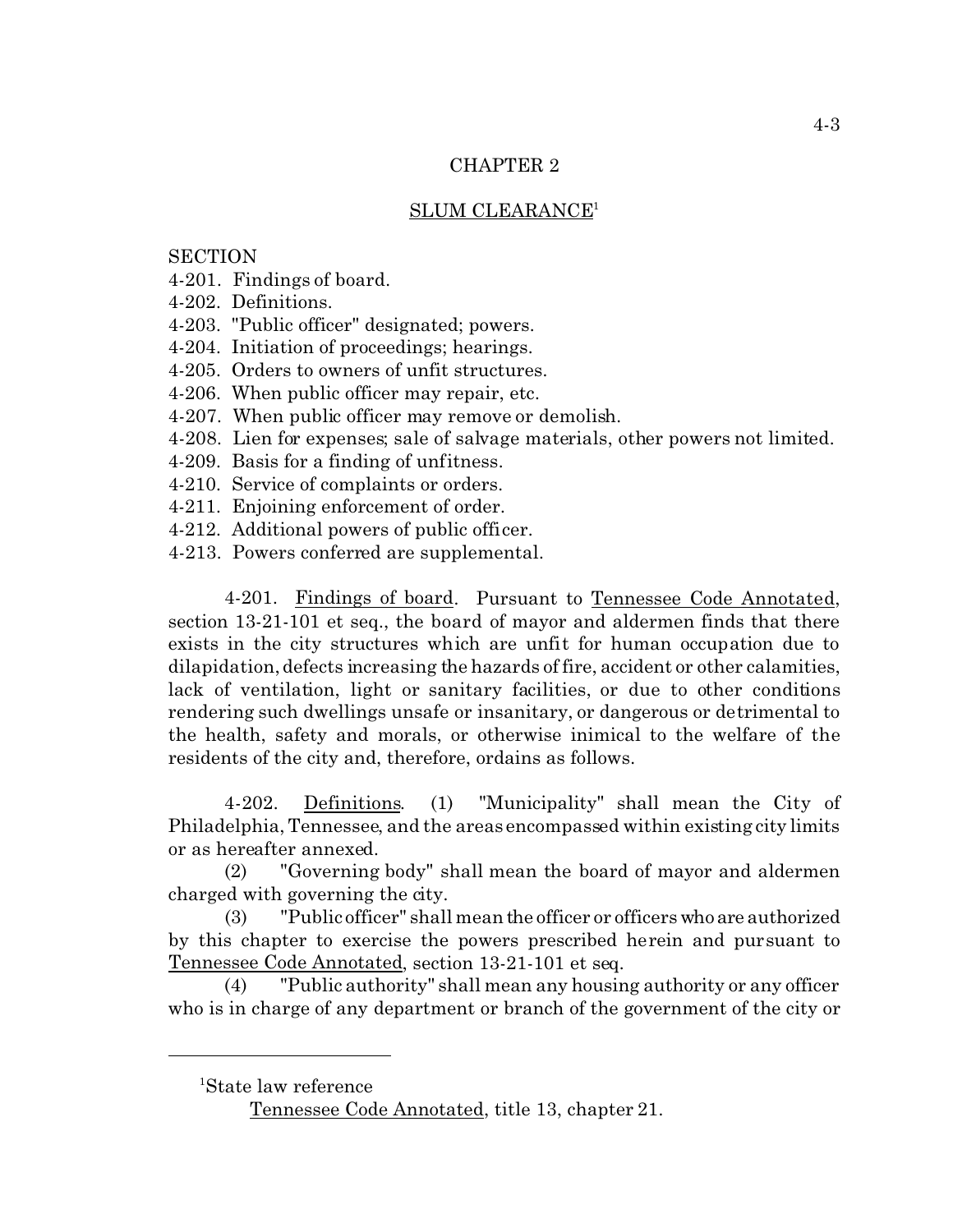state relating to health, fire, building regulations, or other activities concerning structures in the city.

(5) "Owner" shall mean the holder of title in fee simple and every mortgagee of record.

(6) "Parties in interest" shall mean all individuals, associations, corporations and others who have interests of record in a dwelling and any who are in possession thereof.

(7) "Structures" shall mean any building or structure, or part thereof, used for human occupation and intended to be so used, and includes any outhouses and appurtenances belonging thereto or usually enjoyed therewith.

4-203. "Public officer" designated; powers. There is hereby designated and appointed a "public officer," to be the mayor of the city, to exercise the powers prescribed by this chapter, which powers shall be supplemental to all others held by the mayor.

4-204. Initiation of proceedings; hearings. Whenever a petition is filed with the public officer by a public authority or by at least five (5) residents of the city charging that any structure is unfit for human occupancy or use, or whenever it appears to the public officer (on his own motion) that any structure is unfit for human occupation or use, the public officer shall, if his preliminary investigation discloses a basis for such charges, issue and cause to be served upon the owner of, and parties in interest of, such structure a complaint stating the charges in that respect and containing a notice that a hearing will be held before the public officer (or his designated agent) at a place therein fixed, not less than ten (10) days nor more than thirty (30) days after the service of the complaint; and the owner and parties in interest shall have the right to file an answer to the complaint and to appear in person, or otherwise, and give testimony at the time and place fixed in the complaint; and the rules of evidence prevailing in court of law or equity shall not be controlling in hearings before the public officer.

4-205. Orders to owners of unfit structures. If, after such notice and hearing as provided for in the preceding section, the public officer determines that the structure under consideration is unfit for human occupancy or use, he shall state in writing his finding of fact in support of such determination and shall issue and cause to be served upon the owner thereof an order: (1) if the repair, alteration or improvement of the structure can be made at a reasonable cost in relation to the value of the structure (not exceeding fifty percent [50%] of the reasonable value), requiring the owner, during the time specified in the order, to repair, alter, or improve such structure to render it fit for human occupancy or use or to vacate and close the structure for human occupancy or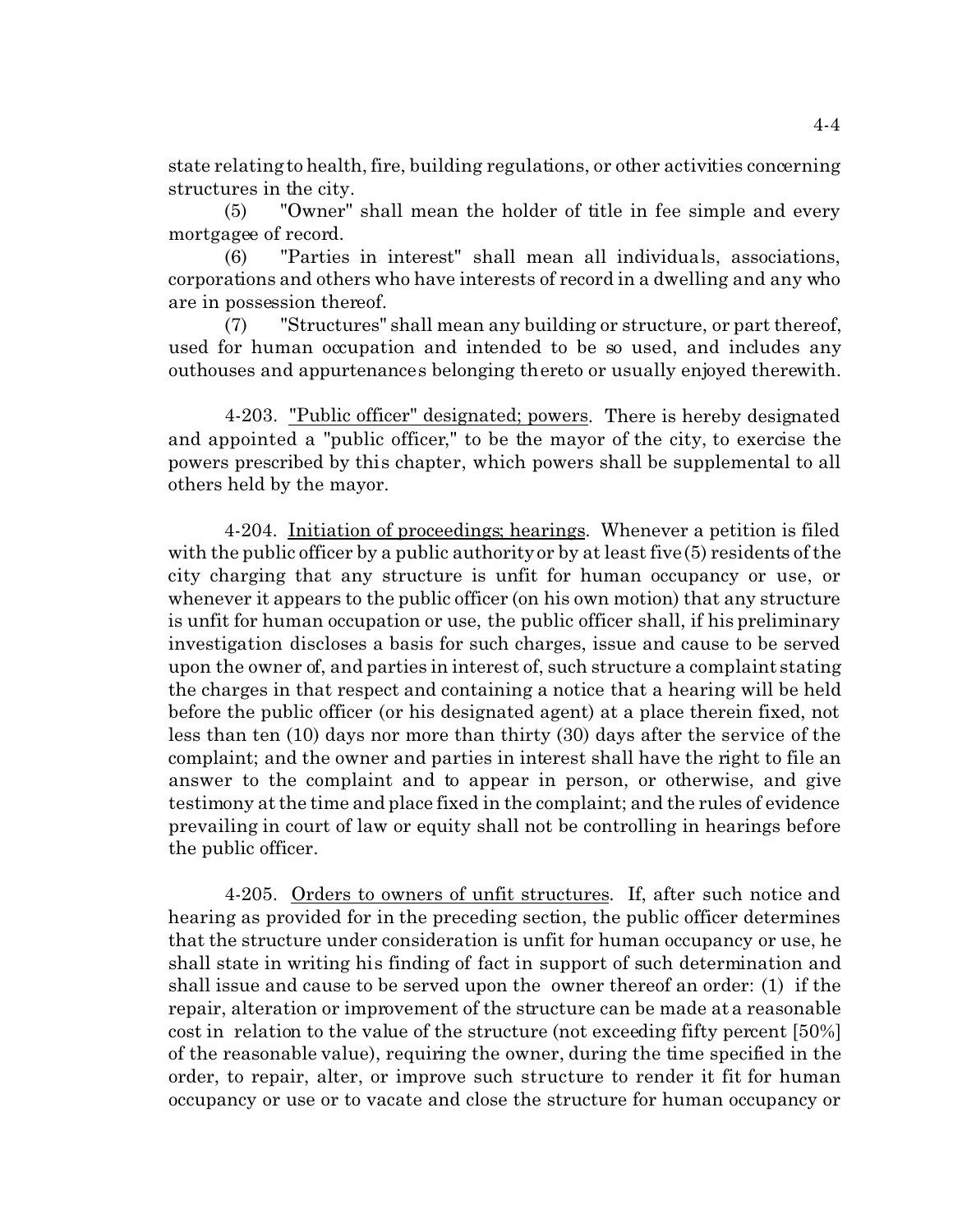use; or (2) if the repair, alteration or improvement of said structure cannot be made at a reasonable cost in relation to the value of the structure (not to exceed fifty percent [50%] of the value of the premises), requiring the owner within the time specified in the order, to remove or demolish such structure.

4-206. When public officer may repair, etc. If the owner fails to comply with the order to repair, alter, or improve or to vacate and close the structure as specified in the preceding section hereof, the public officer may cause such structure to be repaired, altered, or improved, or to be vacated and closed; and the public officer may cause to be posted on the main entrance of any dwelling so closed, a placard with the following words: "This building is unfit for human occupancy or use; the use or occupation of this building for human occupancy or use is prohibited and unlawful."

4-207. When public officer may remove or demolish. If the owner fails to comply with an order, as specified above, to remove or demolish the structure, the public officer may cause such structure to be removed and demolished.

4-208. Lien for expenses; sale of salvaged materials; other powers not limited. The amount of the cost of such repairs, alterations or improvements, or vacating and closing, or removal or demolition by the public officer shall, upon the filing of the notice with the office of the register of deeds of Loudon County, be a lien on the property in favor of the city, second only to liens of the state, county, and municipality for taxes, any lien of the municipality for special assessments, and any valid lien, right, or interest in such property duly recorded or duly perfected by filing, prior to the filing of such notice. These costs shall be placed upon the tax rolls of the city as a lien and shall be added to property tax bills to be collected at the same time and in the same manner as property taxes are collected. If the owner fails to pay the costs, they may be collected at the same time and in the same manner as delinquent property taxes are collected and shall be subject to the same penalty and interest as delinquent property taxes. If the structure is removed or demolished by the public officer, he shall sell the materials of such structure and shall credit the proceeds of such sale against the cost of the removal or demolition, and any balance remaining shall be deposited in the chancery court of Loudon County by the public officer, shall be secured in such manner as may be directed by such court, and shall be disbursed by such court to the person found to be entitled thereto by final order or decree of such court; provided, however, that nothing in this section shall be construed to impair or limit in any way the power of the city to define and declare nuisances and to cause their removal or abatement, by summary proceedings or otherwise.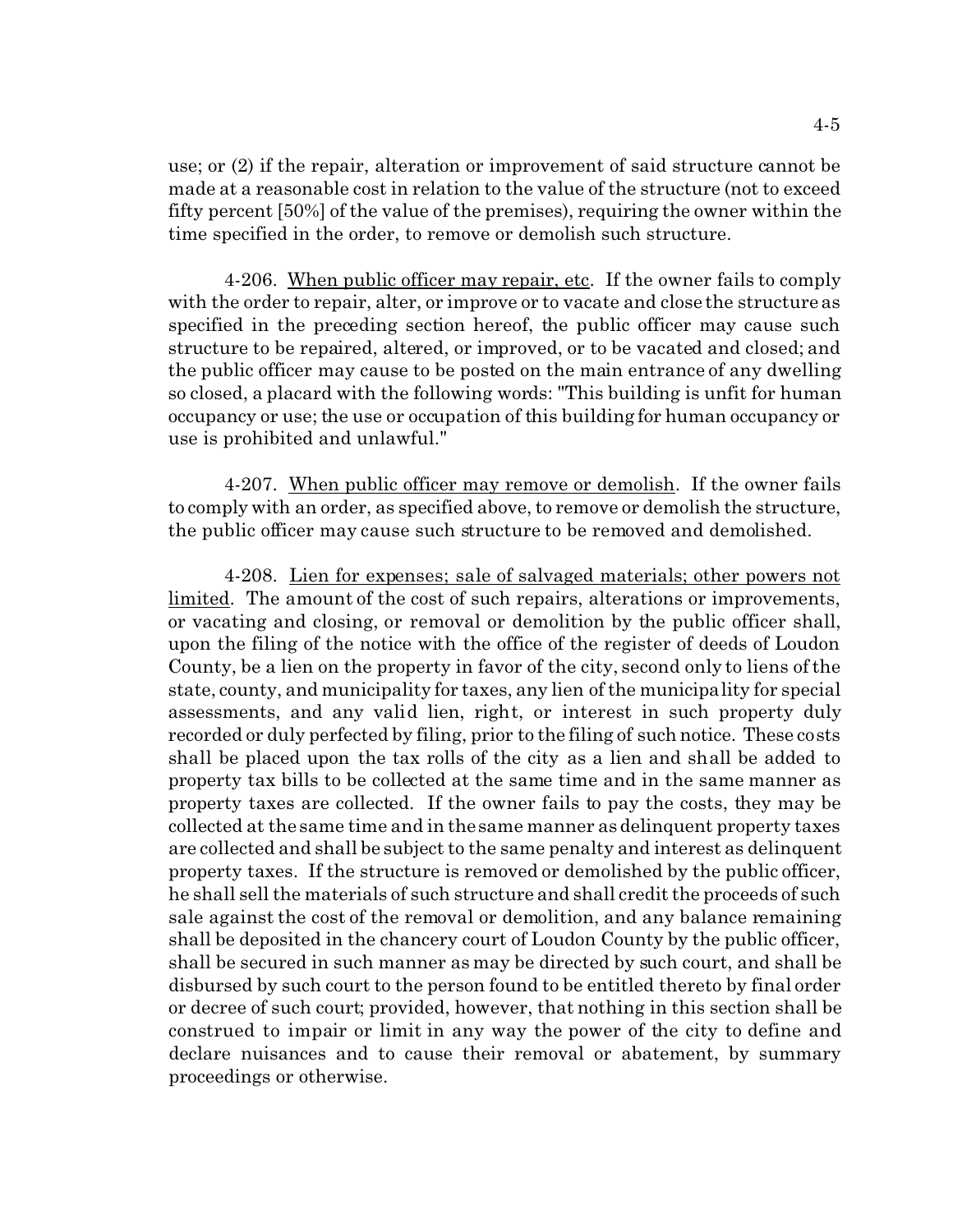4-209. Basis for a finding of unfitness. The public officer defined herein shall have the power and may determine that a structure is unfit for human occupation and use if he finds that conditions exist in such structure which are dangerous or injurious to the health, safety or morals of the occupants or users of such structure, the occupants or users of neighboring structures or other residents of the City of Philadelphia; such conditions may include the following (without limiting the generality of the foregoing): defects therein increasing the hazards of fire, accident, or other calamities; lack of adequate ventilation, light, or sanitary facilities; dilapidation; disrepair; structural defects; and uncleanliness.

4-210. Service of complaints or orders. Complaints or orders issued by the public officer pursuant to this chapter shall be served upon persons, either personally or by registered mail, but if the whereabouts of such person is unknown and the same cannot be ascertained by the public officer in the exercise of reasonable diligence, and the public officer shall make an affidavit to that effect, then the serving of such complaint or order upon such persons may be made by publishing the same once each week for two (2) consecutive weeks in a newspaper printed and published in the city. In addition, a copy of such complaint or order shall be posted in a conspicuous place on the premises affected by the complaint or order. A copy of such complaint or order shall also be filed for record in the Register's Office of Loudon County, Tennessee, and such filing shall have the same force and effect as other lis pendens notices provided by law.

4-211. Enjoining enforcement of order. Any person affected by an order issued by the public officer served pursuant to this chapter may file a suit in chancery court for an injunction restraining the public officer from carrying out the provisions of the order, and the court may, upon the filing of such suit, issue a temporary injunction restraining the public officer pending the final disposition of the cause; provided, however, that within sixty (60) days after the posting and service of the order of the public officer, such person shall file such suit in the court.

The remedy provided herein shall be the exclusive remedy and no person affected by an order of the public officer shall be entitled to recover any damages for action taken pursuant to any order of the public officer, or because of noncompliance by such person with any order of the public officer.

4-212. Additional powers of public officer. The public officer, in order to carry out and effectuate the purposes and provisions of this chapter, shall have the following powers in addition to those otherwise granted herein: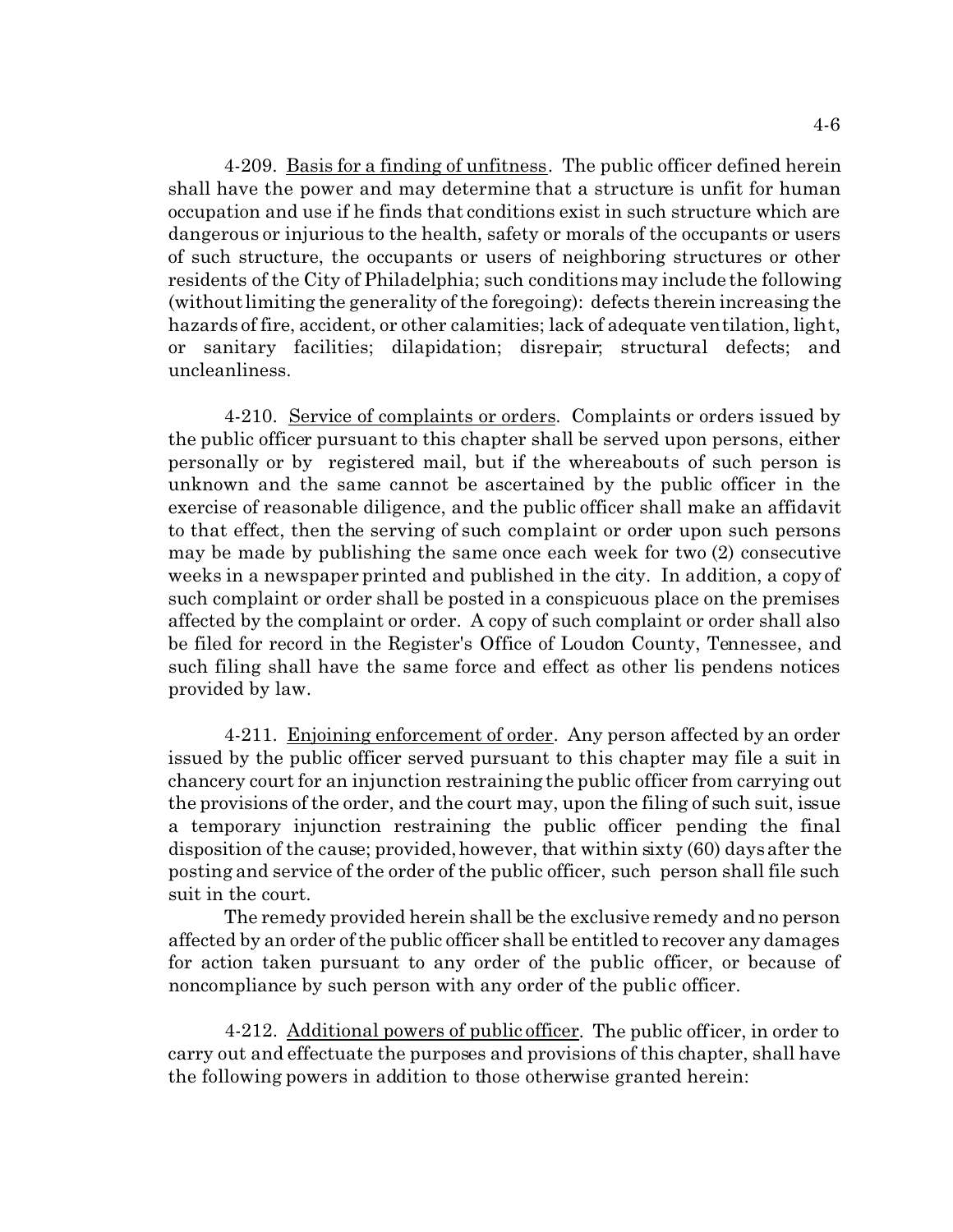(1) To investigate conditions of the structures in the city in order to determine which structures therein are unfit for human occupation or use;

(2) To administer oaths, affirmations, examine witnesses and receive evidence;

(3) To enter upon premises for the purpose of making examination, provided that such entry shall be made in such manner as to cause the least possible inconvenience to the persons in possession;

(4) To appoint and fix the duties of such officers, agents and employees as he deems necessary to carry out the purposes of this chapter; and

(5) To delegate any of his functions and powers under this chapter to such officers and agents as he may designate.

4-213. Powers conferred are supplemental. This chapter shall not be construed to abrogate or impair the powers of the city with regard to the enforcement of the provisions of its charter or any other ordinances or regulations, nor to prevent or punish violations thereof, and the powers conferred by this chapter shall be in addition and supplemental to the powers conferred by the charter and other laws.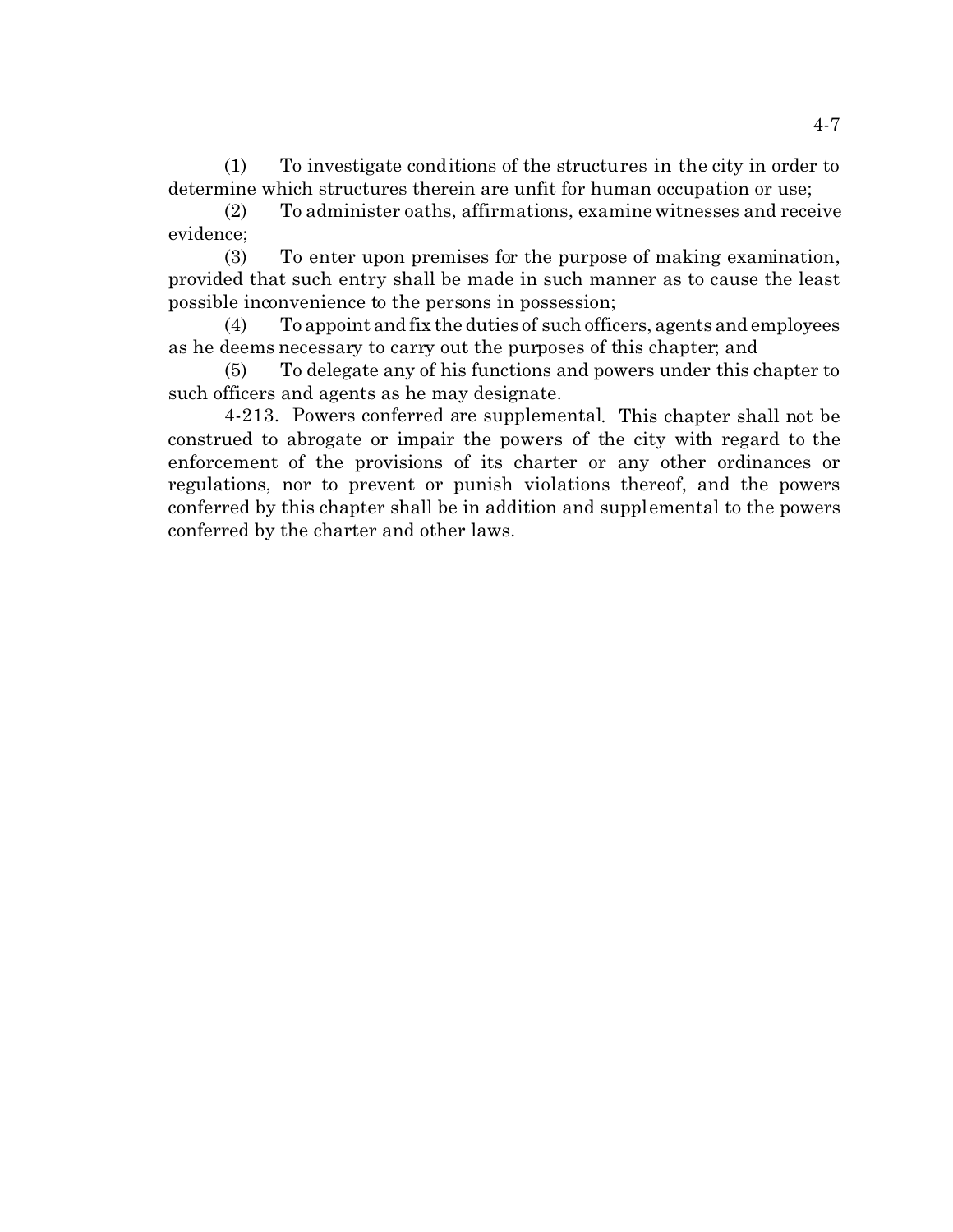# **RESERVED FOR FUTURE USE**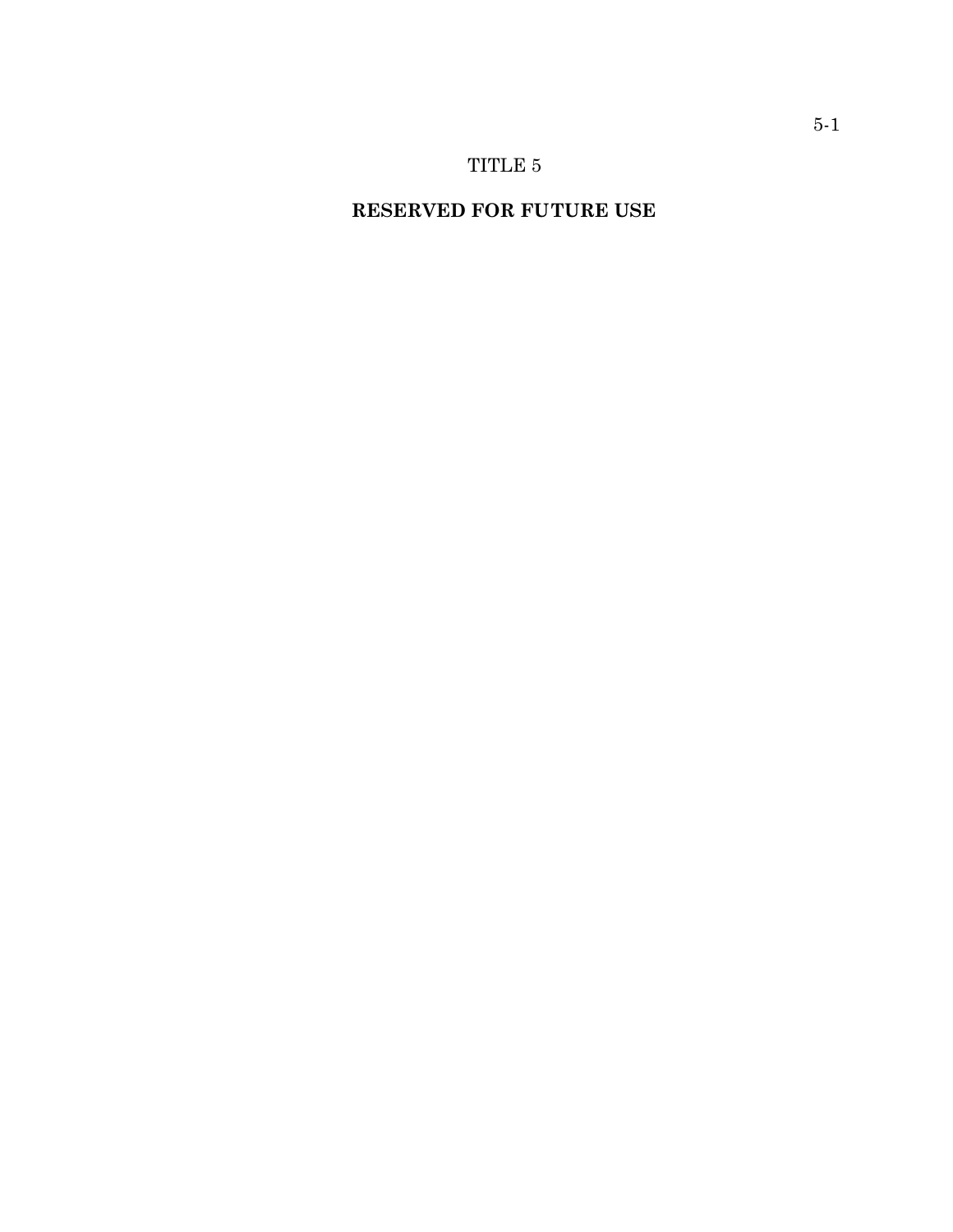# **RESERVED FOR FUTURE USE**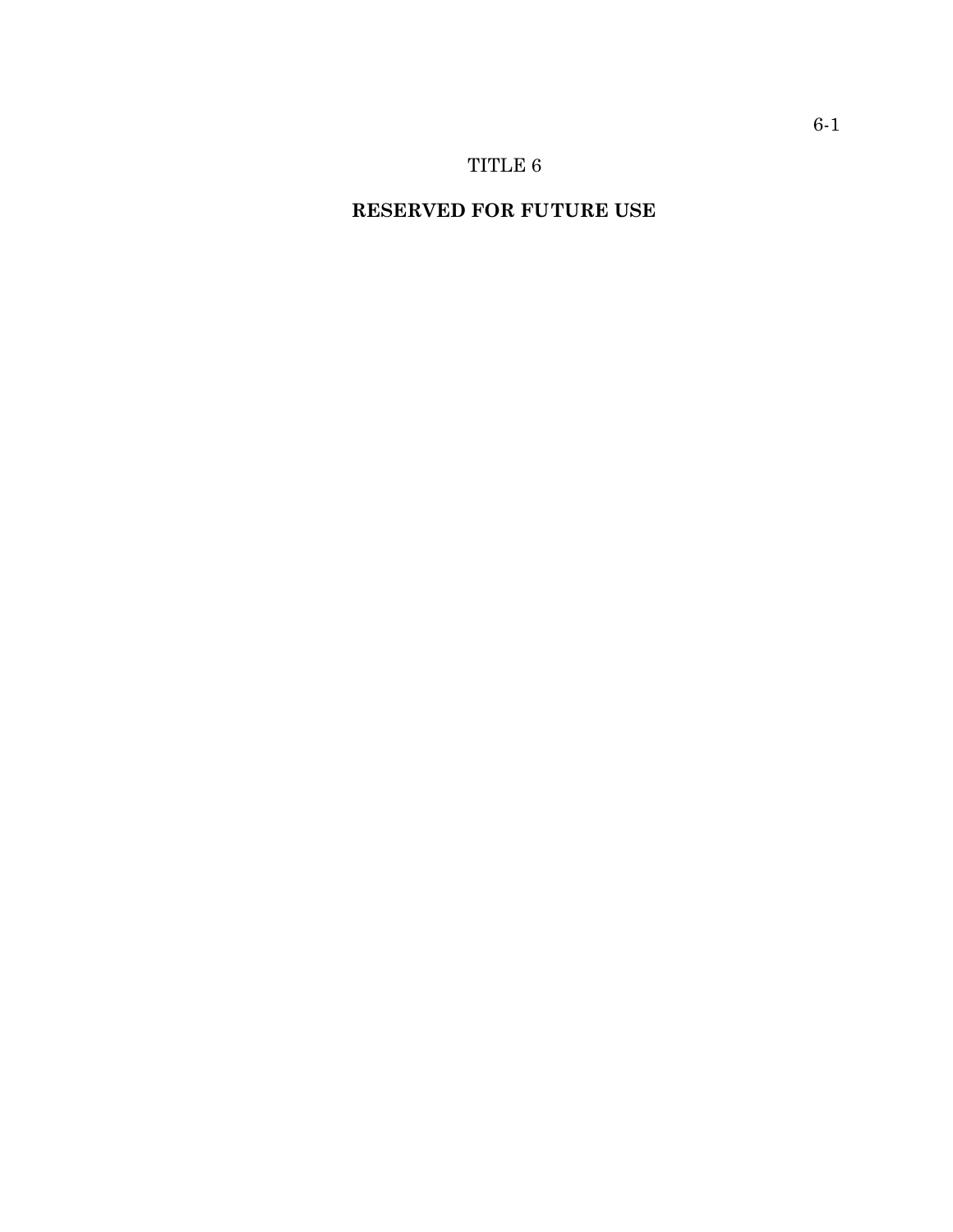## TITLE 7

## FIRE PROTECTION

### CHAPTER

1. FIRE DEPARTMENT.

## 2. FIRE SERVICE OUTSIDE CITY LIMITS

## CHAPTER 1

## VOLUNTEER FIRE DEPARTMENT 1

## **SECTION**

- 7-101. Establishment, equipment, and membership.
- 7-102. Objectives.
- 7-103. Organization, rules, and regulations.
- 7-104. Records and reports.
- 7-105. Tenure and compensation of members.
- 7-106. Chief responsible for training and maintenance.
- 7-107. Chief to be assistant to state officer.

7-101. Establishment, equipment, and membership. There is hereby established a volunteer fire department to be supported and equipped from appropriations of the board of mayor and aldermen. Any funds raised by the volunteer fire department as a whole, or by any individual or group of volunteer firemen in the name of the volunteer fire department, shall be turned over to and become the property of, the city and the city shall use such funds in the equipping of the fire department. Any and all gifts to the volunteer fire department shall be turned over to, and become the property of, the city. All other apparatus, equipment, and supplies of the volunteer fire department shall be purchased by or through the city and shall be and remain the property of the city. The volunteer fire department shall be composed of a chief appointed by the board of mayor and aldermen, and such number of physically-fit subordinate officers and firemen as the fire chief shall appoint.

7-102. Objectives. The volunteer fire department shall have as its objectives:

(1) To prevent uncontrolled fires from starting.

Special privileges with respect to traffic: title 9, chapter 2.

<sup>1</sup>Municipal code reference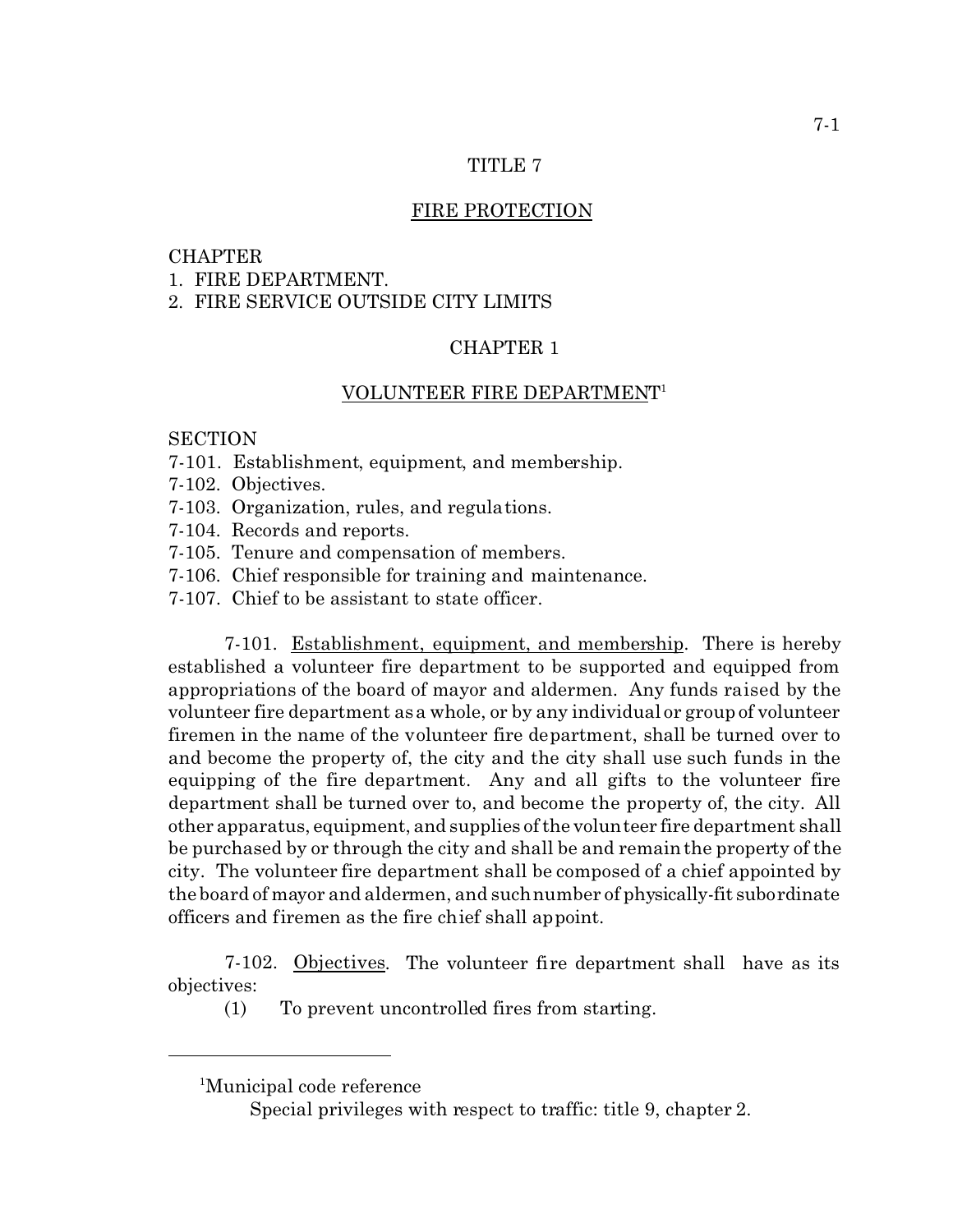- (2) To prevent the loss of life and property because of fires.
- (3) To confine fires to their places of origin.
- (4) To extinguish uncontrolled fires.
- (5) To prevent loss of life from asphyxiation or drowning.

(6) To perform such rescue work as its equipment and/or the training of its personnel makes practicable.

7-103. Organization, rules, and regulations. The chief of the volunteer fire department shall set up the organization of the department, make definite assignments to individuals, and formulate and enforce such rules and regulations as shall be necessary for the orderly and efficient operation of the volunteer fire department under such rules and regulations as the board of mayor and aldermen may prescribe.

7-104. Records and reports. The chief of the volunteer fire department shall keep adequate records of all fires, inspections, apparatus, equipment, personnel, and work of the department. He shall submit such written reports on those matters to the mayor as the mayor requires. The mayor shall submit reports on those matters to the board of mayor and aldermen, as the board of mayor and aldermen requires.

7-105. Tenure and compensation of members. The fire chief shall have the authority to suspend or discharge any other member of the volunteer fire department when he deems such action to be necessary for the good of the department. The fire chief may be suspended for up to thirty (30) days by the mayor, but may be dismissed only by the board of mayor and aldermen.

All personnel of the volunteer fire department shall receive such compensation for their services as the board of mayor and aldermen may from time to time prescribe.

7-106. Chief responsible for training and maintenance. The chief of the fire department, shall be fully responsible for the training of the firemen and for maintenance of all property and equipment of the fire department, under the direction and subject to the requirements of the board of mayor and aldermen.

7-107. Chief to be assistant to state officer. Pursuant to requirements of Tennessee Code Annotated, section 68-17-108, the fire chief is designated as an assistant to the state commissioner of insurance and is subject to all the duties and obligations imposed by Tennessee Code Annotated, title 68, chapter 17, and shall be subject to the directions of the commissioner in the execution of the provisions thereof.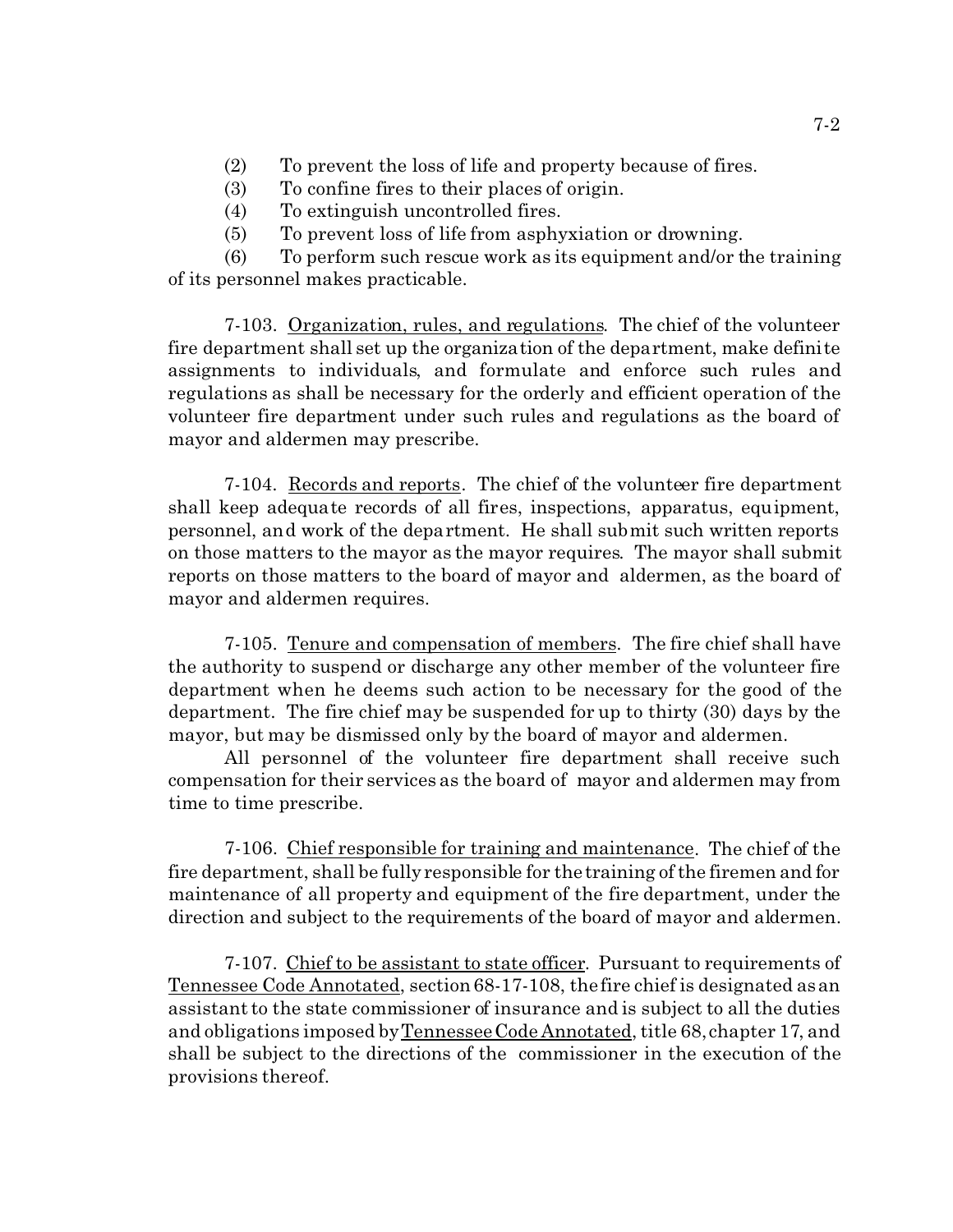#### FIRE SERVICE OUTSIDE TOWN LIMITS

## **SECTION**

7-201. Restrictions on fire service outside city limits.

7-201. Restrictions on fire service outside city limits. No personnel or equipment of the fire department shall be used for fighting any fire outside the city limits unless the fire is on city property or, in the opinion of the fire chief, is in such hazardous proximity to property owned or located within the city as to endanger the city property, or unless the board of mayor and aldermen has developed policies for providing emergency services outside of the city limits or entered into a contract or mutual aid agreement pursuant to the authority of

(1) The Local Government Emergency Assistance Act of 1987, as amended, codified in Tennessee Code Annotated, section 58-21-601 et seq.<sup>1</sup>

The statute specifies which municipal officers may request and respond to requests for emergency assistance and provides for the appointment by municipal governing bodies of additional municipal officers with the same authority.

The statute provides that the senior officer of the requesting party will be in command at the scene of the emergency.

The statute outlines the liabilities of the requesting and responding governments as follows: (1) Neither the responding party nor its employees shall be liable for any property damage or bodily injury at (continued...)

<sup>1</sup>Charter and state law references

Tennessee Code Annotated, Section 58-2-601 et seq., as amended by Public Acts 1988, Ch. 499, authorizes any municipality or other local governmental entity to go outside of its boundaries in response to a request for emergency assistance by another local government. It does not create a duty to respond to or to stay at the scene of an emergency outside its jurisdiction. This statute, as amended, does not require written agreements between the local governments, but authorizes them to develop policies and procedures for requesting and responding to requests for emergency assistance, including provisions for compensation for service rendered.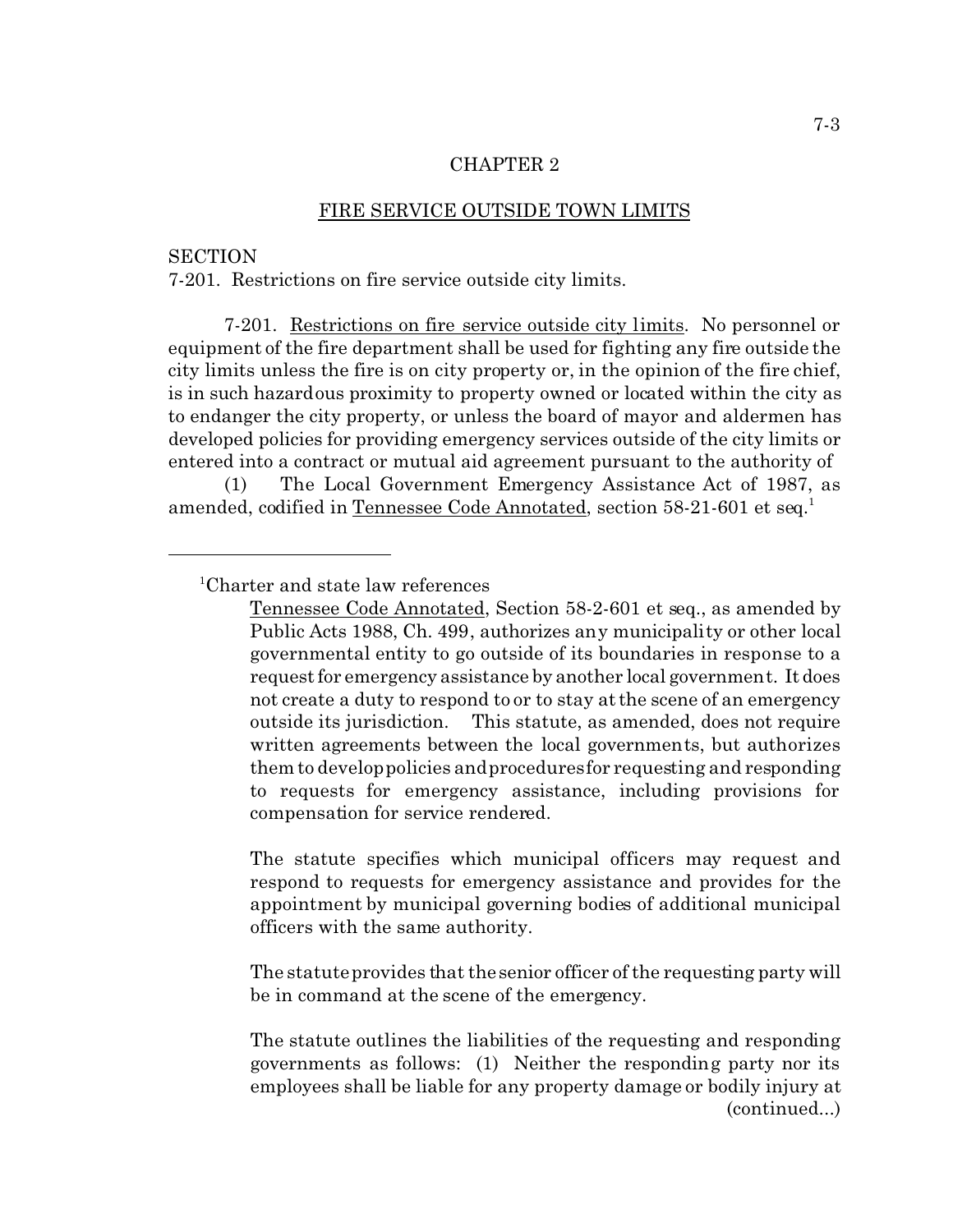- (2) Tennessee Code Annotated, section 12-9-101 et seq.<sup>1</sup>
- (3) Tennessee Code Annotated, section 6-54-601.<sup>2</sup>

(...continued)

the actual scene of any emergency due to actions performed in responding to a request for emergency assistance; (2) The requesting party is not liable for damages to the equipment and personnel of the responding party in response to the request for emergency assistance; and (3) Neither the requesting party nor its employees is liable for damages caused by the negligence of the personnel of the responding party while enroute to or from the scene of the emergency.

<sup>1</sup>Charter and state law references

Tennessee Code Annotated, section 6-54-601 authorizes municipalities (1) To enter into mutual aid agreements with other municipalities, counties, privately incorporated fire departments, utility districts and metropolitan airport authorities which provide for firefighting service, and with individual fire departments to furnish one another with fire fighting assistance. (2) Enter into contracts with organizations of residents and property owners of unincorporated communities to provide the latter with firefighting assistance. (3) Provide fire protection outside their city limits to either areas or citizens on an individual contractual basis whenever an agreement has first been entered into between the municipality providing the fire service and the county or counties in which the fire protection is to be provided.

<sup>2</sup>Tennessee Code Annotated, section 12-9-101 et seq. is the Interlocal Governmental Cooperation Act which authorizes municipalities and other governments to enter into mutual aid agreements of various kinds.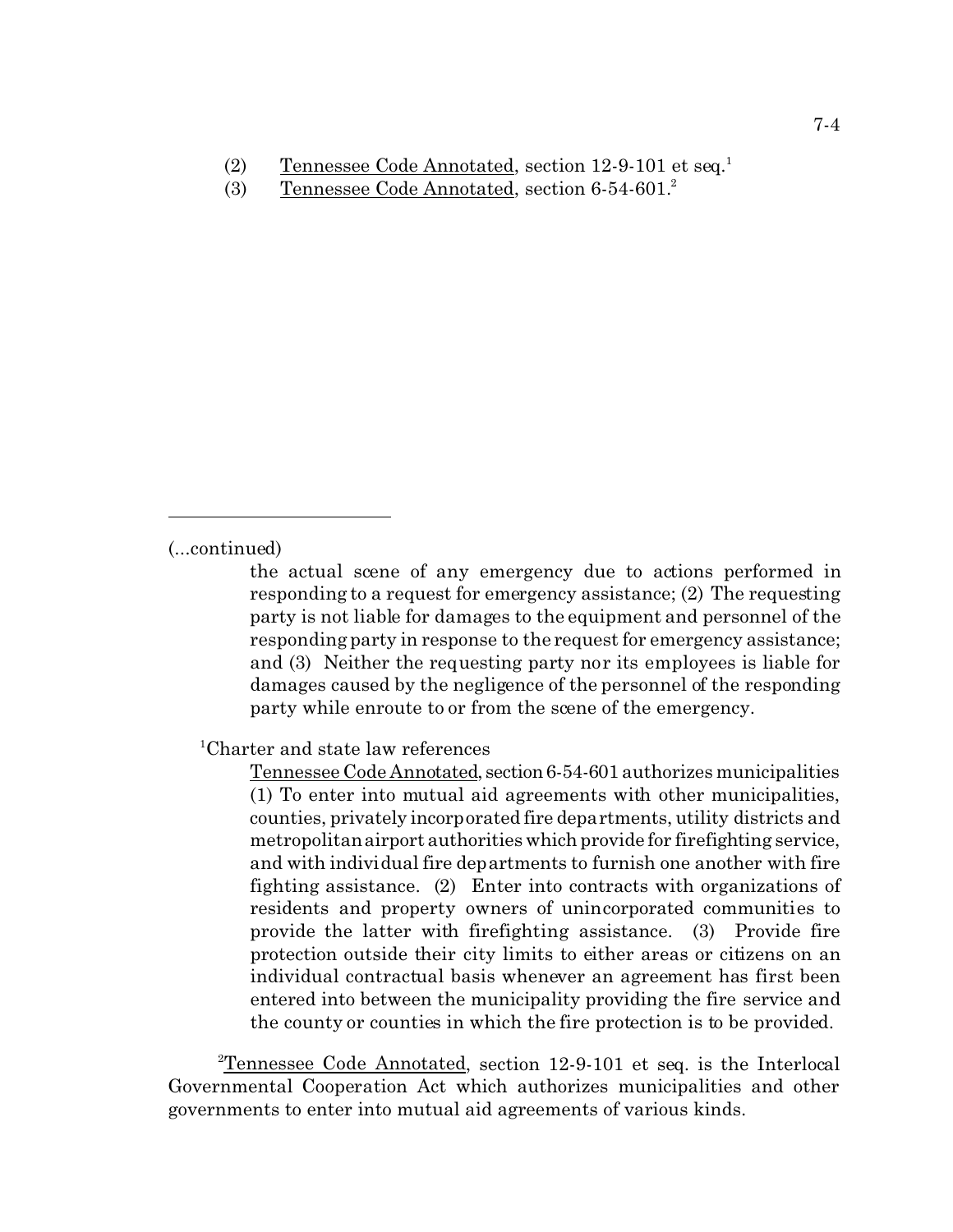### TITLE 8

#### HEALTH AND SANITATION<sup>1</sup>

#### CHAPTER

- 1. MISCELLANEOUS.
- 2. SEWAGE AND HUMAN EXCRETA DISPOSAL.
- 3. JUNKYARDS.

# CHAPTER 1

#### MISCELLANEOUS

## **SECTION**

- 8-101. Smoke, soot, cinders, etc.
- 8-102. Stagnant water.
- 8-103. Weeds.
- 8-104. Dead animals.
- 8-105. Health and sanitation nuisances.

8-101. Smoke, soot, cinders, etc. It shall be unlawful for any person to permit or cause the escape of such quantities of dense smoke, soot, cinders, noxious acids, fumes, dust, or gases as to be detrimental to or to endanger the health, comfort, and safety of the public or so as to cause or have a tendency to cause injury or damage to property or business. (Ord. No. 6, sec. 1)

8-102. Stagnant water. It shall be unlawful for any person knowingly to allow any pool of stagnant water to accumulate and stand on his property without treating it so as effectively to prevent the breeding of mosquitoes. (Ord. No. 6, sec. 1)

8-103. Weeds. Every owner or tenant of property shall periodically cut the grass and other vegetation commonly recognized as weeds on his property, and it shall be unlawful for any person to fail to comply with an order by the city recorder to cut such vegetation when it has reached a height of over one (1) foot. (Ord. No. 6, sec. 1)

<sup>1</sup>Municipal code reference

- Animals and fowls: title 3.
- Littering streets, etc.: section 12-107.
- Sewage and human excreta disposal: title 8, chapter 2.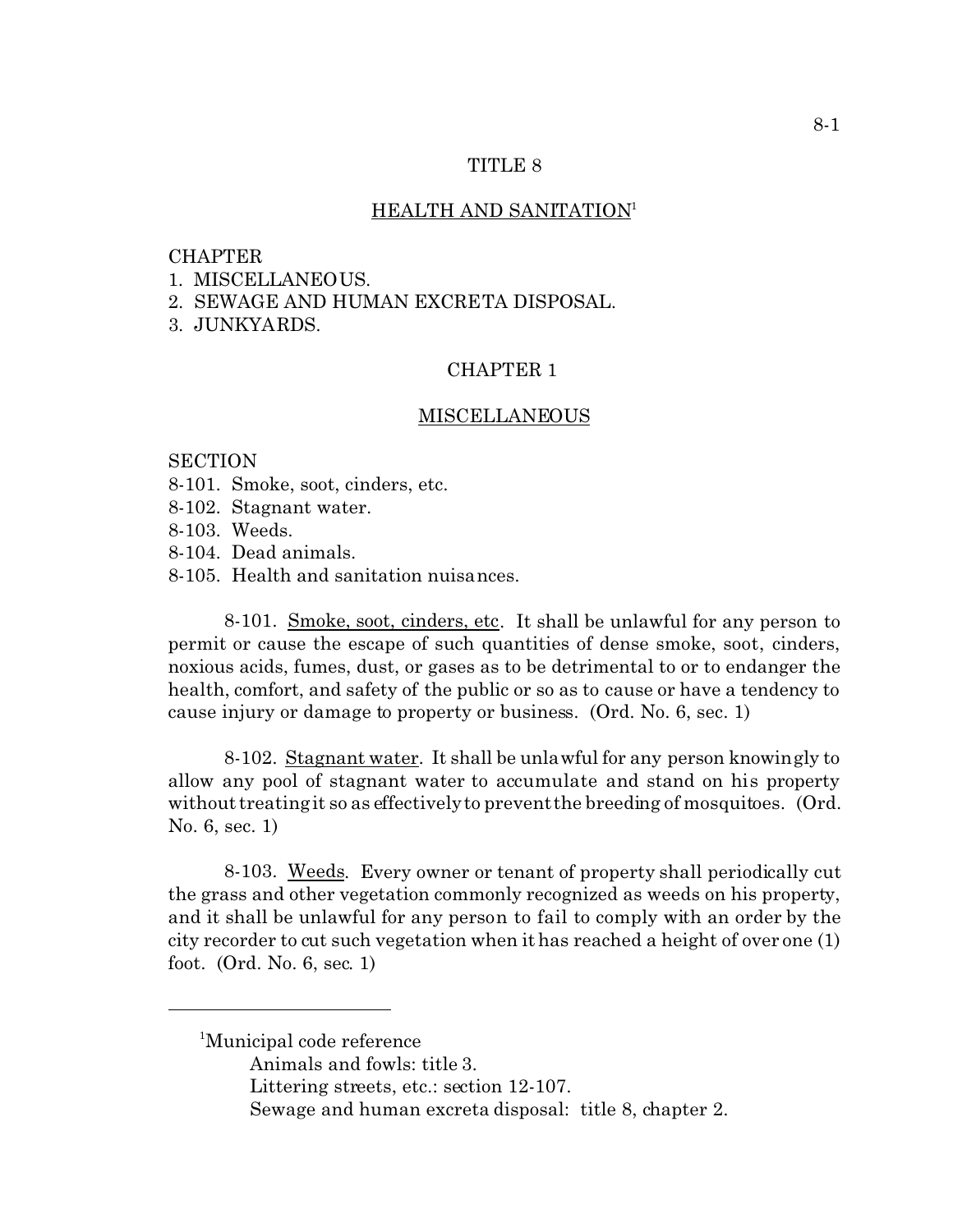8-104. Dead animals. Any person owning or having possession of any dead animal not intended for use as food shall promptly bury the same or notify the city recorder and dispose of such animal in such manner as the city recorder shall direct. (Ord. No. 6, sec. 1)

8-105. Health and sanitation nuisances. It shall be unlawful for any person to permit any premises owned, occupied, or controlled by him to become or remain in a filthy condition, or permit the use or occupation of same in such a manner as to create noxious or offensive smells and odors in connection therewith, or to allow the accumulation or creation of unwholesome and offensive matter or the breeding of flies, rodents, or other vermin on the premises to the menace of the public health or the annoyance of people residing within the vicinity. (Ord. No. 6, sec. 1)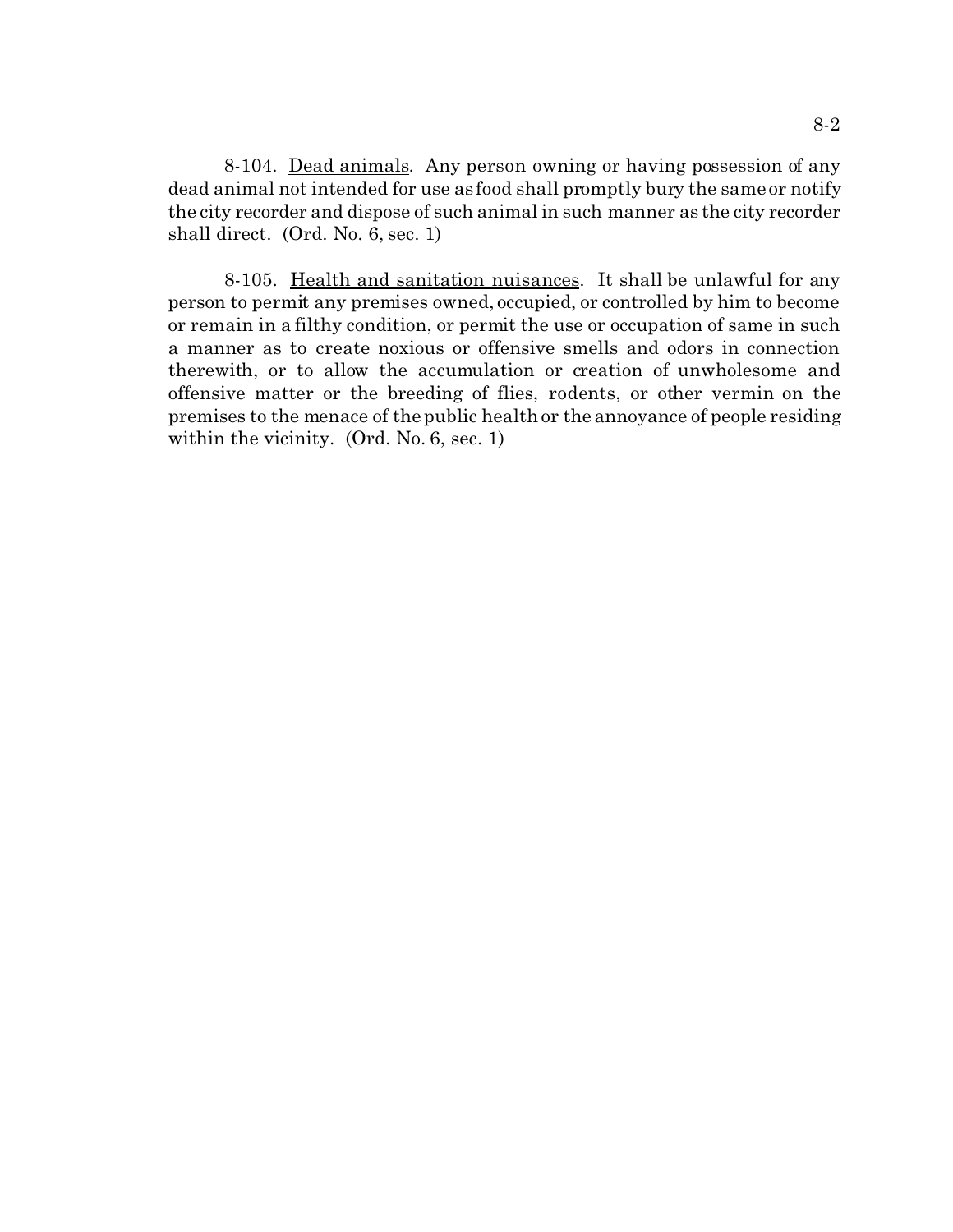# SEWAGE AND HUMAN EXCRETA DISPOSAL

**SECTION** 

8-201. Definitions.

8-202. Places required to have sanitary disposal methods.

8-203. When a connection to the public sewer is required.

8-204. When a septic tank shall be used.

8-205. Registration and records of septic tank cleaners, etc.

8-206. Use of pit privy or other method of disposal.

8-207. Approval and permit required for septic tanks, privies, etc.

8-208. Owner to provide disposal facilities.

8-209. Occupant to maintain disposal facilities.

8-210. Only specified methods of disposal to be used.

8-211. Discharge into watercourses restricted.

8-212. Pollution of ground water prohibited.

8-213. Enforcement of chapter.

8-214. Carnivals, circuses, etc.

8-215. Violations.

8-201. Definitions. The following definitions shall apply in the interpretation of this chapter.

(1) "Accessible sewer." A public sanitary sewer located in a street or alley abutting on the property in question or otherwise within two hundred (200) feet of any boundary of said property measured along the shortest available right-of-way.

 $(2)$  "Health officer." The person duly appointed to such position having jurisdiction, or any person or persons authorized to act as his agent.

(3) "Human excreta." The bowel and kidney discharges of human beings.

(4) "Sewage." All water-carried human and household wastes from residences, buildings, or industrial establishments.

(5) "Approved septic tank system." A watertight covered receptacle of monolithic concrete, either precast or cast in place, constructed according to plans approved by the health officer. Such tanks shall have a capacity of not less than 750 gallons and in the case of homes with more than two (2) bedrooms the capacity of the tank shall be in accordance with the recommendations of the Tennessee department of Public Health as provided for in its 1967 bulletin entitled "Recommended Guide for Location, Design, and Construction of Septic Tanks and Disposal Fields." A minimum liquid depth of four (4) feet should be provided with a minimum depth of air space above the liquid of one (1) foot.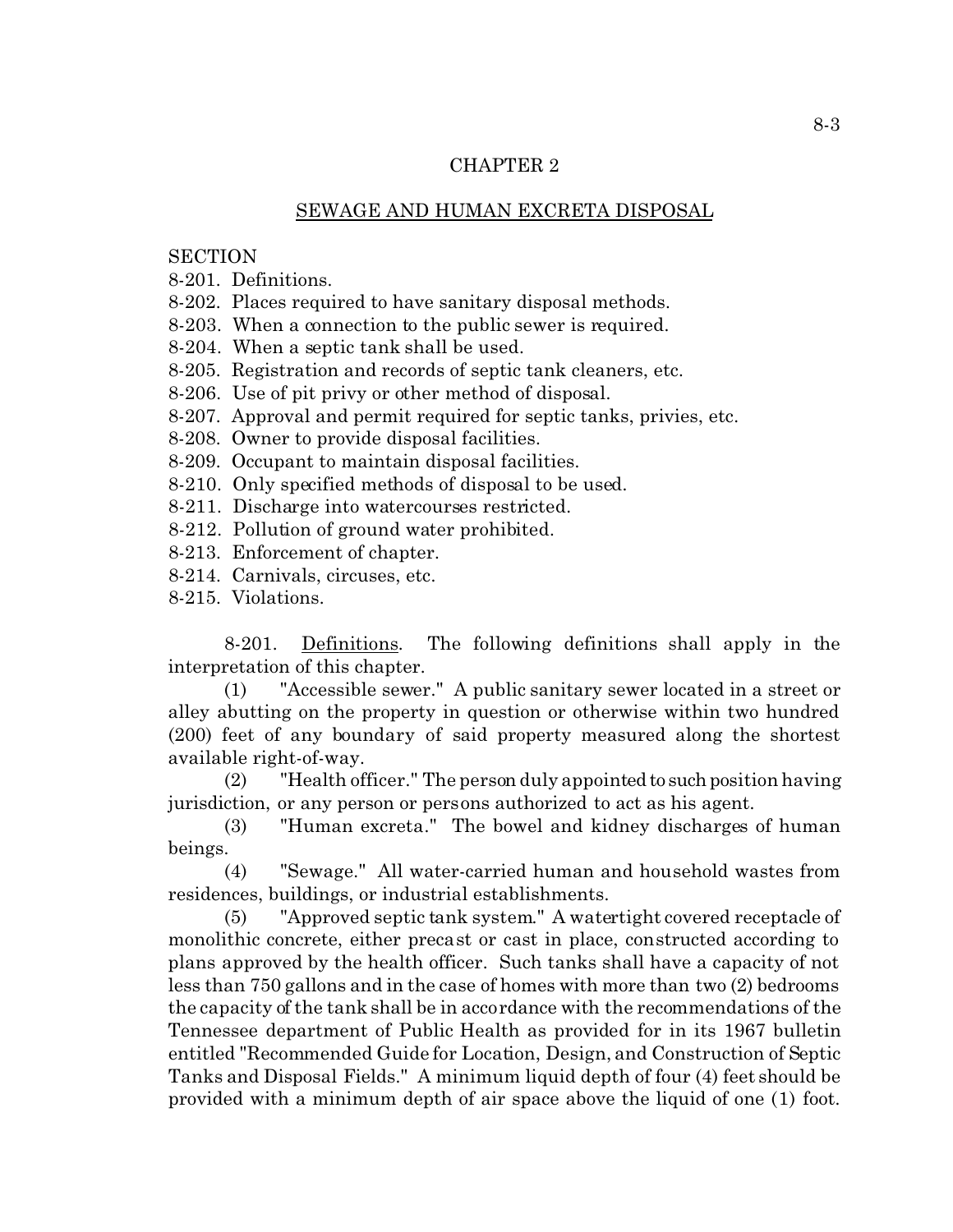The septic tank dimensions should be such that the length from inlet to outlet is at least twice but not more than three (3) times the width. The liquid depth should not exceed five (5) feet. The discharge from the septic tank shall be disposed of in such a manner that it may not create a nuisance on the surface of the ground or pollute the underground water supply, and such disposal shall be in accordance with recommendations of the health officer as determined by acceptable soil percolation data.

(6) "Sanitary pit privy." A privy having a fly-tight floor and seat over an excavation in earth, located and constructed in such a manner that flies and animals will be excluded, surface water may not enter the pit, and danger of pollution of the surface of the ground or the underground water supply will be prevented.

(7) "Other approved method of sewage disposal." Any privy, chemical toilet, or other toilet device (other than a sanitary sewer, septic tank, or sanitary pit privy as described above) the type, location, and construction of which have been approved by the health officer.

(8) "Watercourse." Anynatural or artificial drain which conveys water either continuously or intermittently.

8-202. Places required to have sanitary disposal methods. Every residence, building, or place where human beings reside, assemble, or are employed within the corporate limits shall be required to have a sanitary method for disposal of sewage and human excreta.

8-203. When a connection to the public sewer is required. Wherever an accessible sewer exists and water under pressure is available, approved plumbing facilities shall be provided and the wastes from such facilities shall be discharged through a connection to said sewer made in compliance with the requirements of the official responsible for the public sewerage system. On any lot or premise accessible to the sewer no other method of sewage disposal shall be employed.

8-204. When a septic tank shall be used. Wherever water-carried sewage facilities are installed and their use is permitted by the health officer, and an accessible sewer does not exist, the wastes from such facilities shall be discharged into an approved septic tank system.

No septic tank or other water-carried sewage disposal system except a connection to a public sewer shall be installed without he approval of the health officer or his duly appointed representative. The design, layout, and construction of such systems shall be in accordance with specifications approved by the health officer and the installation shall be under the general supervision of the department of health.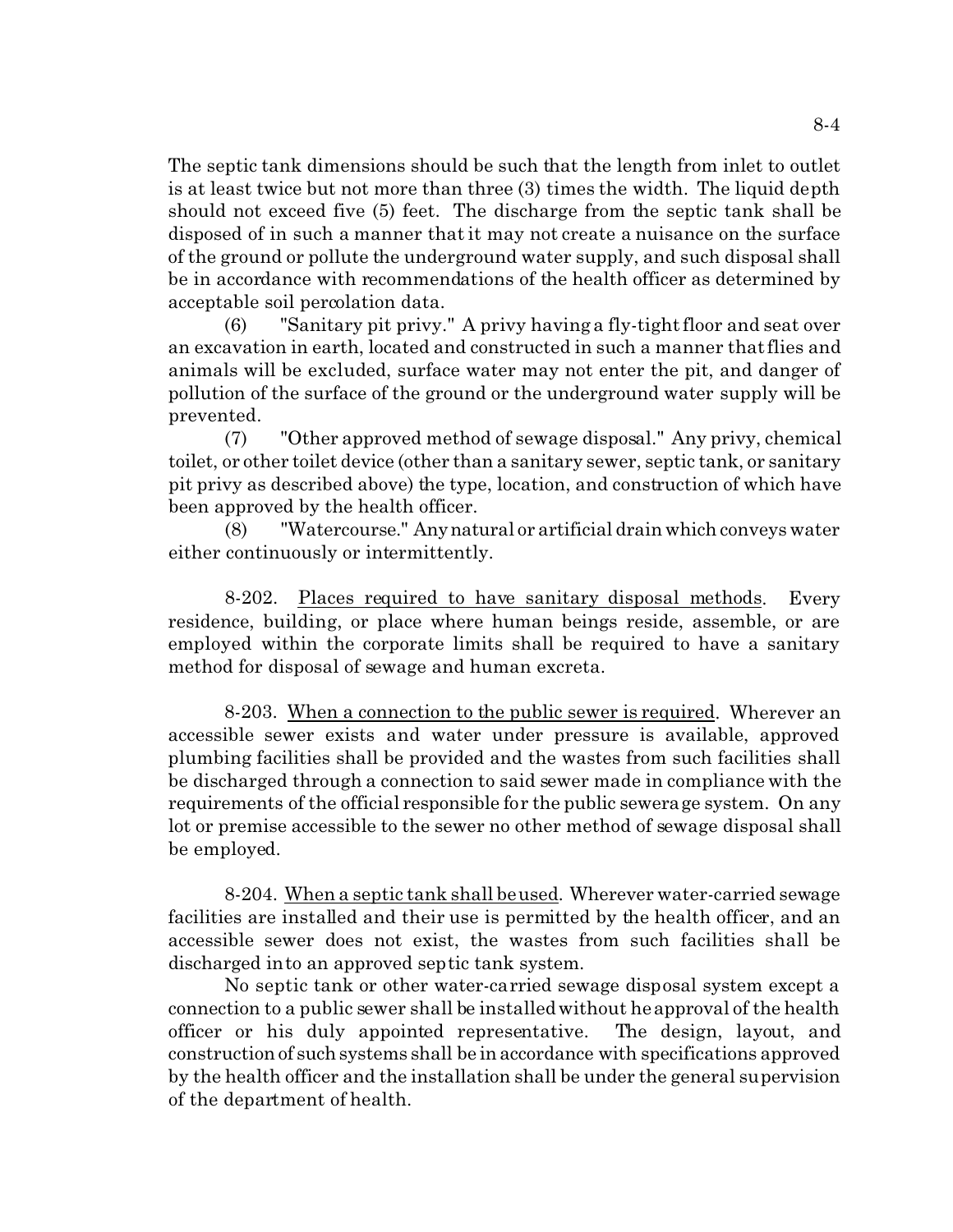8-205. Registration and records of septic tank cleaners, etc. Every person, firm, or corporation who operates equipment for the purpose of removing digested sludge from septic tanks, cesspools, privies, and other sewage disposal installations on private or public property must register with the health officer and furnish such records of work done within the corporate limits as may be deemed necessary by the health officer.

8-206. Use of pit privy or other method of disposal. Wherever a sanitary method of human excreta disposal is required under section 8-202 and watercarried sewage facilities are not used, a sanitary pit privy or other approved method of disposal shall be provided.

8-207. Approval and permit required for septic tanks, privies, etc. Any person, firm, or corporation proposing to construct a septic tank system, privy, or other sewage disposal facility, requiring the approval of the health officer under this chapter, shall before the initiation of construction obtain the approval of the health officer for the design and location of the system and secure a permit from the health officer for such system.

8-208. Owner to provide disposal facilities. It shall be the duty of the owner of any property upon which facilities for sanitary sewage or human excreta disposal are required by section 8-202, or the agent of the owner, to provide such facilities.

8-209. Occupant to maintain disposal facilities. It shall be the duty of the occupant, tenant, lessee, or other person in charge to maintain the facilities for sewage disposal in a clean and sanitary condition at all times, and no refuse or other material which may unduly fill up, clog, or otherwise interfere with the operation of such facilities shall be deposited therein.

8-210. Only specified methods of disposal to be used. No sewage or human excreta shall be thrown out, deposited, buried, or otherwise disposed of except by a sanitary method of disposal as specified in this chapter.

8-211. Discharge into watercourses restricted. No sewage or excreta shall be discharged or deposited into any lake or watercourse except under conditions specified by the health officer and specifically authorized by the Tennessee Stream Pollution Control Board.

8-212. Pollution of ground water prohibited. No sewage effluent from a septic tank, sewage treatment plant, or discharges from any plumbing facility shall empty into any well, cistern, sinkhole, crevice, ditch, or other opening,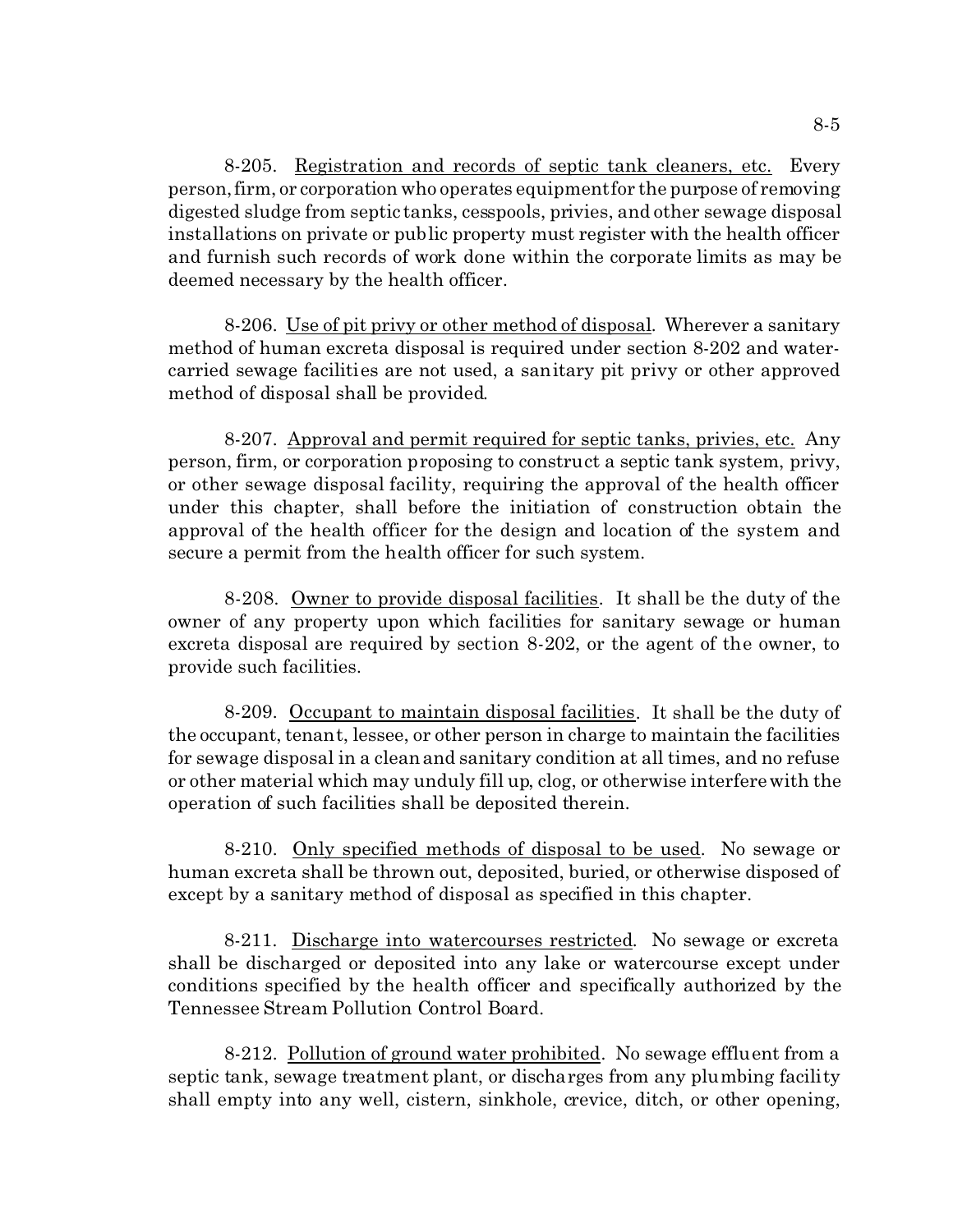either natural or artificial, in any formation which may permit the pollution of ground water.

8-213. Enforcement of chapter. It shall be the duty of the health officer to make an inspection of the methods of disposal of sewage and human excreta as often as is considered necessary to insure full compliance with the terms of this chapter. Written notification of any violation shall be given by the health officer to the person or persons responsible for the correction of the condition, and correction shall be made within forty-five (45) days after notification. If the health officer shall advise any person that the method by which human excreta and sewage is being disposed of constitutes an immediate and serious menace to health, such person shall at once take steps to remove the menace. Failure to remove such menace immediately shall be punishable under the general penalty clause for this code. However, such person shall be allowed the number of days herein provided within which to make permanent correction.

8-214. Carnivals, circuses, etc. Whenever carnivals, circuses, or other transient groups of persons come within the corporate limits, such groups of transients shall provide a sanitary method for disposal of sewage and human excreta. Failure of a carnival, circus, or other transient group to provide such sanitary method of disposal and to make all reasonable changes and corrections proposed by the health officer shall constitute a violation of this section. In these cases the violator shall not be entitled to the notice of forty-five (45) days provided for in the preceding section.

8-215. Violations. Any person, persons, firm, association, or corporation or agent thereof, who shall fail, neglect, or refuse to comply with the provisions of this chapter shall be deemed guilty of a misdemeanor and shall be punishable under the general penalty clause for this code.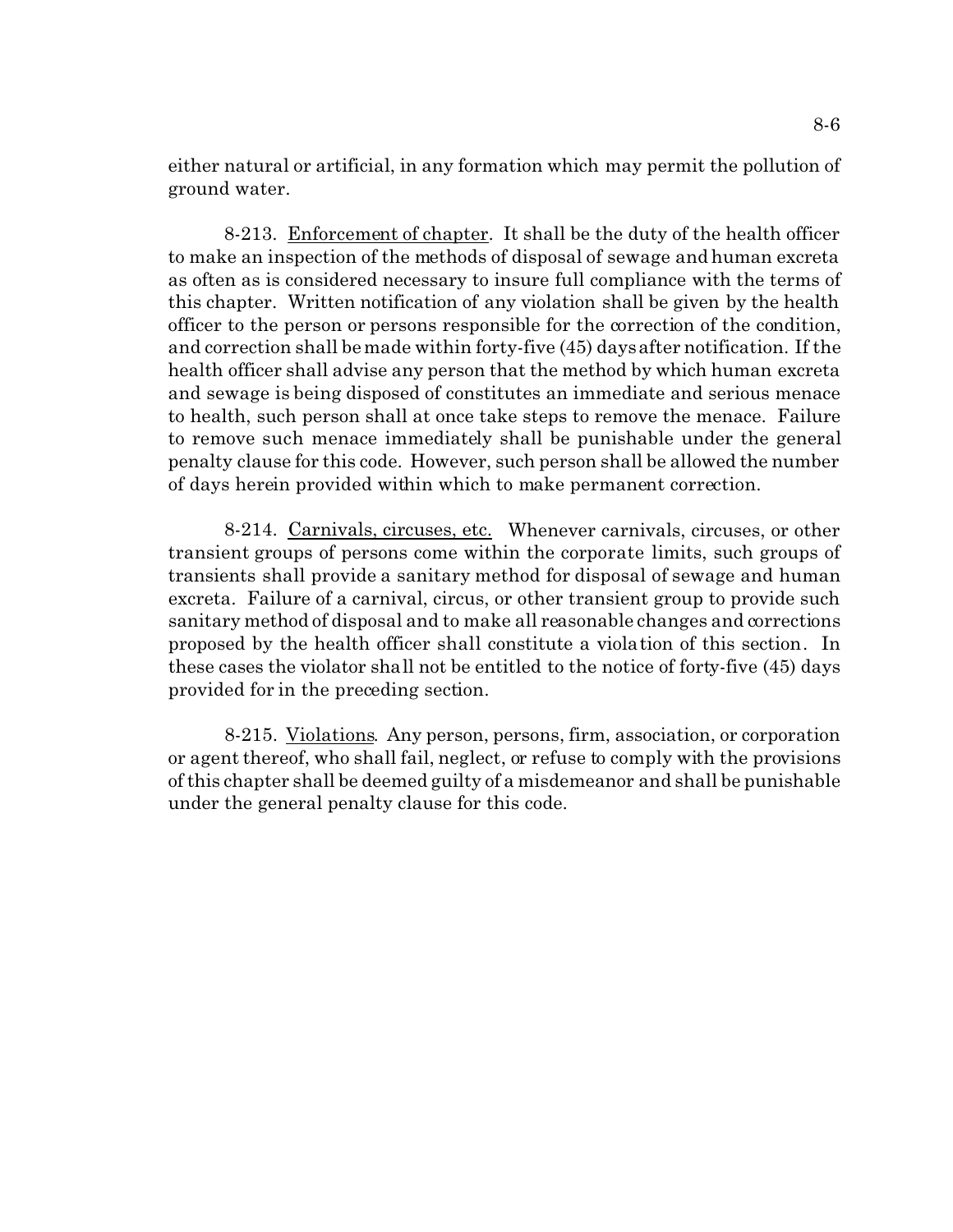#### JUNKYARDS

**SECTION** 8-301. Junkyards.

8-301. Junkyards.<sup>1</sup> All junkyards within the corporate limits shall be operated and maintained subject to the following regulations:

(1) All junk stored or kept in such yards shall be so kept that it will not catch and hold water in which mosquitoes may breed and so that it will not constitute a place, or places in which rats, mice, or other vermin may be harbored, reared, or propagated.

(2) All such junkyards shall be enclosed within close fitting plank or metal solid fences touching the ground on the bottom and being not less than six (6) feet in height, such fence to be built so that it will be impossible for stray cats and/or stray dogs to have access to such junkyards.

(3) Such yards shall be so maintained as to be in a sanitary condition and so as not to be a menace to the public health or safety. (Ord. No. 6, sec. 1)

<sup>1</sup>State law reference

The provisions of this section were taken substantially from the Bristol ordinance upheld by the Tennessee Court of Appeals as being a reasonable and valid exercise of the police power in the case of Hagaman v. Slaughter, 49 Tenn. App. 338, 354 S.W.2d 818 (1961).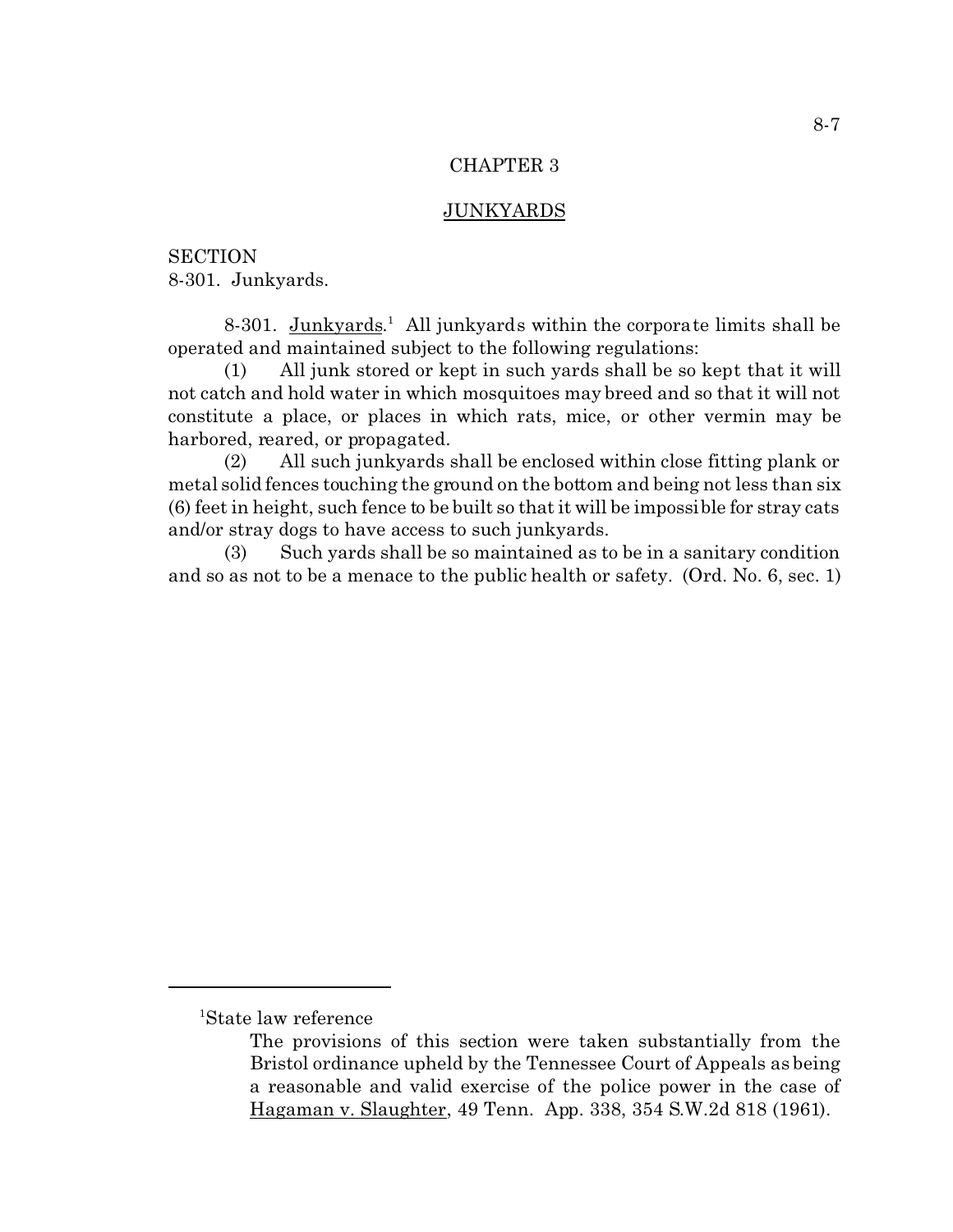# TITLE 9

### MOTOR VEHICLES AND TRAFFIC<sup>1</sup>

# CHAPTER

- 1. MISCELLANEOUS.
- 2. EMERGENCY VEHICLES.
- 3. SPEED LIMITS.
- 4. TURNING MOVEMENTS.
- 5. STOPPING AND YIELDING.
- 6. PARKING.
- 7. TRUCK ROUTES AND LOAD LIMITATIONS.
- 8. ENFORCEMENT.

# CHAPTER 1

#### MISCELLANEOUS<sup>2</sup>

**SECTION** 

# 9-101. Motor vehicle requirements.

- 9-102. Driving on streets closed for repairs, etc.
- 9-103. Reckless driving.
- 9-104. Driving under the influence.
- 9-105. One-way streets.
- 9-106. Unlaned streets.
- 9-107. Laned streets.
- 9-108. Yellow lines.

<sup>1</sup>Municipal code reference

Excavations and obstructions in streets, etc.: title 12.

<sup>2</sup>State law reference

Under Tennessee Code Annotated, section 55-10-307, the following offenses are exclusively state offenses and must be tried in a state court or a court having state jurisdiction: driving while intoxicated or drugged, as prohibited by Tennessee Code Annotated, section 55-10-401; failing to stop after a traffic accident, as prohibited by Tennessee Code Annotated, section 55-10-101 et seq.; driving while license is suspended or revoked, as prohibited by Tennessee Code Annotated, section 55-7-116; and drag racing, as prohibited by Tennessee Code Annotated, section 55-10-501.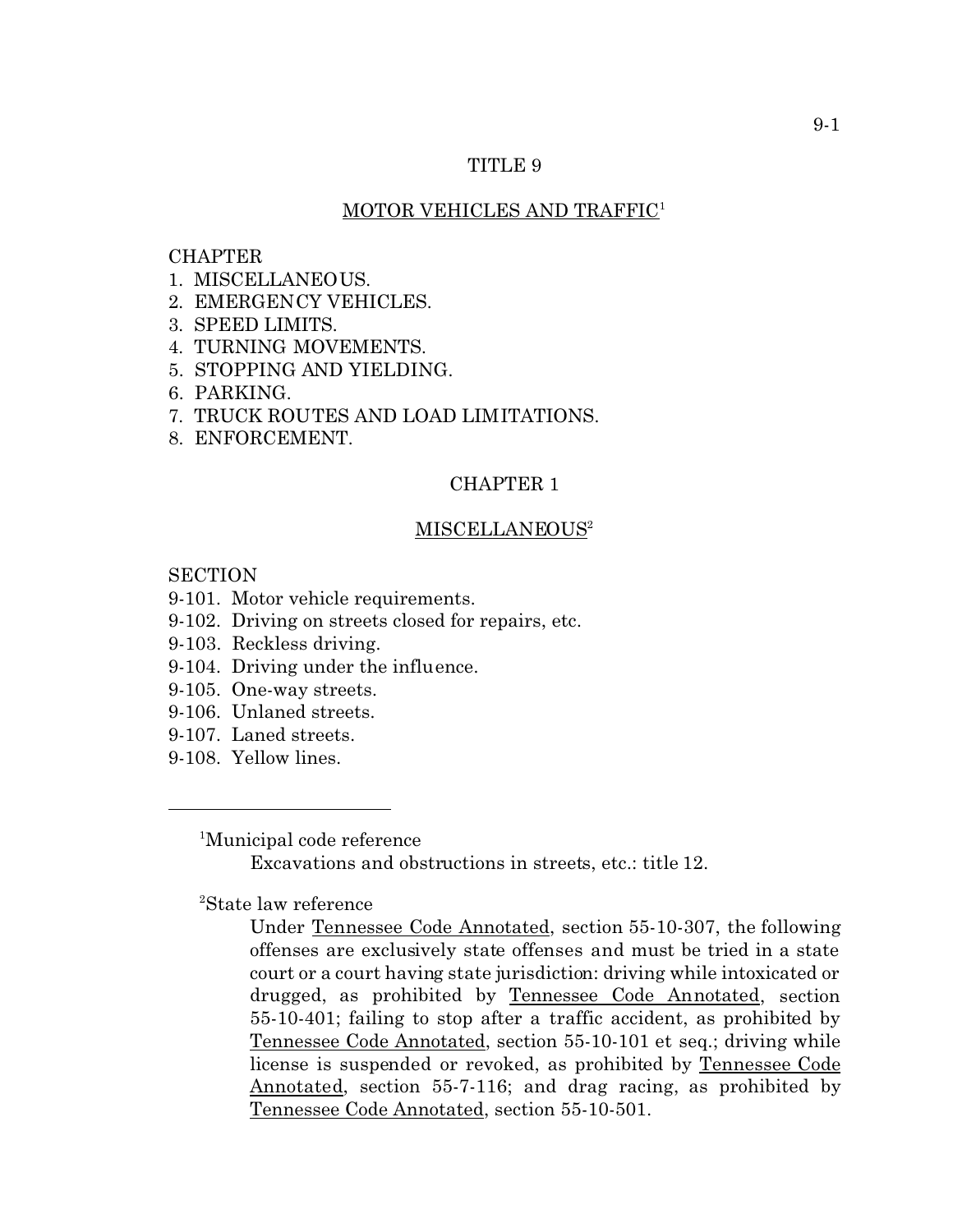9-109. Miscellaneous traffic control signs, etc.

- 9-110. General requirements for traffic control signs, etc.
- 9-111. Unauthorized traffic control signs, etc.
- 9-112. Presumption with respect to traffic control signs, etc.
- 9-113. Driving through funerals or other processions.
- 9-114. Clinging to vehicles in motion.
- 9-115. Riding on outside of vehicles.
- 9-116. Backing vehicles.
- 9-117. Projections from the rear of vehicles.
- 9-118. Causing unnecessary noise.
- 9-119. Vehicles and operators to be licensed.
- 9-120. Passing.
- 9-121. Motorcycles, motor driven cycles, motorized bicycles, bicycles, etc.
- 9-122. Delivery of vehicle to unlicensed driver, etc.

9-101. Motor vehicle requirements. It shall be unlawful for any person to operate any motor vehicle within the corporate limits unless such vehicle is equipped with properly operating muffler, lights, brakes, horn, and such other equipment as is prescribed and required by Tennessee Code Annotated, title 55, chapter 9.

9-102. Driving on streets closed for repairs, etc. Except for necessary access to property abutting thereon, no motor vehicle shall be driven upon any street that is barricaded or closed for repairs or other lawful purpose.

9-103. Reckless driving. Irrespective of the posted speed limit, no person, including operators of emergency vehicles, shall drive any vehicle in willful or wanton disregard for the safety of persons or property.

9-104. Driving under the influence. (See the Tennessee Code Annotated, sections 55-10-401, 55-10-303, and 55-10-307).

9-105. <u>One-way streets</u>. On any street for one-way traffic with posted signs indicating the authorized direction of travel at all intersections offering access thereto, no person shall operate any vehicle except in the indicated direction.

9-106. Unlaned streets. (1) Upon all unlaned streets of sufficient width, a vehicle shall be driven upon the right half of the street except:

(a) When lawfully overtaking and passing another vehicle proceeding in the same direction.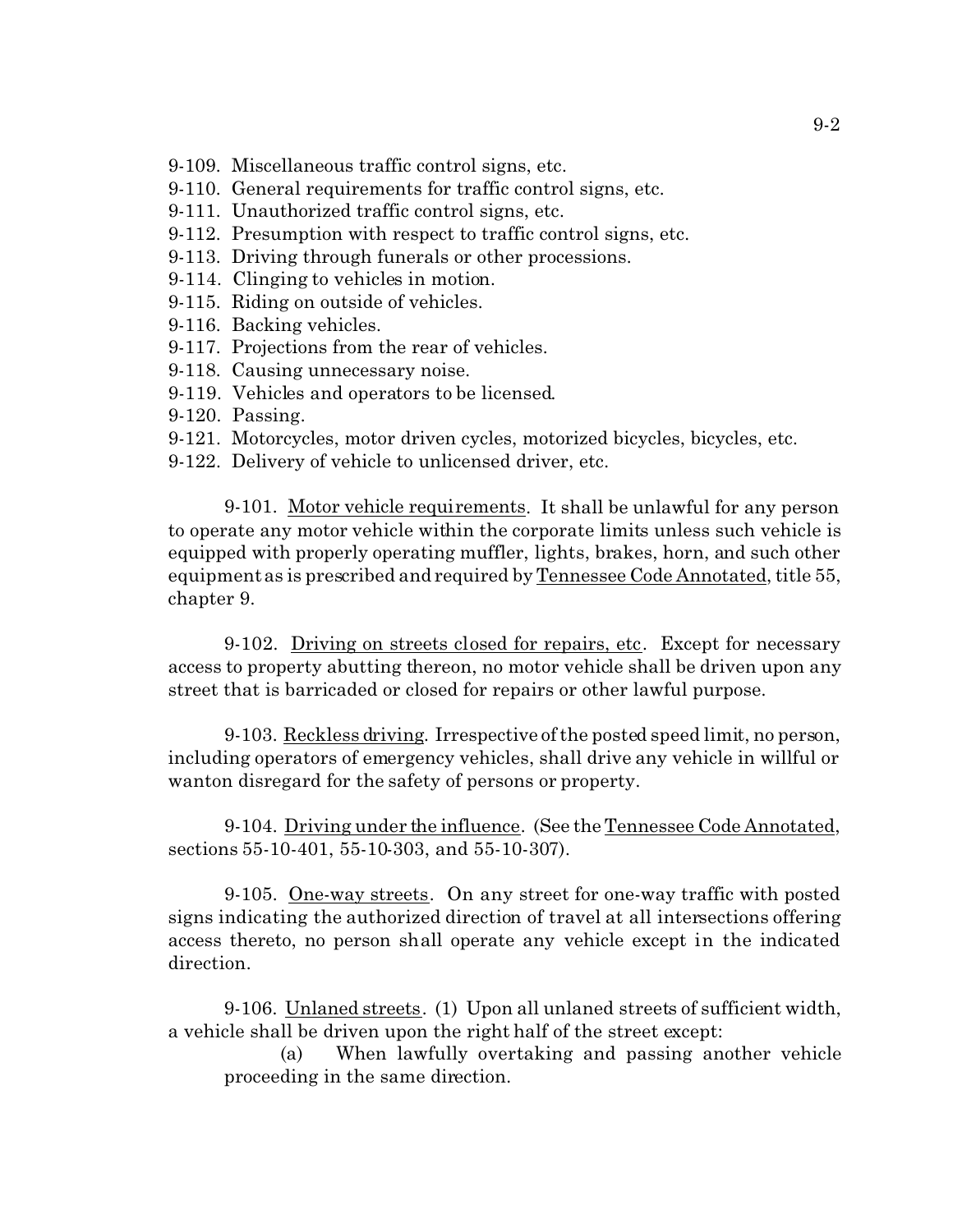(b) When the right half of a roadway is closed to traffic while under construction or repair.

(c) Upon a roadway designated and signposted by the city for one-way traffic.

(2) All vehicles proceeding at less than the normal speed of traffic at the time and place and under the conditions then existing shall be driven as close as practicable to the right hand curb or edge of the roadway, except when overtaking and passing another vehicle proceeding in the same direction or when preparing for a left turn.

9-107. Laned streets. On streets marked with traffic lanes, it shall be unlawful for the operator of any vehicle to fail or refuse to keep his vehicle within the boundaries of the proper lane for his direction of travel except when lawfully passing another vehicle or preparatory to making a lawful turning movement.

On two (2) lane and three (3) lane streets, the proper lane for travel shall be the right hand lane unless otherwise clearly marked. On streets with four (4) or more lanes, either of the right hand lanes shall be available for use except that traffic moving at less than the normal rate of speed shall use the extreme right hand lane. On one-way streets either lane may be lawfully used in the absence of markings to the contrary.

9-108. Yellow lines. On streets with a yellow line placed to the right of any lane line or center line, such yellow line shall designate a no-passing zone, and no operator shall drive his vehicle or any part thereof across or to the left of such yellow line except when necessary to make a lawful left turn from such street.

9-109. Miscellaneous traffic control signs, etc.<sup>1</sup> It shall be unlawful for any pedestrian or the operator of any vehicle to violate or fail to comply with any traffic control sign, signal, marking, or device placed or erected by the state or the city unless otherwise directed by a law enforcement officer.

It shall be unlawful for any pedestrian or the operator of any vehicle willfully to violate or fail to comply with the reasonable directions of any law enforcement officer.

<sup>1</sup>Municipal code reference

Stop signs, yield signs, flashing signals, pedestrian control signs, traffic control signals generally: sections 9-505--9-509.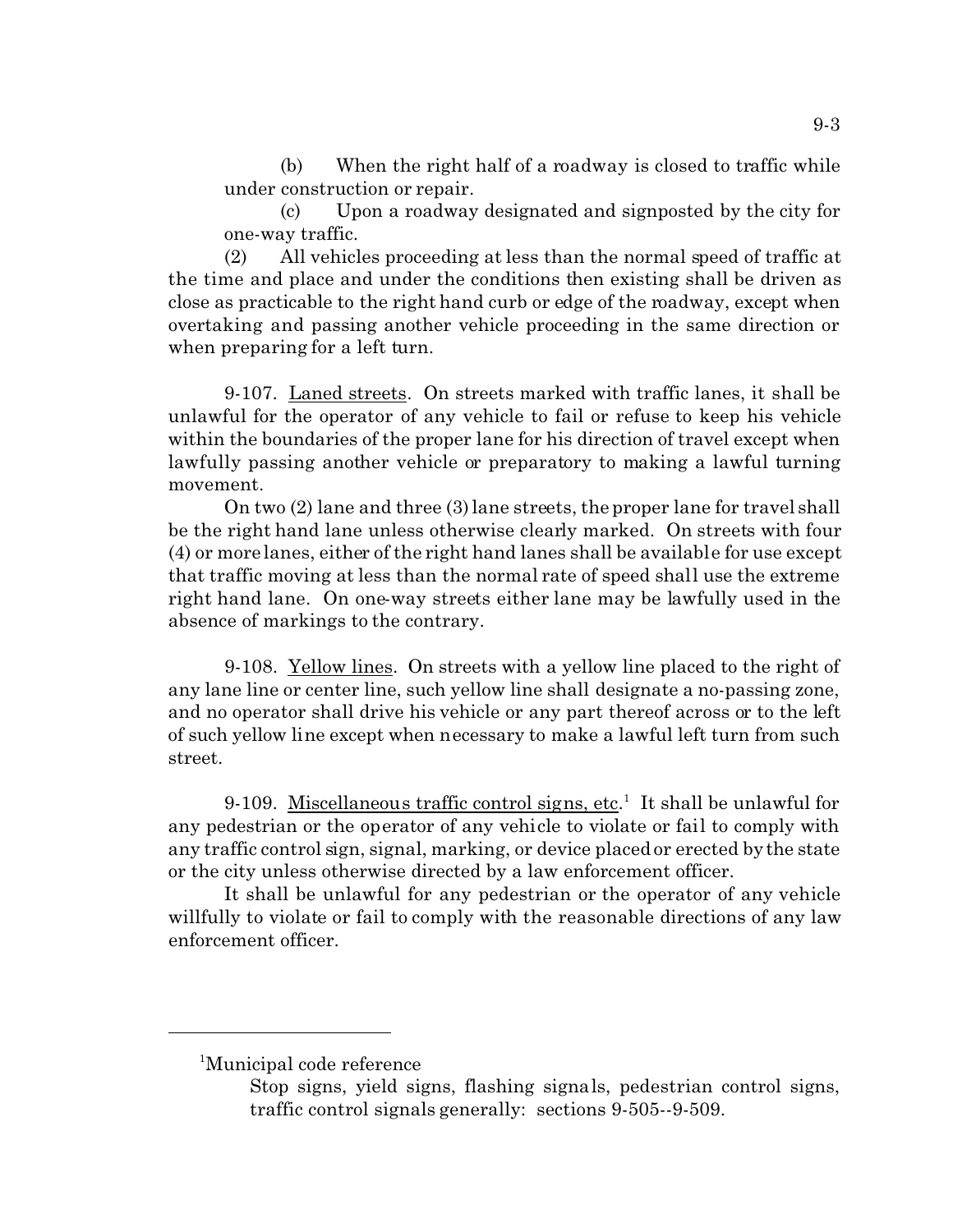9-110. General requirements for traffic control signs, etc . All traffic control signs, signals, markings, and devices shall conform to the latest revision of the <u>Manual on Uniform Traffic Control Devices for Streets and Highways</u>,<sup>1</sup> published by the U. S. Department of Transportation, Federal Highway Administration, and shall, so far as practicable, be uniform as to type and location throughout the city. This section shall not be construed as being mandatory but is merely directive.

9-111. Unauthorized traffic control signs, etc. No person shall place, maintain, or display upon or in view of any street, any unauthorized sign, signal, marking, or device which purports to be or is an imitation of or resembles an official traffic-control sign, signal, marking, or device or railroad sign or signal, or which attempts to control the movement of traffic or parking of vehicles, or which hides from view or interferes with the effectiveness of any official traffic control sign, signal, marking, or device or any railroad sign or signal.

9-112. Presumption with respect to traffic control signs, etc. When a traffic-control sign, signal, marking, or device has been placed, the presumption shall be that it is official and that it has been lawfully placed by the proper city authority.

9-113. Driving through funerals or other processions. Except when otherwise directed by a law enforcement officer, no driver of a vehicle shall drive between the vehicles comprising a funeral or other authorized procession while they are in motion and when such vehicles are conspicuously designated.

9-114. Clinging to vehicles in motion. It shall be unlawful for any person traveling upon any bicycle, motorcycle, coaster, sled, roller skates, or any other vehicle to cling to, or attach himself or his vehicle to any other moving vehicle upon any street, alley, or other public way or place.

9-115. Riding on outside of vehicles. It shall be unlawful for any person to ride, or for the owner or operator of any motor vehicle being operated on a street, alley, or other public way or place, to permit any person to ride on any portion of such vehicle not designed or intended for the use of passengers. This section shall not apply to persons engaged in the necessary discharge of lawful duties nor to persons riding in the load-carrying space of trucks.

<sup>1</sup>This manual may be obtained from the Superintendent of Documents, U. S. Government Printing Office, Washington, D.C. 20402.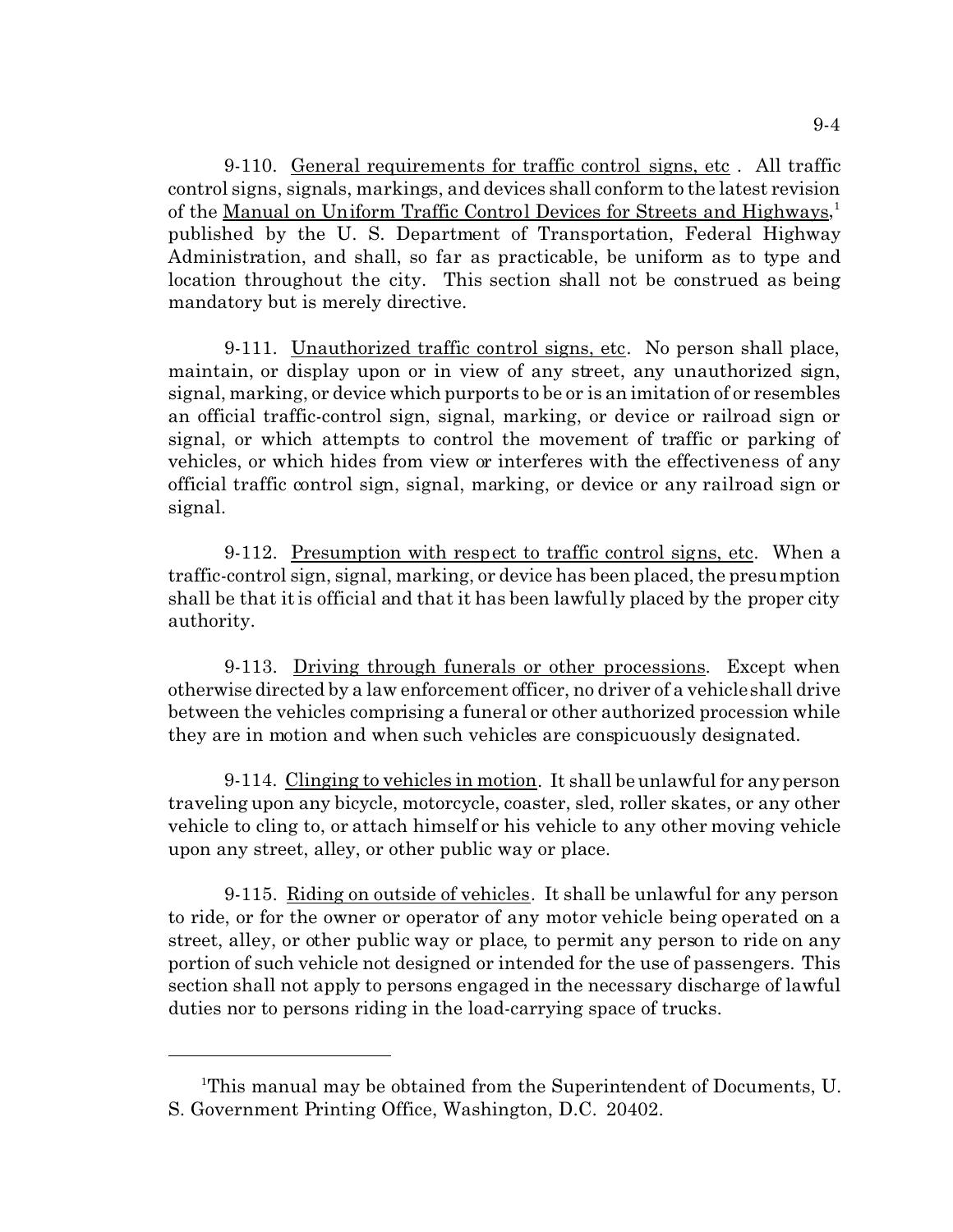9-116. Backing vehicles. The driver of a vehicle shall not back the same unless such movement can be made with reason-able safety and without interfering with other traffic.

9-117. Projections from the rear of vehicles. Whenever the load or any projecting portion of any vehicle shall extend beyond the rear of the bed or body thereof, the operator shall display at the end of such load or projection, in such position as to be clearly visible from the rear of such vehicle, a red flag being not less than twelve (12) inches square. Between one-half (½) hour after sunset and one-half  $(\frac{1}{2})$  hour before sunrise, there shall be displayed in place of the flag a red light plainly visible under normal atmospheric conditions at least two hundred (200) feet from the rear of such vehicle.

9-118. Causing unnecessary noise. It shall be unlawful for any person to cause unnecessary noise by unnecessarily sounding the horn, "racing" the motor, or causing the "screeching" or "squealing" of the tires on any motor vehicle.

9-119. Vehicles and operators to be licensed. It shall be unlawful for any person to operate a motor vehicle in violation of the "Tennessee Motor Vehicle Title and Registration Law" or the "Uniform Motor Vehicle Operators' and Chauffeurs' License Law."

9-120. Passing. Except when overtaking and passing on the right is permitted, the driver of a vehicle passing another vehicle proceeding in the same direction shall pass to the left thereof at a safe distance and shall not again drive to the right side of the street until safely clear of the overtaken vehicle. The driver of the overtaken vehicle shall give way to the right in favor of the overtaking vehicle on audible signal and shall not increase the speed of his vehicle until completely passed by the overtaking vehicle.

When the street is wide enough, the driver of a vehicle may overtake and pass upon the right of another vehicle which is making or about to make a left turn.

The driver of a vehicle may overtake and pass another vehicle proceeding in the same direction either upon the left or upon the right on a street of sufficient width for four (4) or more lanes of moving traffic when such movement can be made in safety.

No person shall drive off the pavement or upon the shoulder of the street in overtaking or passing on the right.

When any vehicle has stopped at a marked crosswalk or at an intersection to permit a pedestrian to cross the street, no operator of any other vehicle approaching from the rear shall overtake and pass such stopped vehicle.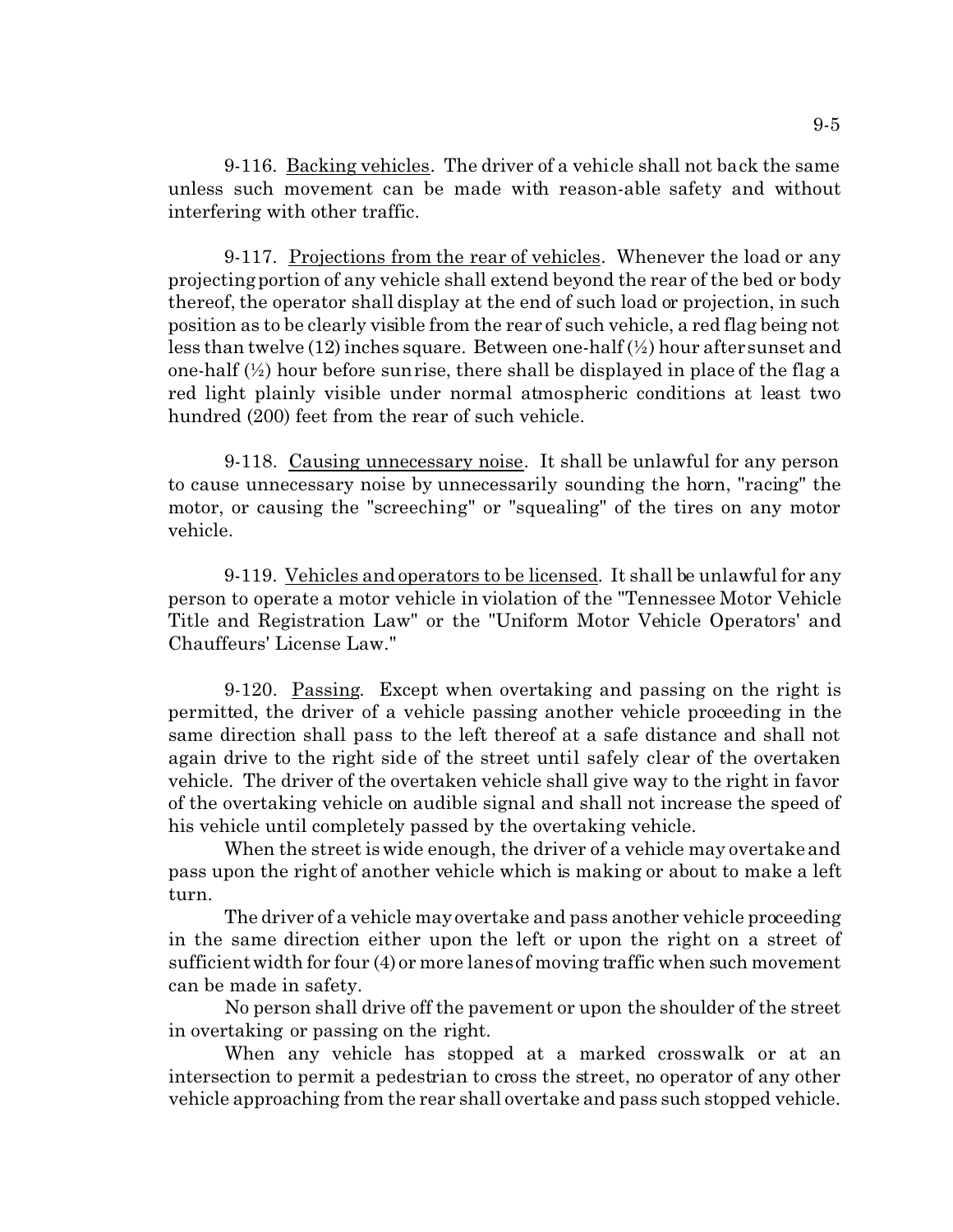No vehicle operator shall attempt to pass another vehicle proceeding in the same direction unless he can see that the way ahead is sufficiently clear and unobstructed to enable him to make the movement in safety.

9-121. Motorcycles, motor driven cycles, motorized bicycles, bicycles, etc. (1) Definitions. For the purpose of the application of this section, the following words shall have the definitions indicated:

(a) "Motorcycle." Every motor vehicle having a seat or saddle for the use of the rider and designed to travel on not more than three (3) wheels in contact with the ground, but excluding a tractor or motorized bicycle.

(b) "Motor-driven cycle." Every motorcycle, including every motor scooter, with a motor which produces not to exceed five (5) brake horsepower, or with a motor with a cylinder capacity not exceeding one hundred and twenty-five cubic centimeters  $(125cc)$ ;

(c) "Motorized bicycle." A vehicle with two (2) or three (3) wheels, an automatic transmission, and a motor with a cylinder capacity not exceeding fifty (50) cubic centimeters which produces no more than two (2) brake horsepower and is capable of propelling the vehicle at a maximum design speed of no more than thirty (30) miles per hour on level ground.

(2) Every person riding or operating a bicycle, motor cycle, motor driven cycle or motorized bicycle shall be subject to the provisions of all traffic ordinances, rules, and regulations of the city applicable to the driver or operator of other vehicles except as to those provisions which by their nature can have no application to bicycles, motorcycles, motor driven cycles, or motorized bicycles.

(3) No person operating or riding a bicycle, motorcycle, motor driven cycle or motorized bicycle shall ride other than upon or astride the permanent and regular seat attached thereto, nor shall the operator carry any other person upon such vehicle other than upon a firmly attached and regular seat thereon.

(4) No bicycle, motorcycle, motor driven cycle ormotorizedbicycle shall be used to carry more persons at one time than the number for which it is designed and equipped.

(5) No person operating a bicycle, motorcycle, motor driven cycle or motorized bicycle shall carry any package, bundle, or article which prevents the rider from keeping both hands upon the handlebars.

(6) No person under the age of sixteen (16) years shall operate any motorcycle, motor driven cycle or motorized bicycle while any other person is a passenger upon said motor vehicle.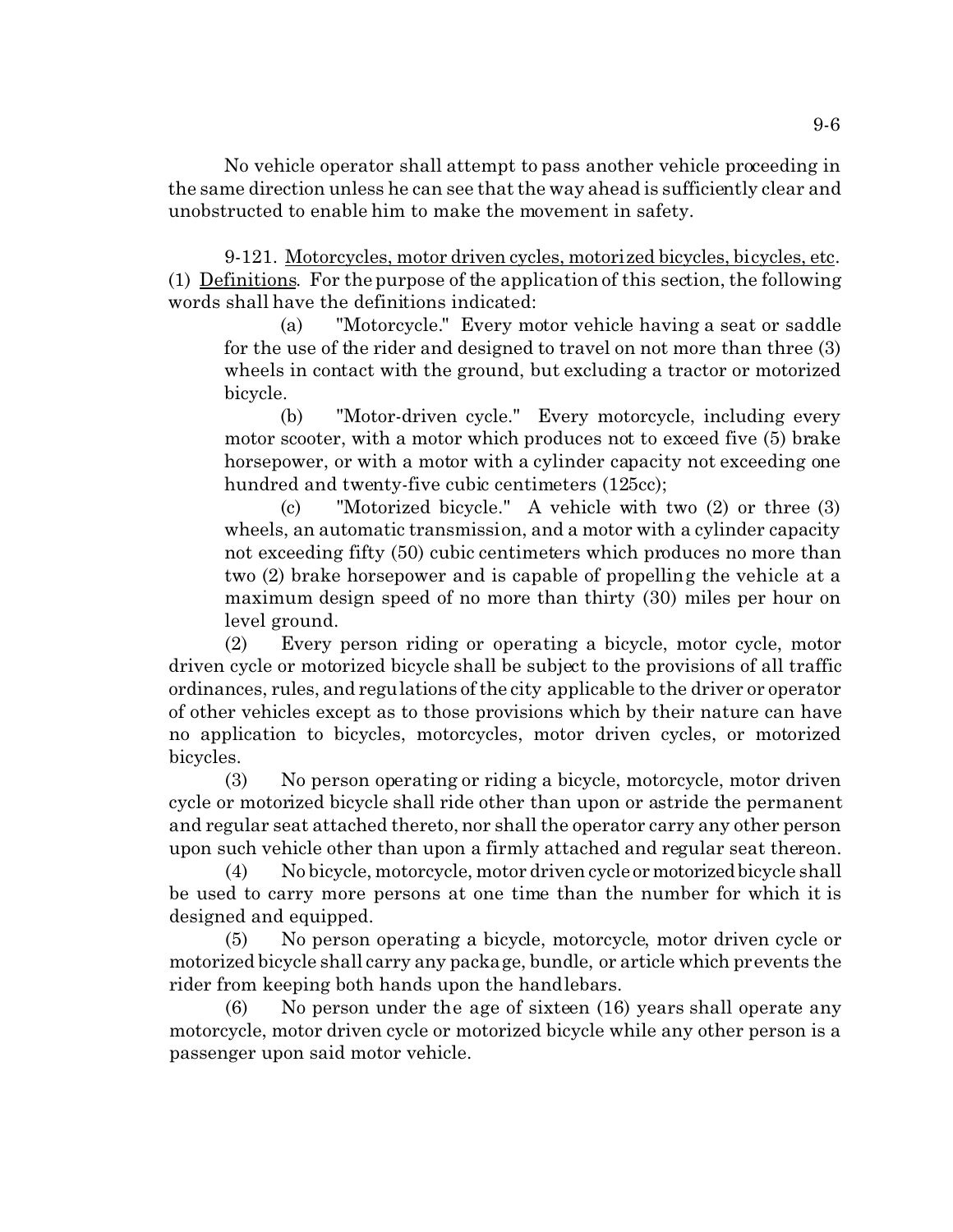(7) Each driver of a motorcycle, motor driven cycle, or motorized bicycle and any passenger thereon shall be required to wear on his head a crash helmet of a type approved by the state's commissioner of safety.

(8) Every motorcycle, motordriven cycle, or motorized bicycle operated upon any public way within the corporate limits shall be equipped with a windshield or, in the alternative, the operator and any passenger on any such motorcycle, motor driven cycle or motorized bicycle shall be required to wear safety goggles, faceshield or glasses containing impact resistent lens for the purpose of preventing any flying object from striking the operator or any passenger in the eyes.

(9) It shall be unlawful for any person to operate or ride on any vehicle in violation of this section, and it shall also be unlawful for any parent or guardian knowingly to permit any minor to operate a motorcycle, motor driven cycle or motorized bicycle in violation of this section.

9-122. Delivery of vehicle to unlicensed driver, etc..

(1) Definitions.

(a) "Juvenile" as used in this chapter shall mean a person less than eighteen years of age, and no exception shall be made for a juvenile who has been emancipated by marriage or otherwise.

(b) "Adult" shall mean any person eighteen years of age or older.

(c) "Custody" means the control of the actual, physical care of the juvenile, and includes the right and responsibility to provide for the physical, mental, moral and emotional well being of the juvenile. "Custody" as herein defined, relates to those rights and responsibilities as exercised either by the juvenile's parent or parents or a person granted custody by a court of competent jurisdiction.

(d) "Automobile" shall mean any motor driven automobile, car, truck, tractor, motorcycle, motor driven cycle, motorized bicycle, or vehicle driven by mechanical power.

(e) "Drivers license" shall mean a motor vehicle operators license or chauffeurs license issued by the State of Tennessee.

(2) It shall be unlawful for any adult to deliver the possession of or the control of any automobile or other motor vehicle to any person, whether an adult or a juvenile, who does not have in his possession a valid motor vehicle operators or chauffeurs license issued by the Department of Safety of the State of Tennessee, or for any adult to permit any person, whether an adult or a juvenile, to drive any motor vehicle upon the streets, highways, roads, avenues, parkways, alleys or public thoroughfares in the City of Philadelphia unless such person has a valid motor vehicle operators or chauffeurs license as issued by the Department of Safety of the State of Tennessee.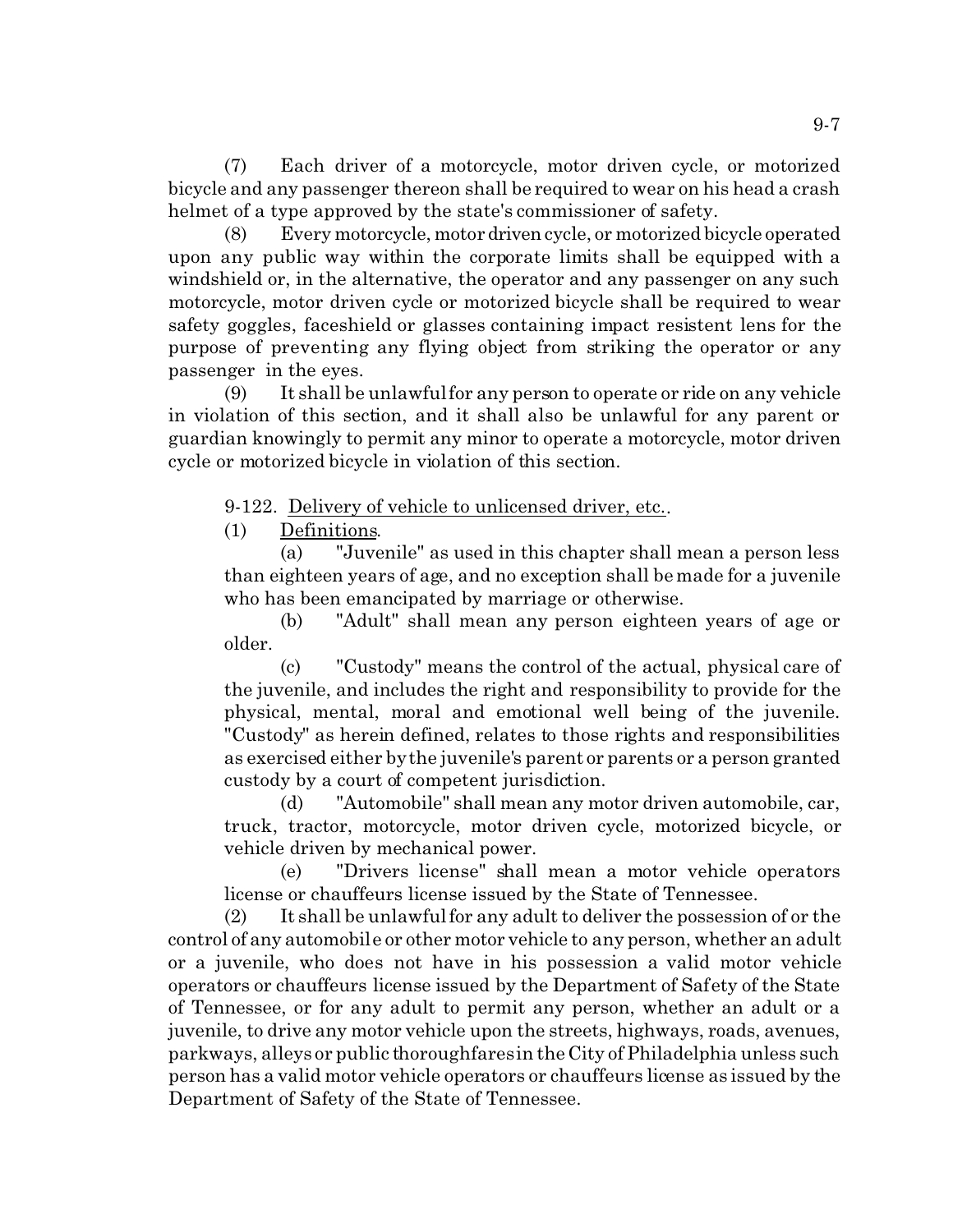(3) It shall be unlawful for any parent or person having custody of a juvenile to permit any such juvenile to drive a motor vehicle upon the streets, highways, roads, parkways, avenues or public ways in the city in a reckless, careless, or unlawful manner, or in such a manner as to violate the ordinances of the city.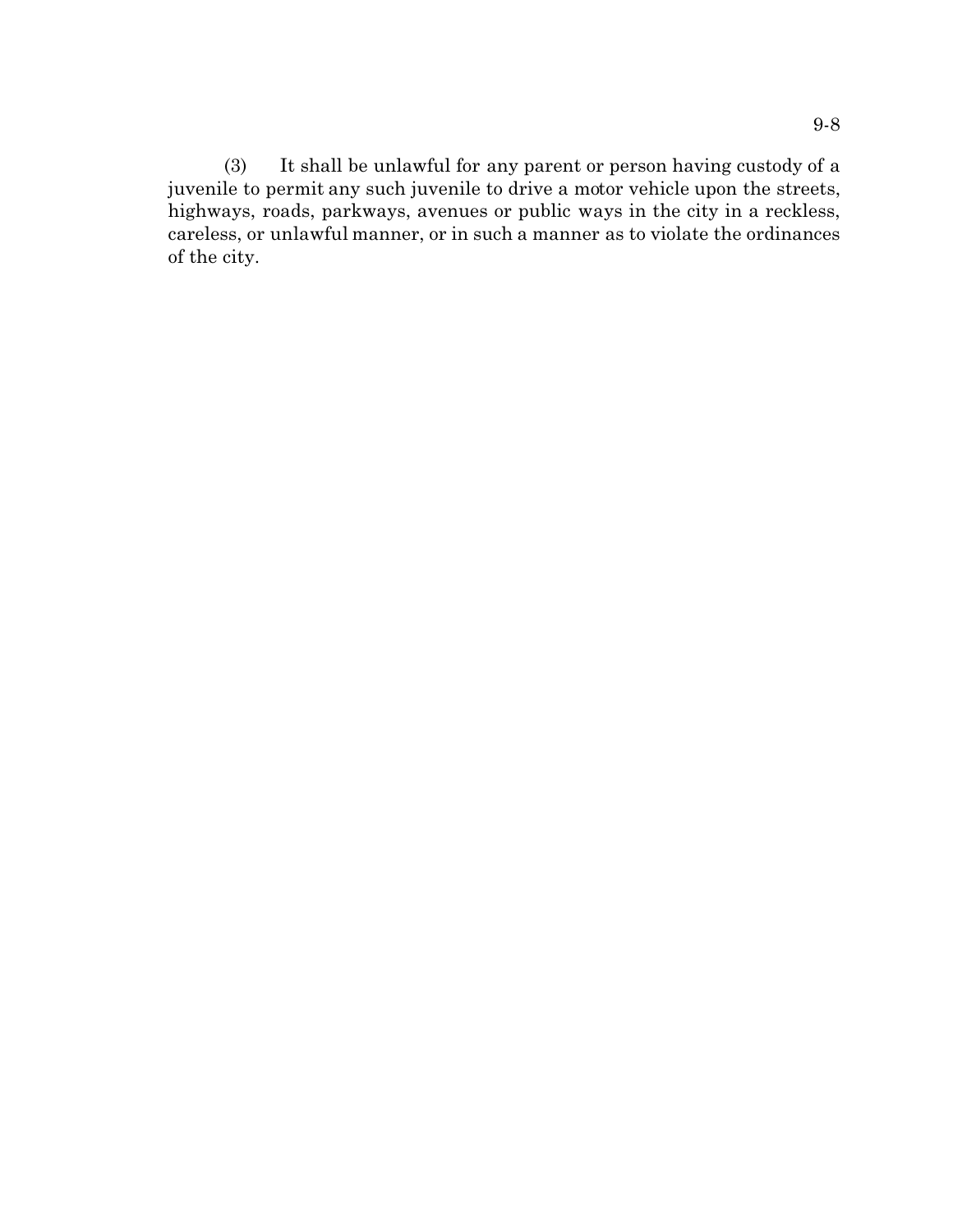### EMERGENCY VEHICLES

#### **SECTION**

- 9-201. Authorized emergency vehicles defined.
- 9-202. Operation of authorized emergency vehicles.
- 9-203. Following emergency vehicles.
- 9-204. Running over fire hoses, etc.

9-201. Authorized emergency vehicles defined. Authorized emergency vehicles shall be fire department vehicles, law enforcement vehicles, and such ambulances and other emergency vehicles as are designated by the mayor.

9-202. Operation of authorized emergency vehicles.<sup>1</sup>

(1) The exemptions herein granted for an authorized emergency vehicle shall apply only when the driver of any such vehicle while in motion sounds an audible signal by bell, siren, or exhaust whistle and when the vehicle is equipped with at least one (1) lighted lamp displaying a red light visible under normal atmospheric conditions from a distance of five hundred (500) feet to the front of such vehicle, except that an authorized emergency vehicle operated as a law enforcement vehicle need not be equipped with or display a red light visible from in front of the vehicle.

(2) The driver of an authorized emergency vehicle, when responding to an emergency call, or when in the pursuit of an actual or suspected violator of the law, or when responding to but not upon returning from a fire alarm, may exercise the privileges set forth in this section, subject to the conditions herein stated.

(3) The driver of an authorized emergency vehicle may park or stand, irrespective of the provisions of this title; proceed past a red or stop signal or stop sign, but only after slowing down to ascertain that the intersection is clear; exceed the maximum speed limit and disregard regulations governing direction of movement or turning in specified directions so long as he does not endanger life or property.

(4) The foregoing provisions shall not relieve the driver of an authorized emergency vehicle from the duty to drive with due regard for the

<sup>1</sup>Municipal code reference

Operation of other vehicle upon the approach of emergency vehicles: section 9-501.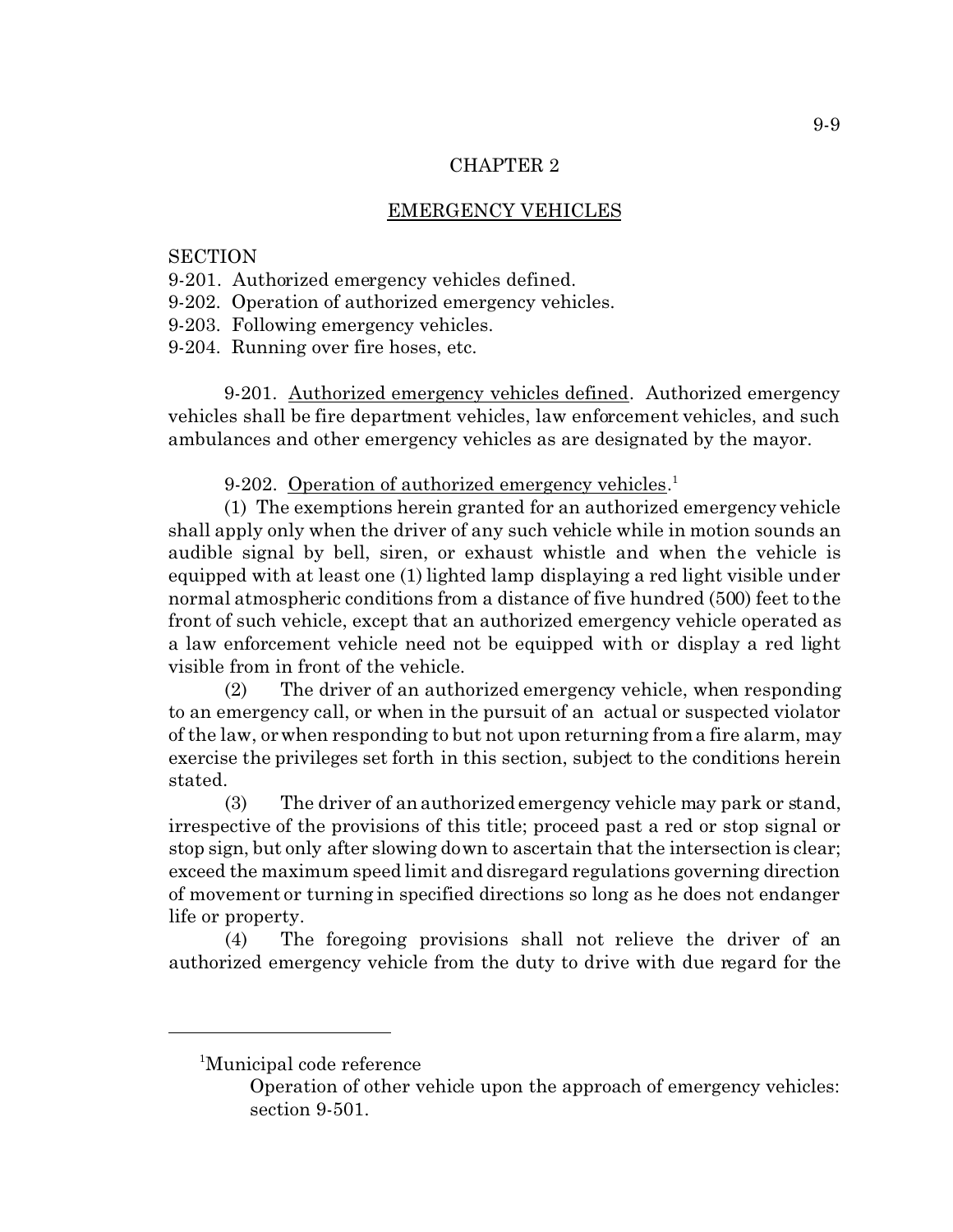safety of all persons, nor shall such provisions protect the driver from the consequences of his reckless disregard for the safety of others.

9-203. Following emergency vehicles. No driver of any vehicle shall follow any authorized emergency vehicle apparently travelling in response to an emergency call closer than five hundred (500) feet or drive or park such vehicle within the block where fire apparatus has stopped in answer to a fire alarm.

9-204. Running over fire hoses, etc. It shall be unlawful for any person to drive over any hose lines or other equipment of the fire department except in obedience to the direction of a fireman or law enforcement officer.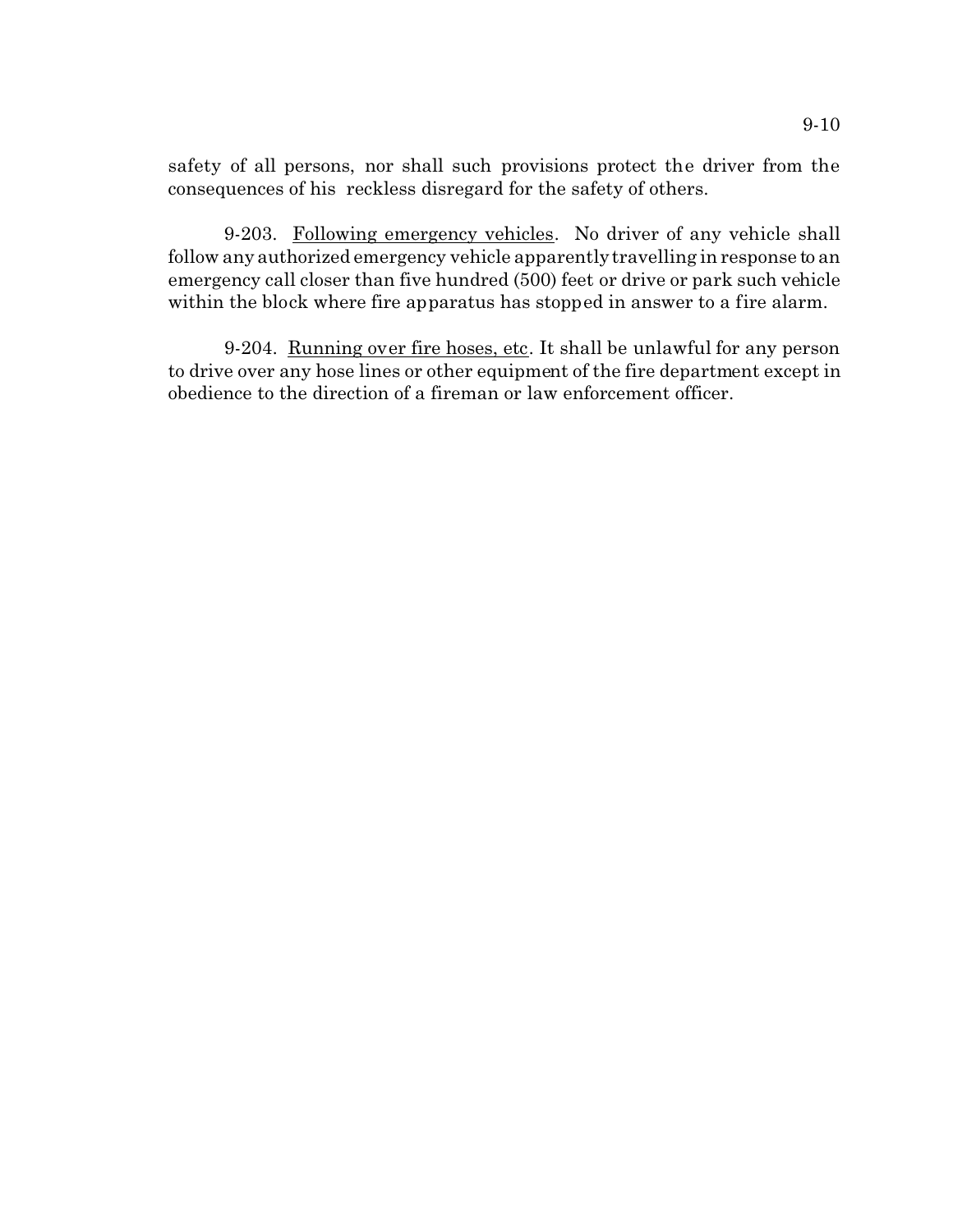#### SPEED LIMITS

**SECTION** 9-301. In general. 9-302. At intersections. 9-303. In school zones.

9-301. In general. It shall be unlawful for any person to operate or drive a motor vehicle upon any highway or street at a rate of speed in excess of thirty (30) miles per hour except where official signs have been posted indicating other speed limits, in which cases the posted speed limit shall apply.

9-302. At intersections. It shall be unlawful for any person to operate or drive a motor vehicle through any intersection at a rate of speed in excess of fifteen (15) miles per hour unless such person is driving on a street regulated by traffic control signals or signs which require traffic to stop or yield on the intersecting streets.

9-303. In school zones. Pursuant to Tennessee Code Annotated, section 55-8-152, the city shall have the authority to enact special speed limits in school zones. Such special speed limits shall be enacted based on an engineering investigation; shall not be less than fifteen (15) miles per hour; and shall be in effect only when proper signs are posted with a warning flasher or flashers in operation. It shall be unlawful for any person to violate any such special speed limit enacted and in effect in accordance with this paragraph.

In school zones where the board of mayor and aldermen has not established special speed limits as provided for above, any person who shall drive at a speed exceeding fifteen (15) miles per hour when passing a school during a recess period when a warning flasher or flashers are in operation, or during a period of forty (40) minutes before the opening hour of a school, or a period of forty (40) minutes after the closing hour of a school, while children are actually going to or leaving school, shall be prima facie guilty of reckless driving.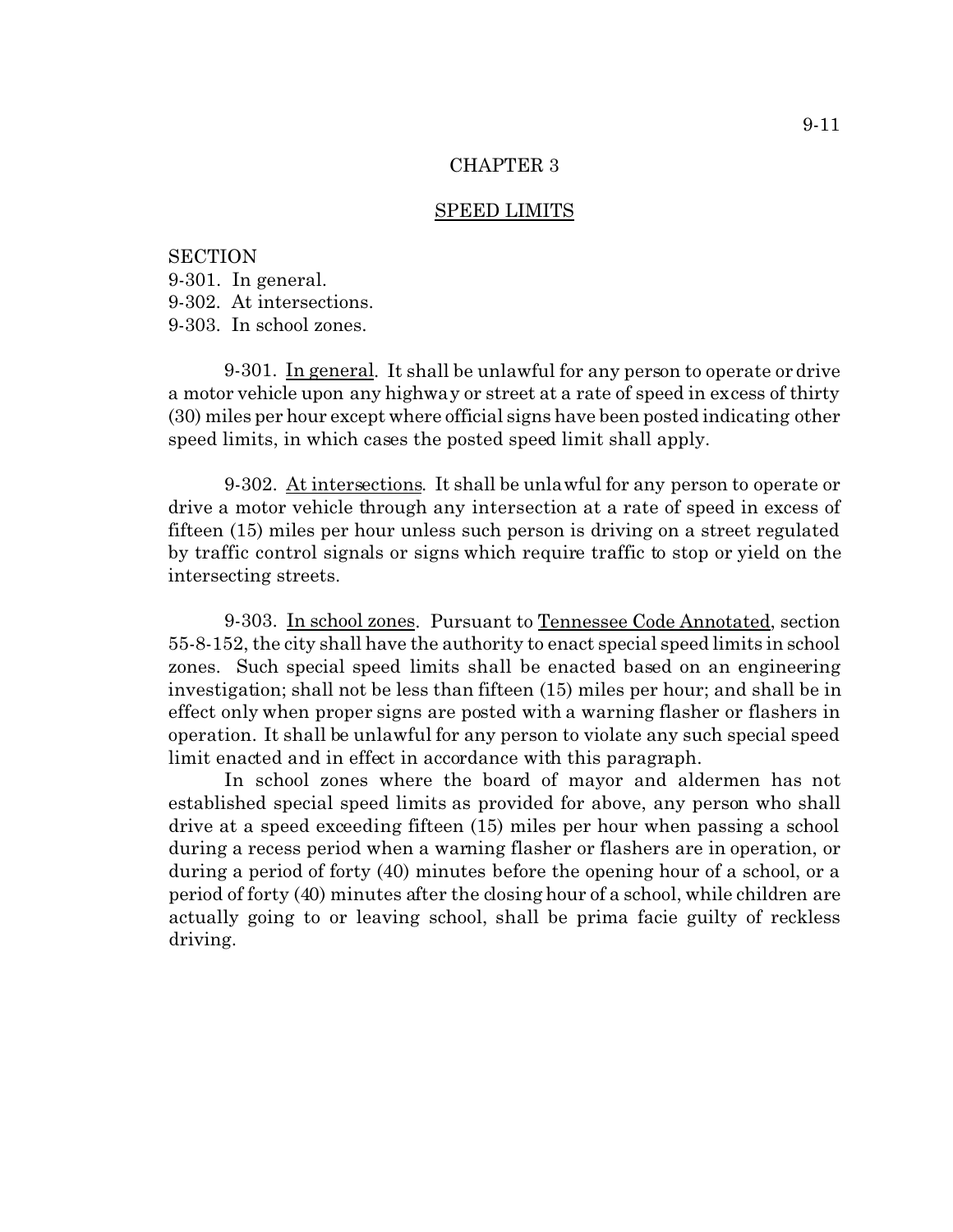#### TURNING MOVEMENTS

**SECTION** 9-401. Generally. 9-402. Right turns. 9-403. Left turns on two-way roadways. 9-404. Left turns on other than two-way roadways. 9-405. U-turns.

9-401. Generally. No person operating a motor vehicle shall make any turning movement which might affect any pedestrian or the operation of any other vehicle without first ascertaining that such movement can be made in safety and signaling his intention in accordance with the requirements of the state law.<sup>1</sup>

9-402. Right turns. Both the approach for a right turn and a right turn shall be made as close as practicable to the right hand curb or edge of the roadway.

9-403. Left turns on two-way roadways. At any intersection where traffic is permitted to move in both directions on each roadway entering the intersection, an approach for a left turn shall be made in that portion of the right half of the roadway nearest the center line thereof and by passing to the right of the intersection of the center lines of the two roadways.

9-404. Left turns on other than two-way roadways. At any intersection where traffic is restricted to one direction on one or more of the roadways, the driver of a vehicle intending to turn left at any such intersection shall approach the intersection in the extreme left hand lane lawfully available to traffic moving in the direction of travel of such vehicle and after entering the intersection the left turn shall be made so as to leave the intersection, as nearly as practicable, in the left hand lane lawfully available to traffic moving in such direction upon the roadway being entered.

9-405. U-turns. U-turns are prohibited.

<sup>1</sup>State law reference

Tennessee Code Annotated, sec. 55-8-143.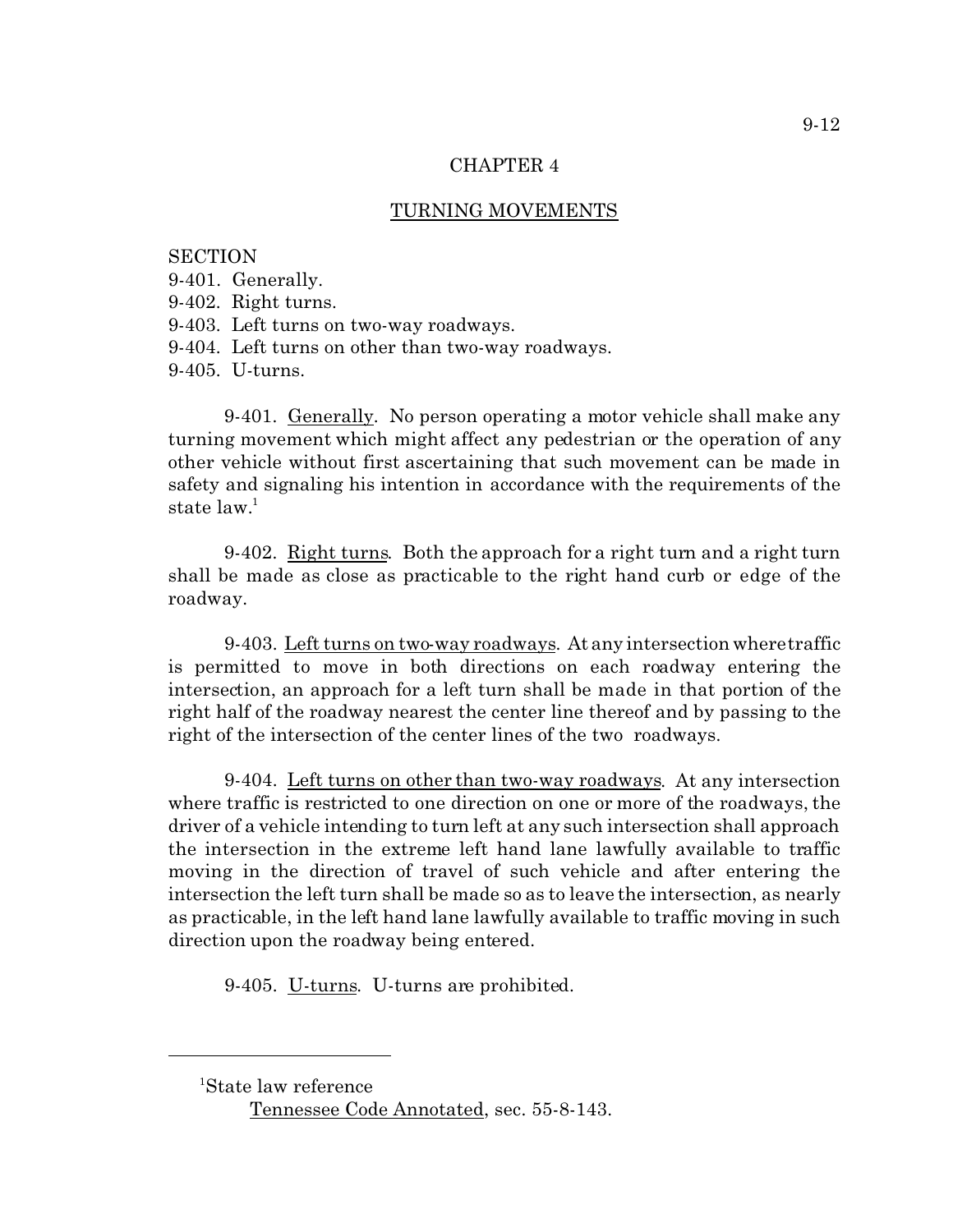# STOPPING AND YIELDING

# **SECTION**

- 9-501. Upon approach of authorized emergency vehicles.
- 9-502. When emerging from alleys, etc.
- 9-503. To prevent obstructing an intersection.
- 9-504. At railroad crossings.
- 9-505. At "stop" signs.
- 9-506. At "yield" signs.
- 9-507. At traffic control signals generally.
- 9-508. At flashing traffic control signals.
- 9-509. Stops to be signaled.

9-501. Upon approach of authorized emergency vehicles.<sup>1</sup> Upon the immediate approach of an authorized emergency vehicle making use of audible and/or visual signals meeting the requirements of the laws of this state, the driver of every other vehicle shall immediately drive to a position parallel to, and as close as possible to, the right hand edge or curb of the roadway clear of any intersection and shall stop and remain in such position until the authorized emergency vehicle has passed, except when otherwise directed by a law enforcement officer.

9-502. When emerging from alleys, etc. The drivers of all vehicles emerging from alleys, parking lots, driveways, or buildings shall stop such vehicles immediately prior to driving onto any sidewalk or street. They shall not proceed to drive onto the sidewalk or street until they can safely do so without colliding or interfering with approaching pedestrians or vehicles.

9-503. To prevent obstructing an intersection. No driver shall enter any intersection or marked crosswalk unless there is sufficient space on the other side of such intersection or crosswalk to accommodate the vehicle he is operating without obstructing the passage of traffic in or on the intersecting street or crosswalk. This provision shall be effective notwithstanding any traffic control signal indication to proceed.

<sup>1</sup>Municipal code reference

Special privileges of emergency vehicles: title 9, chapter 2.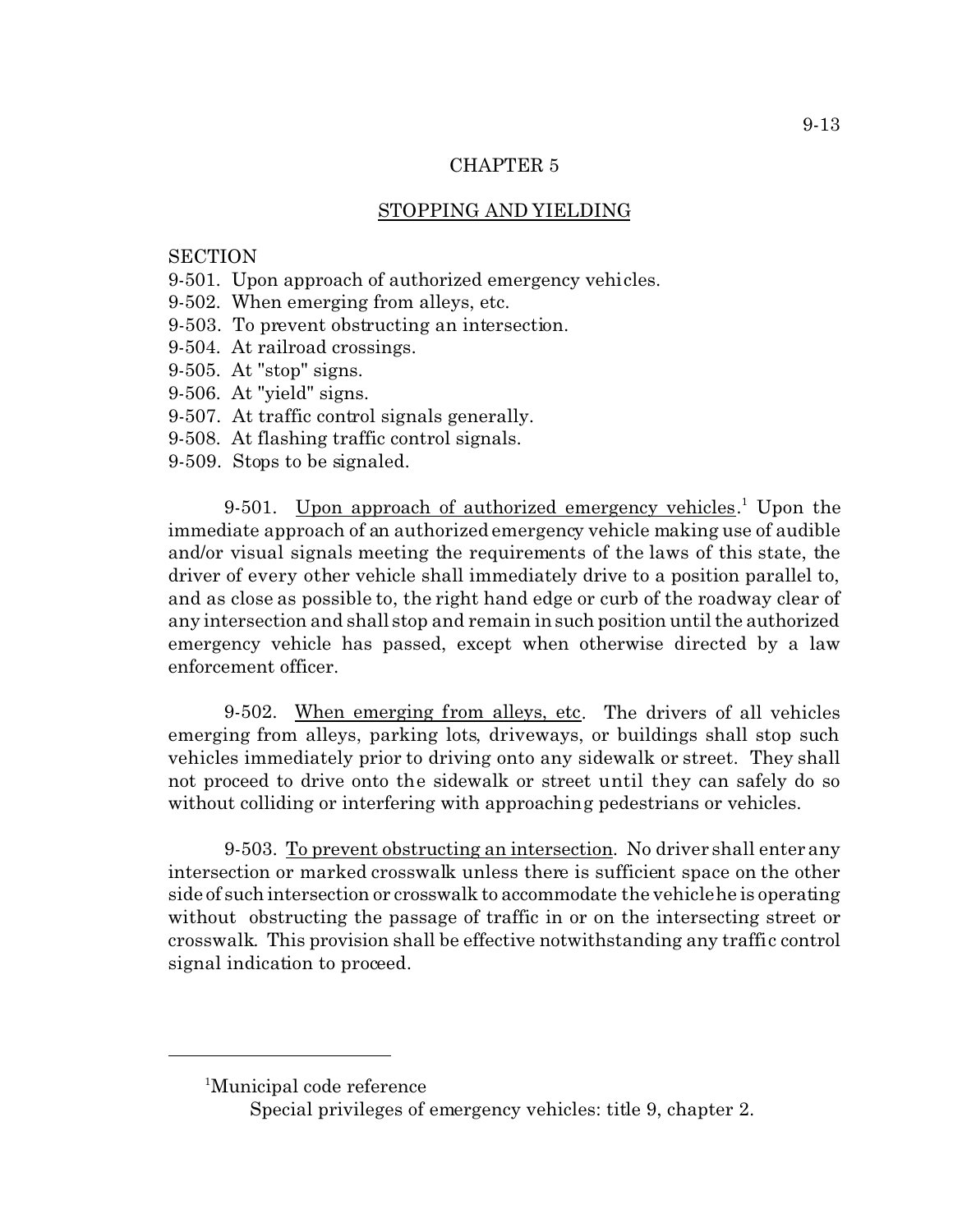9-504. At railroad crossings. Any driver of a vehicle approaching a railroad grade crossing shall stop within not less than fifteen (15) feet from the nearest rail of such railroad and shall not proceed further while any of the following conditions exist:

(1) A clearly visible electrical or mechanical signal device gives warning of the approach of a railroad train.

(2) A crossing gate is lowered or a human flagman signals the approach of a railroad train.

(3) A railroad train is approaching within approximately fifteen hundred (1500) feet of the highway crossing and is emitting an audible signal indicating its approach.

(4) An approaching railroad train is plainly visible and is in hazardous proximity to the crossing.

9-505. At "stop" signs. The driver of a vehicle facing a "stop" sign shall bring his vehicle to a complete stop immediately before entering the crosswalk on the near side of the intersection or, if there is no crosswalk, then immediately before entering the intersection, and shall remain standing until he can proceed through the intersection in safety.

9-506. At "yield" signs. The drivers of all vehicles shall yield the right of way to approaching vehicles before proceeding at all places where "yield" signs have been posted.

9-507. At traffic control signals generally. Traffic control signals exhibiting the words "Go," "Caution," or "Stop," or exhibiting different colored lights successively one at a time, or with arrows, shall show the following colors only and shall apply to drivers of vehicles and pedestrians as follows:

(1) Green alone, or " $Go$ ":

(a) Vehicular traffic facing the signal may proceed straight through or turn right or left unless a sign at such place prohibits such turn. But vehicular traffic, including vehicles turning right or left, shall yield the right-of-way to other vehicles and to pedestrians lawfully within the intersection or an adjacent crosswalk at the time such signal is exhibited.

(b) Pedestrians facing the signal may proceed across the roadway within any marked or unmarked crosswalk.

(2) Steady yellow alone, or "Caution":

(a) Vehicular traffic facing the signal is thereby warned that the red or "Stop" signal will be exhibited immediately thereafter, and such vehicular traffic shall not enter or be crossing the intersection when the red or "Stop" signal is exhibited.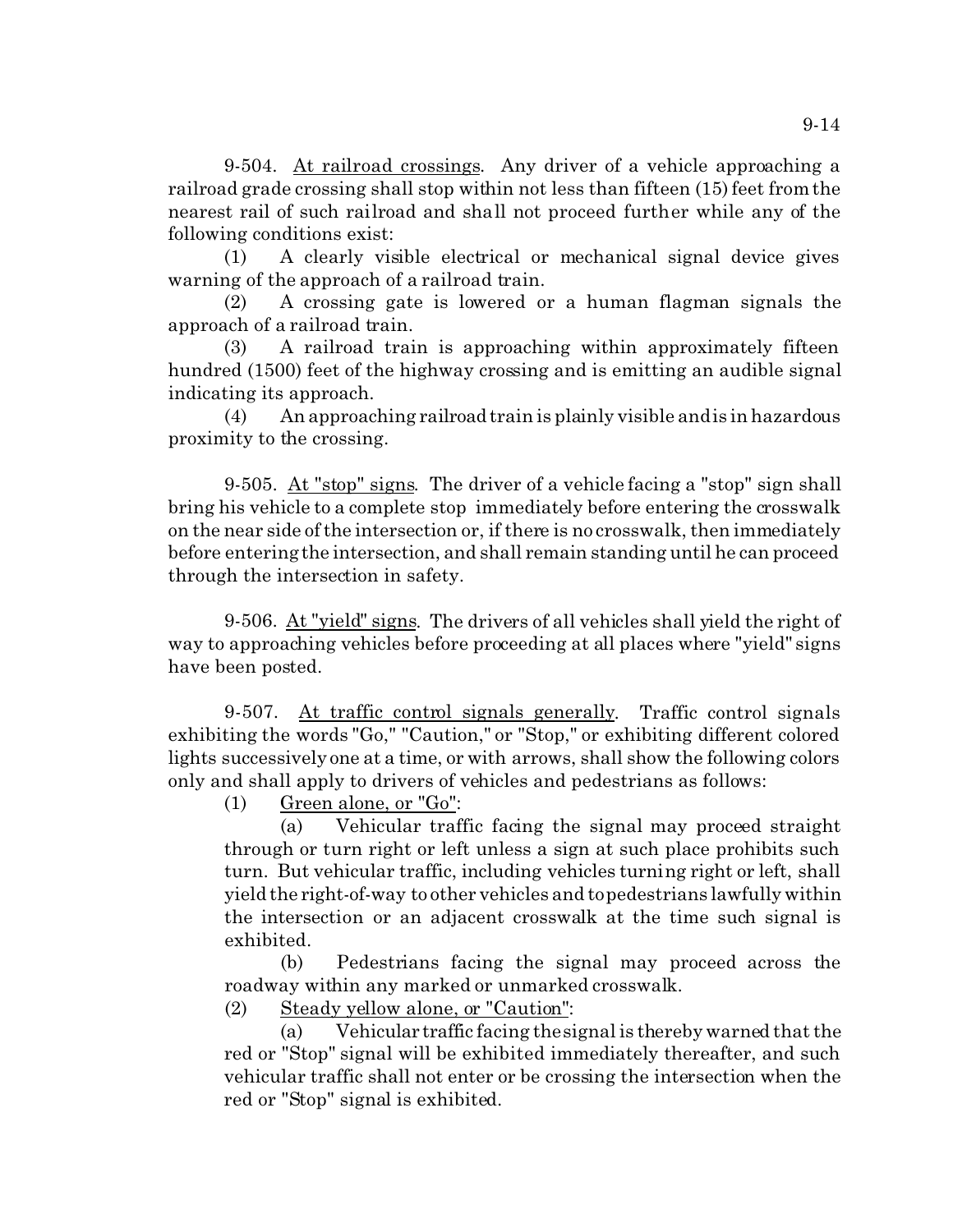(b) Pedestrians facing such signal shall not enter the roadway unless authorized so to do by a pedestrian "Walk" signal.

(3) Steady red alone, or "Stop":

(a) Vehicular traffic facing the signal shall stop before entering the crosswalk on the near side of the intersection or, if none, then before entering the intersection and shall remain standing until green or "Go" is shown alone. Provided, however, that generally a right turn on a red signal shall be permitted at all intersections within the city, provided that the prospective turning car comes to a full and complete stop before turning and that the turning car yields the right of way to pedestrians and cross traffic traveling in accordance with their traffic signal. However, said turn shall not endanger other traffic lawfully using said intersection. A right turn on red shall be permitted at all intersections except those clearly marked by a "No Turns On Red" sign, which may be erected by the city at intersections which the city decides require no right turns on red in the interest of traffic safety.

(b) Pedestrians facing such signal shall not enter the roadway unless authorized so to do by a pedestrian "Walk" signal.

(4) Steady red with green arrow:

(a) Vehicular traffic facing such signal may cautiously enter the intersection only to make the movement indicated by such arrow but shall yield the right-of-way to pedestrians lawfully within a crosswalk and to other traffic lawfully using the intersection.

(b) Pedestrians facing such signal shall not enter the roadway unless authorized so to do by a pedestrian "Walk" signal.

(5) In the event an official traffic control signal is

erected and maintained at a place other than an intersection, the provisions of this section shall be applicable except as to those provisions which by their nature can have no application. Any stop required shall be made at a sign or marking on the pavement indicating where the stop shall be made, but in the absence of any such sign or marking the stop shall be made a vehicle length short of the signal.

9-508. At flashing traffic control signals. (1) Whenever an illuminated flashing red or yellow signal is used in a traffic sign or signal placed or erected in the city it shall require obedience by vehicular traffic as follows:

(a) "Flashing red (stop signal)." When a red lens is illuminated with intermittent flashes, drivers of vehicles shall stop before entering the nearest crosswalk at an intersection or at a limit line when marked, or if none, then before entering the intersection, and the right to proceed shall be subject to the rules applicable after making a stop at a stop sign.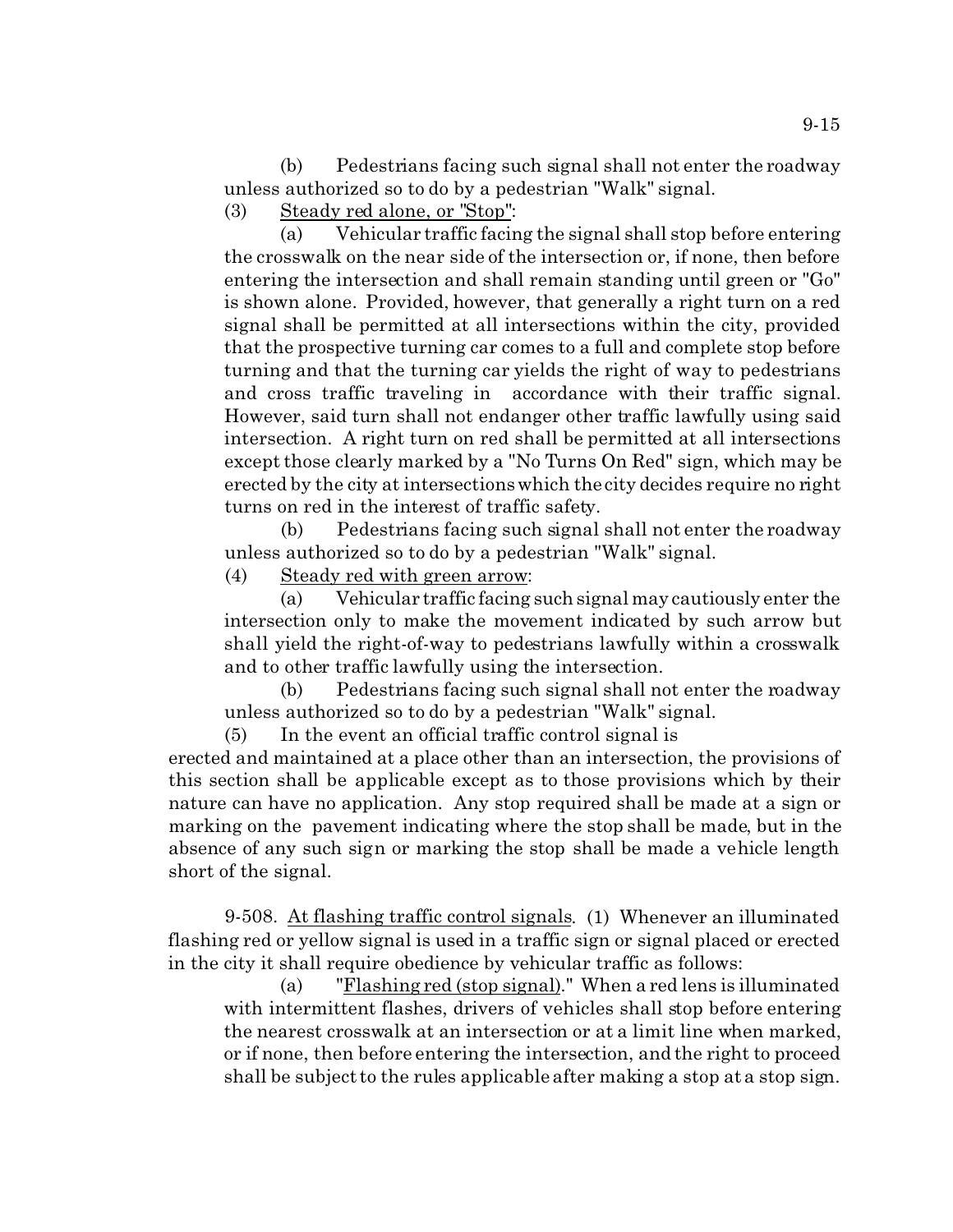(b) "Flashing yellow (caution signal)." When a yellow lens is illuminated with intermittent flashes, drivers of vehicles may proceed through the intersection or past such signal only with caution.

(2) This section shall not apply at railroad grade crossings. Conduct of drivers of vehicles approaching railroad grade crossings shall be governed by the rules set forth in section 9-504 of this code.

9-509. Stops to be signaled. No person operating a motor vehicle shall stop such vehicle, whether in obedience to a traffic sign or signal or otherwise, without first signaling his intention in accordance with the requirements of the state law,<sup>1</sup> except in an emergency.

<sup>1</sup>State law reference Tennessee Code Annotated, section 55-8-143.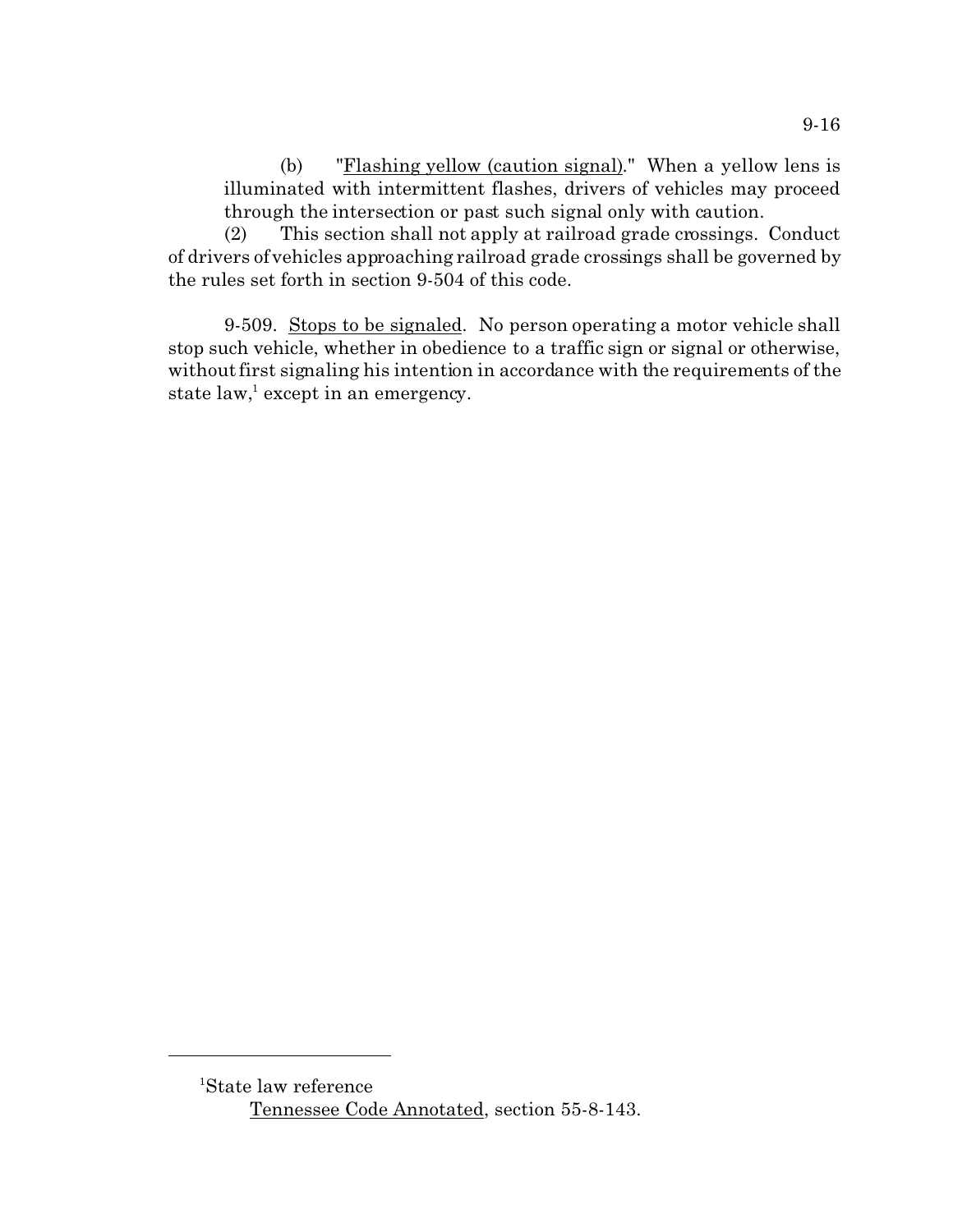### PARKING

**SECTION** 

- 9-601. Generally.
- 9-602. Angle parking.
- 9-603. Occupancy of more than one space.
- 9-604. Where prohibited.
- 9-605. Loading and unloading zones.
- 9-606. Presumption with respect to illegal parking.

9-601. Generally. No person shall leave any motor vehicle unattended on any street without first setting the brakes thereon, stopping the motor, removing the ignition key, and turning the front wheels of such vehicle toward the nearest curb or gutter of the street.

Except as hereinafter provided, every vehicle parked upon a street within this city shall be so parked that its right wheels are approximately parallel to and within eighteen (18) inches of the right edge or curb of the street. On one-way streets where the city has not placed signs prohibiting the same, vehicles may be permitted to park on the left side of the street, and in such cases the left wheels shall be required to be within eighteen (18) inches of the left edge or curb of the street.

Notwithstanding anything else in this code to the contrary, no person shall park or leave a vehicle parked on any public street or alley within the fire limits between the hours of 1:00 A.M. and 5:00 A.M. or on any other public street or alley for more than seventy-two (72) consecutive hours without the prior approval of the mayor.

Furthermore, no person shall wash, grease, or work on any vehicle, except to make repairs necessitated by an emergency, while such vehicle is parked on a public street.

9-602. Angle parking. On those streets which have been signed or marked by the city for angle parking, no person shall park or stand a vehicle other than at the angle indicated by such signs or markings. No person shall angle park any vehicle which has a trailer attached thereto or which has a length in excess of twenty-four (24) feet.

9-603. Occupancy of more than one space. No person shall park a vehicle in any designated parking space so that any part of such vehicle occupies more than one such space or protrudes beyond the official markings on the street or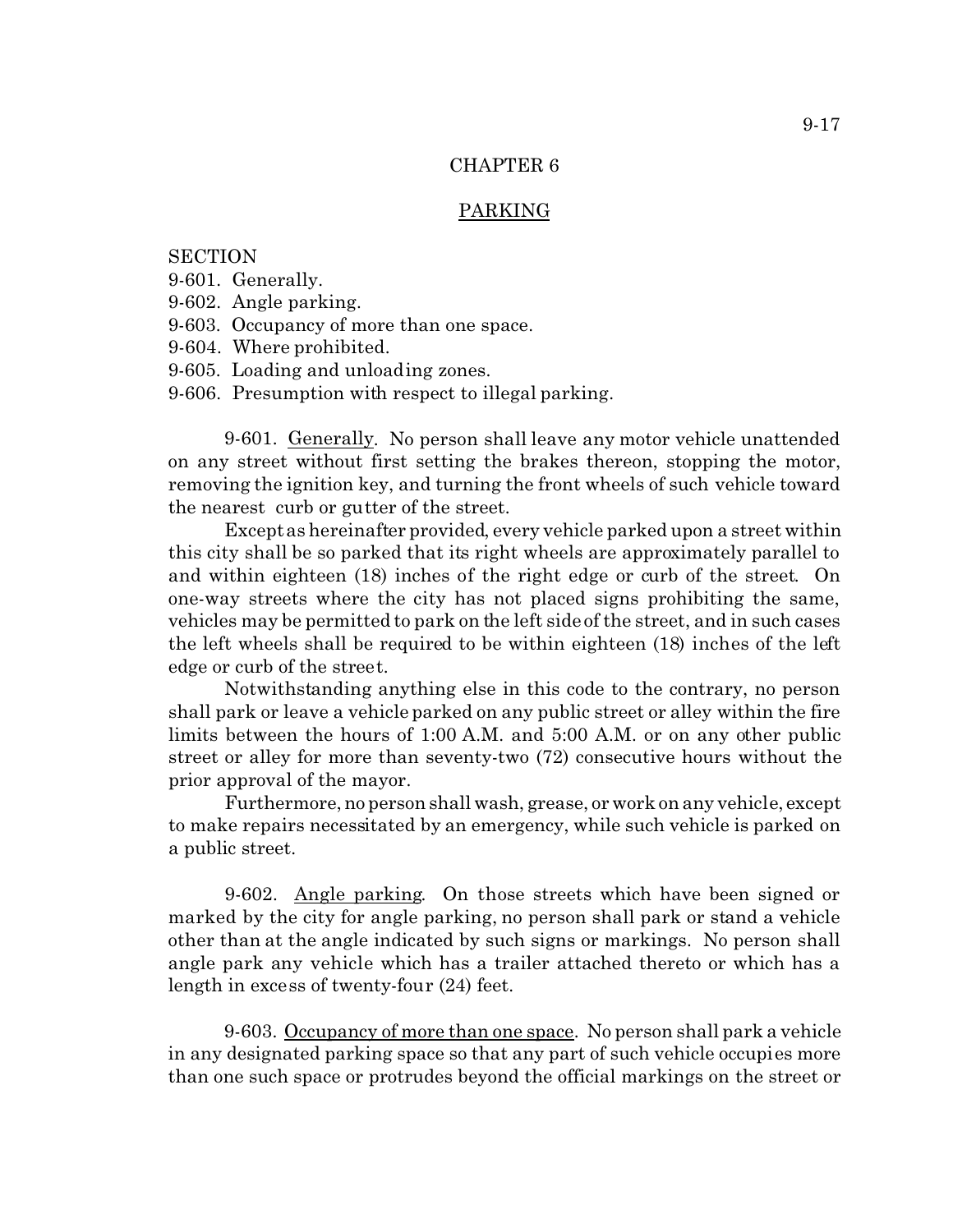curb designating such space unless the vehicle is too large to be parked within a single designated space.

9-604. Where prohibited. No person shall park a vehicle in violation of any sign placed or erected by the state or city, nor:

(1) On a sidewalk; provided, however, a bicycle may be parked on a sidewalk if it does not impede the normal and reasonable movement of pedestrian or other traffic.

(2) In front of a public or private driveway;

(3) Within an intersection;

(4) Within fifteen feet (15') of a fire hydrant.

(5) Within a pedestrian crosswalk;

(6) Within twenty feet (20') of a crosswalk at an intersection.

(7) Within thirty feet (30') upon the approach of any flashing beacon, stop sign or traffic control signal located at the side of a roadway.

(8) Within fifty feet (50') of the nearest rail of a railroad crossing.

(9) Within twenty feet (20') of the driveway entrance to any fire station, and on the side of the street opposite the entrance to any fire station within seventy-five feet (75') of such entrance when properly signposted;

(10) Alongside or opposite any street excavation or obstruction when stopping, standing or parking would obstruct traffic:

(11) On the roadway side of any vehicle stopped or parked at the edge or curb of a street;

(12) Upon any bridge or other elevated structure upon a highway or within a highway tunnel;

(13) In a parking space clearly identified by an official sign as being reserved for the physically handicapped, unless, however, the person driving the vehicle is (a) physically handicapped, or (b) parking such vehicle for the benefit of a physically handicapped person. A vehicle parking in such a space shall display a certificate of identification or a disabled veteran's license plate issued under Tennessee Code Annotated, section 55-8-160(c).

9-605. Loading and unloading zones. No person shall park a vehicle for any purpose or period of time other than for the expeditious loading or unloading of passengers or merchandise in any place marked by the city as a loading and unloading zone.

9-606. Presumption with respect to illegal parking. When any unoccupied vehicle is found parked in violation of any provision of this chapter, there shall be a prima facie presumption that the registered owner of the vehicle is responsible for such illegal parking.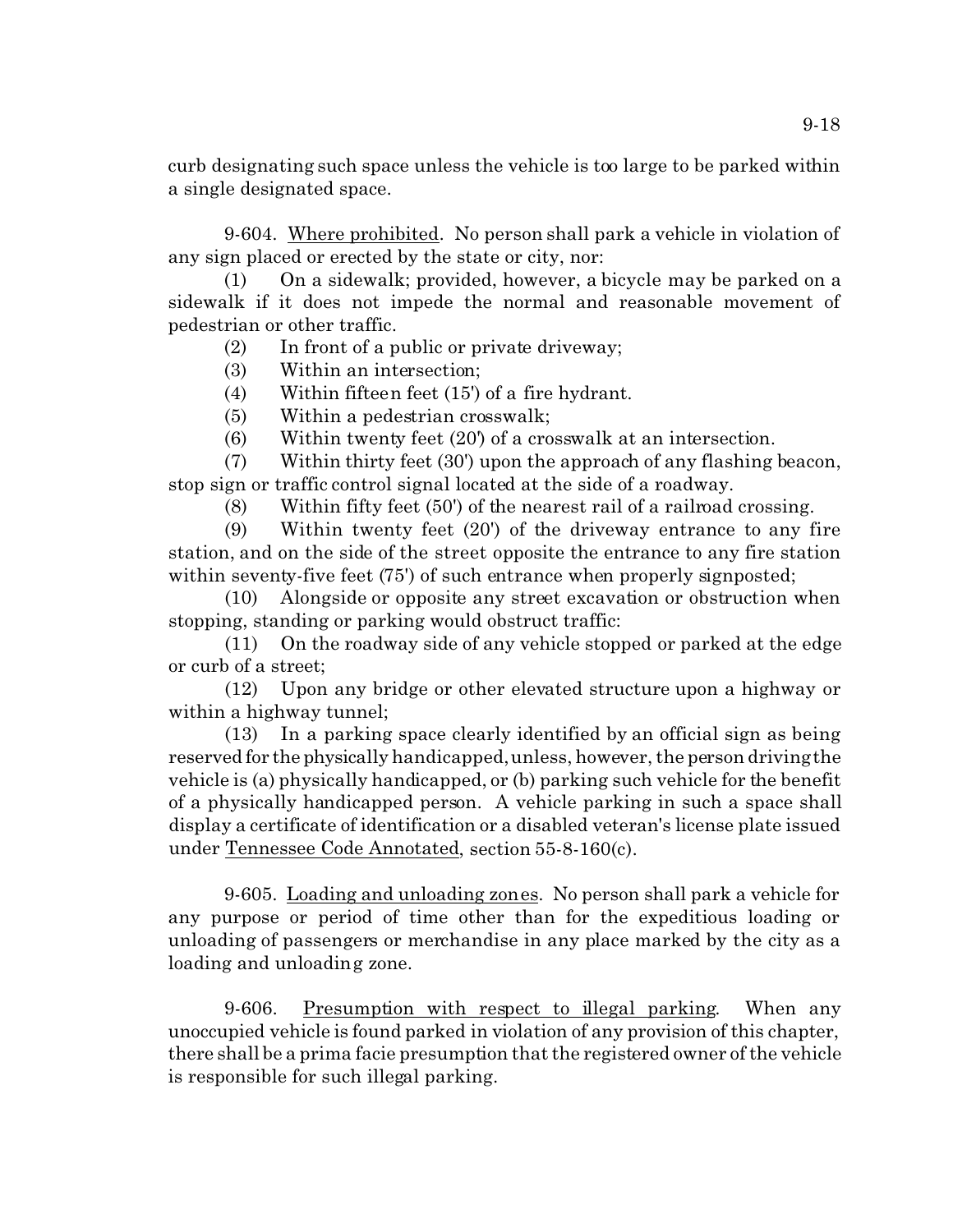### TRUCK ROUTES AND LOAD LIMITATIONS

# **SECTION**

- 9-701. Trucks prohibited on certain streets.
- 9-702. Limited load streets.
- 9-703. Exceptions.
- 9-704. Parking limited.

9-701. Trucks prohibited on certain streets. It shall be unlawful to drive any truck except for the purpose of making a delivery on any street unless designated by the proper sign designating the street as a "truck route."

9-702. Limited load streets. It shall be unlawful to operate any vehicle on any street when gross weight on the surface of any street through any axle of such vehicle exceeds 12,000 pounds, gross volume weight, except for the purposes of making a delivery or picking up a load, in which case such vehicles may be driven on such street for not more than the minimum distance necessary for such purposes.

9-703. Exceptions. The foregoing provisions hereof shall not apply to any emergency vehicle, any school bus or any road construction equipment being operated by or for the city in connection with repairs on property or right of way owned by the city.

9-704. Parking limited. No tractor-trailer unit or truck in excess of 5,000 pounds, gross volume weight, shall be parked on a public street unattended except as provided in section 9-701 above.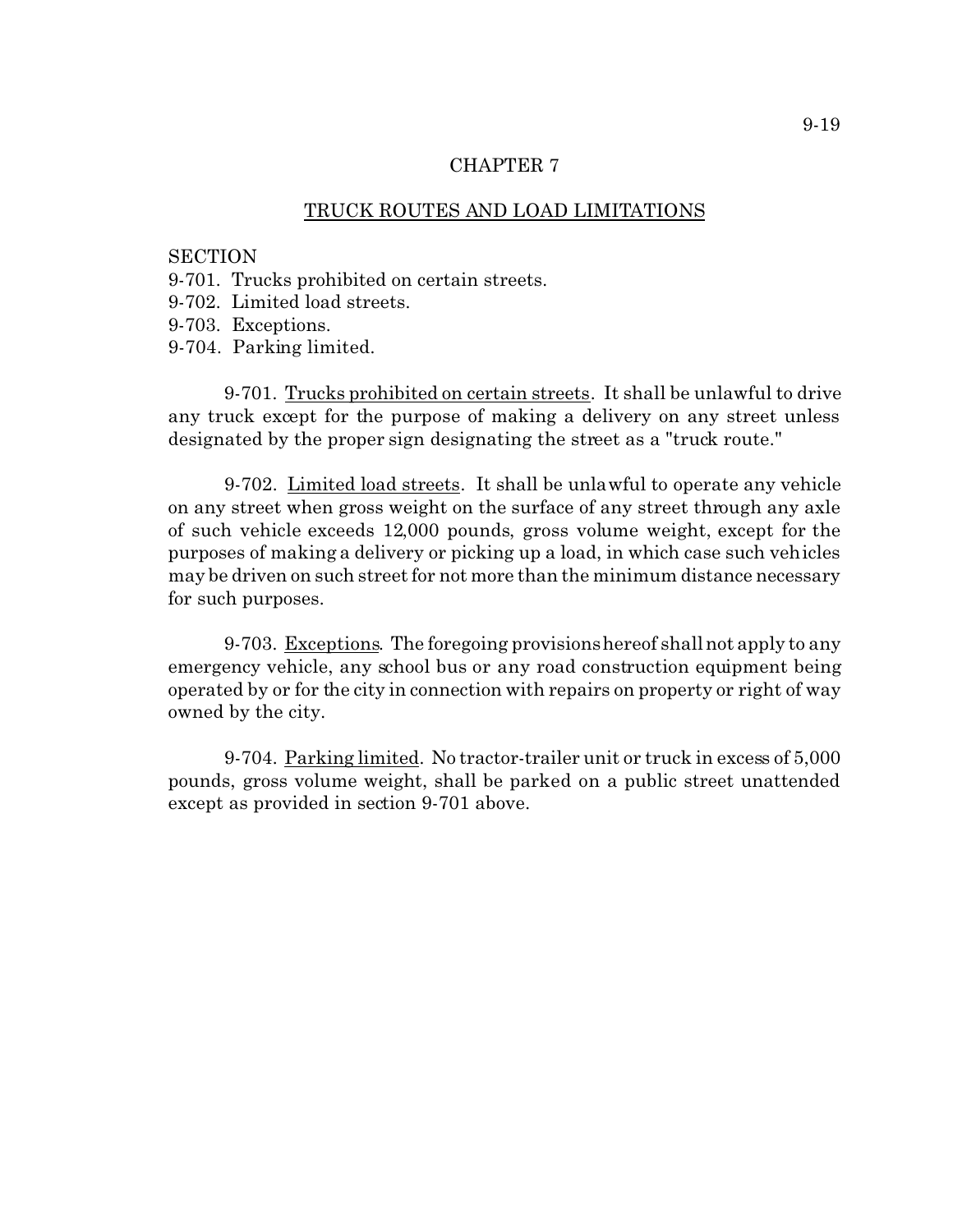#### ENFORCEMENT

### **SECTION**

- 9-801. Issuance of traffic citations.
- 9-802. Failure to obey citation.
- 9-803. Illegal parking.
- 9-804. Impoundment of vehicles.
- 9-805. Disposal of abandoned motor vehicles.
- 9-806. Deposit of drivers license in lieu of bail.

9-801. Issuance of traffic citations.<sup>1</sup> When a law enforcement officer halts a traffic violator other than for the purpose of giving a warning, and does not take such person into custody under arrest, he shall take the name, address, and operator's license number of said person, the license number of the motor vehicle involved, and such other pertinent information as may be necessary, and shall issue to him a written traffic citation containing a notice to answer to the charge against him in the city court at a specified time. The officer, upon receiving the written promise of the alleged violator to answer as specified in the citation, shall release such person from custody. It shall be unlawful for any alleged violator to give false or misleading information as to his name or address.

9-802. Failure to obey citation. It shall be unlawful for any person to violate his written promise to appear in court after giving said promise to an officer upon the issuance of a traffic citation, regardless of the disposition of the charge for which the citation was originally issued.

9-803. Illegal parking. Whenever any motor vehicle without a driver is found parked or stopped in violation of any of the restrictions imposed by this code, the officer finding such vehicle shall take its license number and may take any other information displayed on the vehicle which may identify its user, and shall conspicuously affix to such vehicle a citation for the driver and/or owner to answer for the violation within thirty (30) days during the hours and at a place specified in the citation.

If the offense is a parking violation, the offender may, within thirty (30) days, have the charge against him disposed of by paying to the city recorder a

<sup>1</sup>State law reference

Tennessee Code Annotated, section 7-63-101 et seq.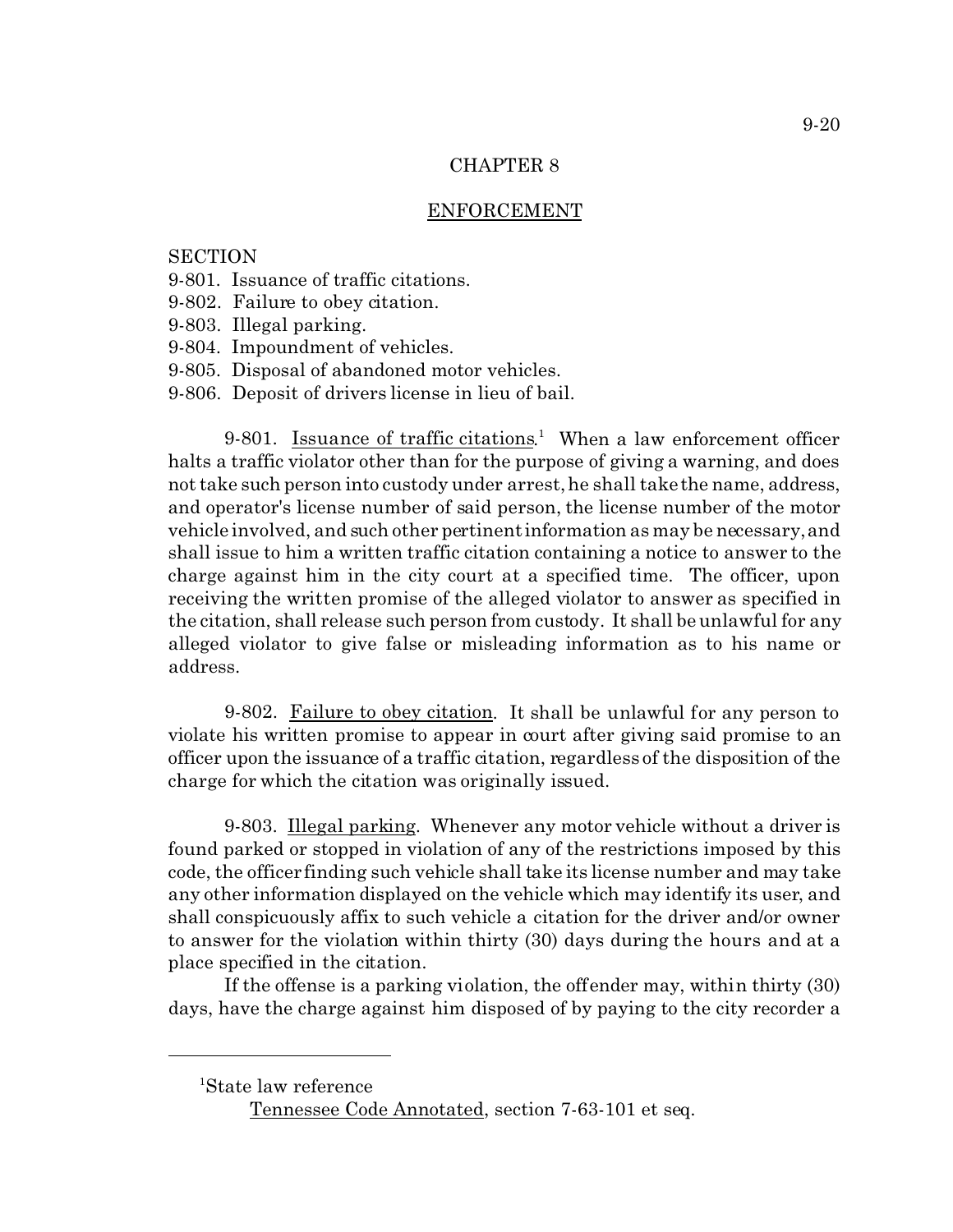fine of one dollar (\$1.00) provided he waives his right to a judicial hearing. If he appears and waives his right to a judicial hearing after thirty (30) days, but before a warrant for his arrest is issued, his fine shall be three dollars (\$3.00). For the violation of parking in a handicapped parking space under section 9-604 (13) of this code, the offender may be punished according to the general penalty provisions of this code of ordinances.

9-804. Impoundment of vehicles. The law enforcement officers of the city are hereby authorized, when reasonably necessary for the security of the vehicle or to prevent obstruction of traffic, to remove from the streets and impound any vehicle whose operator is arrested or any unattended vehicle which is parked so as to constitute an obstruction or hazard to normal traffic, or which has been parked for more than one (1) hour in excess of the time allowed for parking in any place, or which has been involved in two (2) or more violations of this title for which citation tags have been issued and the vehicle not removed. Any impounded vehicle shall be stored until the owner or other person entitled thereto claims it, gives satisfactory evidence of ownership or right to possession, and pays all applicable fees and costs of impoundment and storage, or until it is otherwise lawfully disposed of.

9-805. Disposal of abandoned motor vehicles. "Abandoned motor vehicles," as defined in Tennessee Code Annotated, section 55-16-103, shall be impounded and disposed of by the sheriff's department in accordance with the provisions of Tennessee Code Annotated, sections 55-16-103 through 55-16-109.

9-806. Deposit of drivers' license in lieu of bail.

(1) Deposit allowed. Whenever any person lawfully possessing a chauffeur's or operator's license theretofore issued to him by the Tennessee Department of Safety, or under the driver licensing laws of any other state or territory or the District of Columbia, is issued a citation or arrested and charged with the violation of any city ordinance or state statute regulating traffic, except those ordinances and statutes, the violation of which call for the mandatory revocation of a operator's or chauffeur's license for any period of time, such person shall have the option of depositing his chauffeur's or operator's license with the officer or court demanding bail in lieu of any other security required for his appearance in the city court of this city in answer to such charge before said court.

(2) Receipt to be issued. The officer, or the court demanding bail, who receives any person chaufffeur's or operator's license as herein provided, shall issue to said person a receipt for said license upon a form approved or provided by the Tennessee Department of Safety.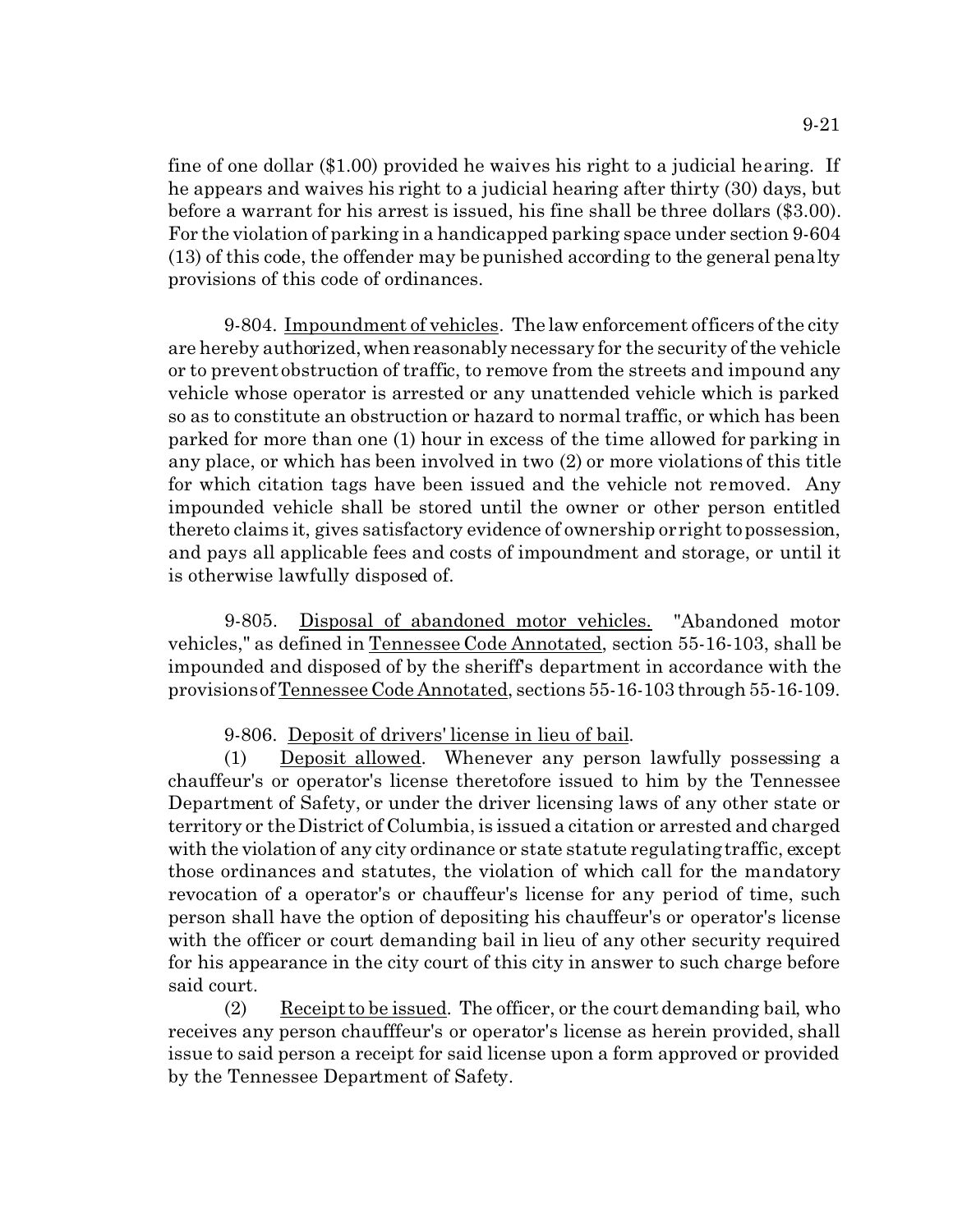(3) Failure to appear - disposition of license. In the event that any driver who has deposited his chauffeur's or operator's license in lieu of bail fails to appear in answer to the charges filed against him, the clerk or judge of the city court accepting the license shall forward the same to the Tennessee Department of Safety for disposition by said department in accordance with provisions of Tennessee Code Annotated, section 55-7-401 et seq.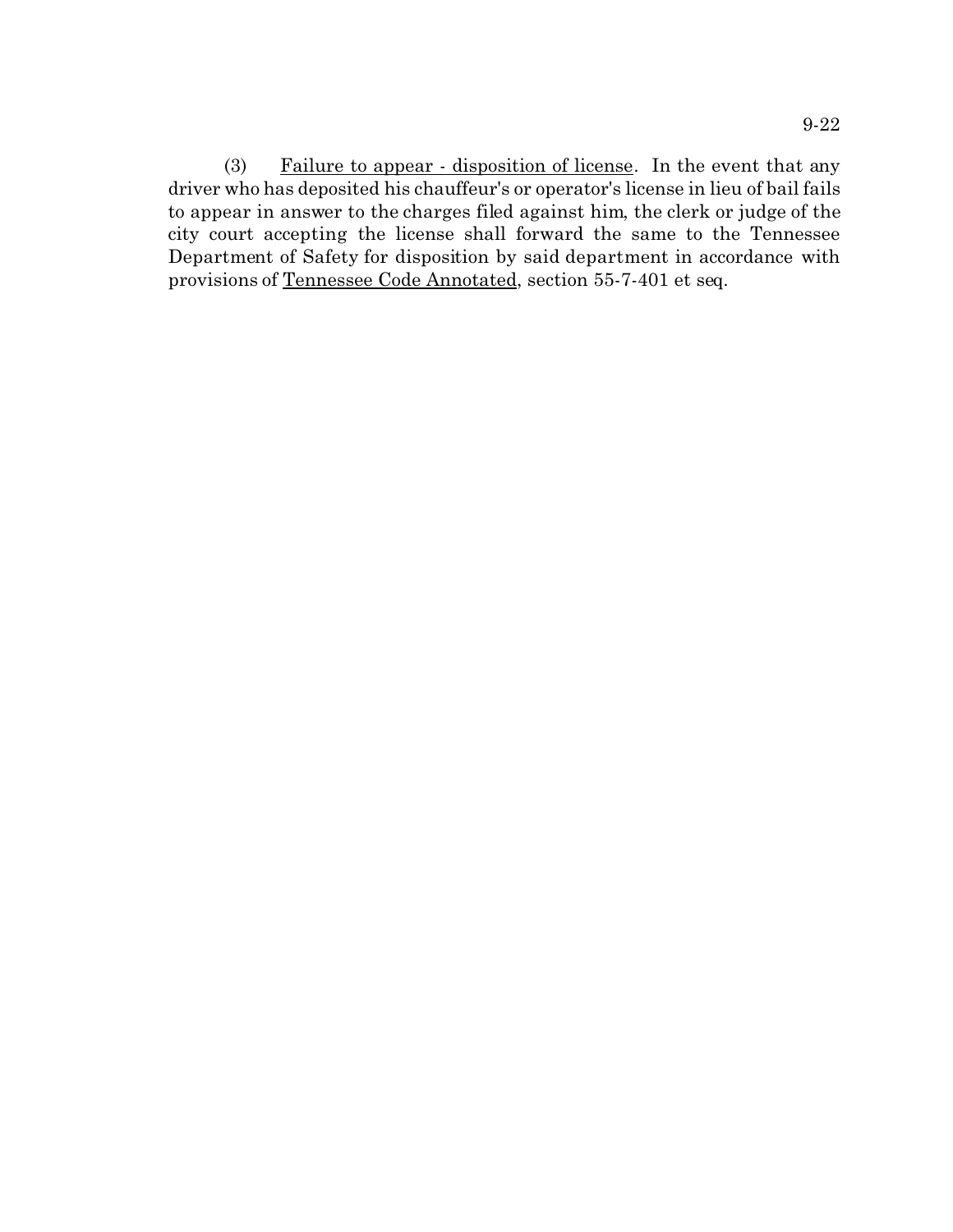### TITLE 10

#### OFFENSES<sup>1</sup>

### CHAPTER

- 1. MISDEMEANORS OF THE STATE ADOPTED.
- 2. ALCOHOL.
- 3. GAMBLING, FORTUNE TELLING, ETC.
- 4. OFFENSES AGAINST THE PERSON.
- 5. OFFENSES AGAINST THE PEACE AND QUIET.
- 6. INTERFERENCE WITH PUBLIC OPERATIONS AND PERSONNEL.
- 7. FIREARMS, WEAPONS AND MISSILES.
- 8. TRESPASSING, MALICIOUS MISCHIEF AND INTERFERENCE WITH TRAFFIC.

# CHAPTER 1

#### MISDEMEANORS OF STATE ADOPTED

**SECTION** 

10-101. Misdemeanors of the state adopted.

10-101. Misdemeanors of the state<sup>2</sup> adopted. All offenses against the State of Tennessee which are committed within the corporate limits and which are defined by the state law or are recognized by the Common Law to be misdemeanors are hereby designated and declared to be offenses against this city also. Any violation of any such law within the corporate limits is also a violation of this section.

<sup>1</sup>Municipal code reference Animals and fowls: title 3. Housing and utilities: title 4. Health and sanitation: title 8. Traffic offenses: title 9. Streets and sidewalks (non-traffic): title 12.

<sup>2</sup>State law reference

For the definition of "misdemeanor," see Tennessee Code Annotated, sections 39-1-103 and 39-1-104.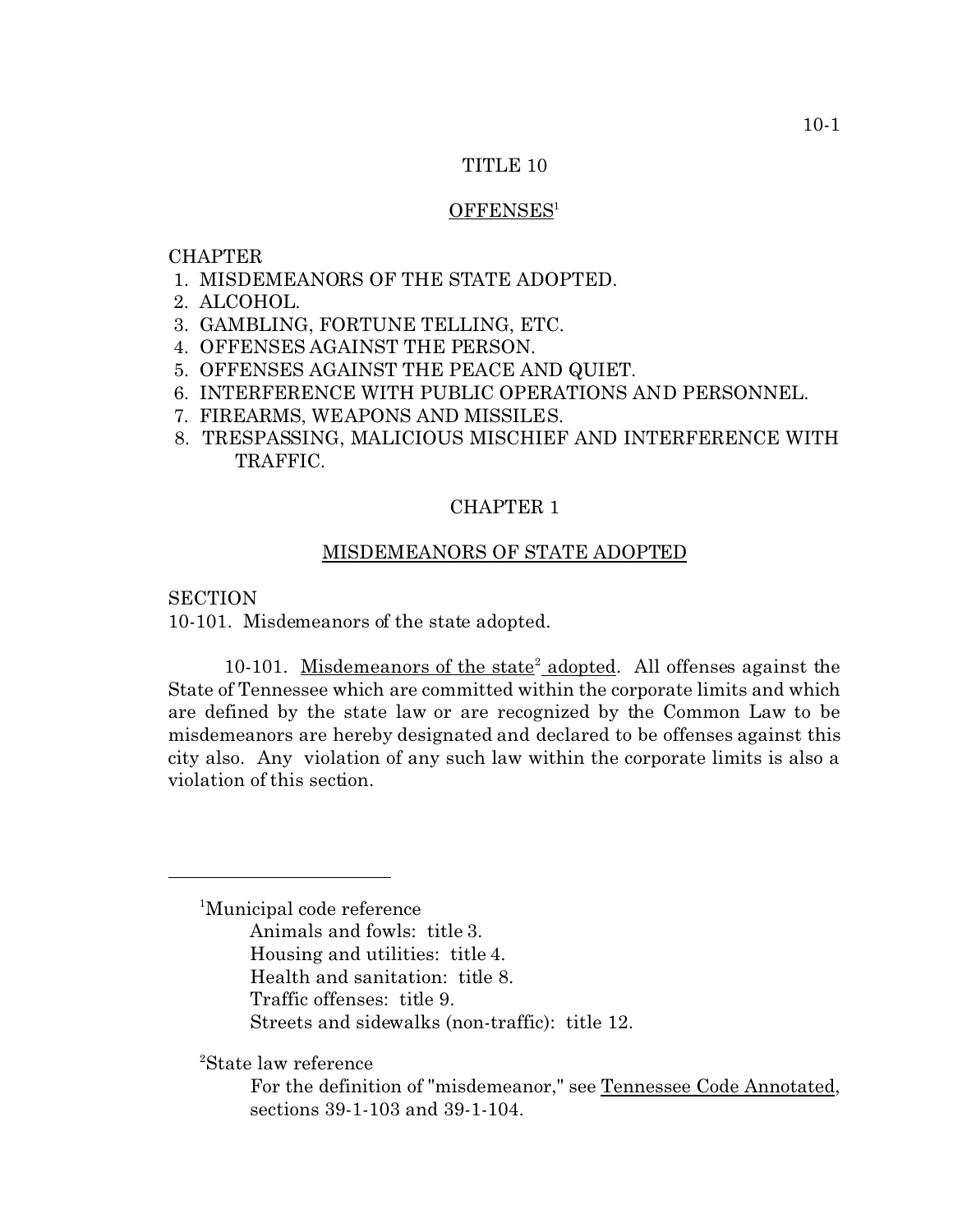# ALCOHOL<sup>1</sup>

**SECTION** 10-201. Public drunkenness. 10-202. Drinking alcoholic beverages in public, etc.

10-201. Public drunkenness. See Tennessee Code Annotated, section 39- 6-925, et. seq.; also see title 33, chapter 8.

10-202. Drinking alcoholic beverages in public, etc. It shall be unlawful for any person to drink, consume or have an open can or bottle of beer or intoxicating liquor in or on any public street, alley, avenue, highway, sidewalk, public park, public school ground or other public place.

<sup>1</sup>Municipal code reference Sale of alcoholic beverages, including beer: title 2.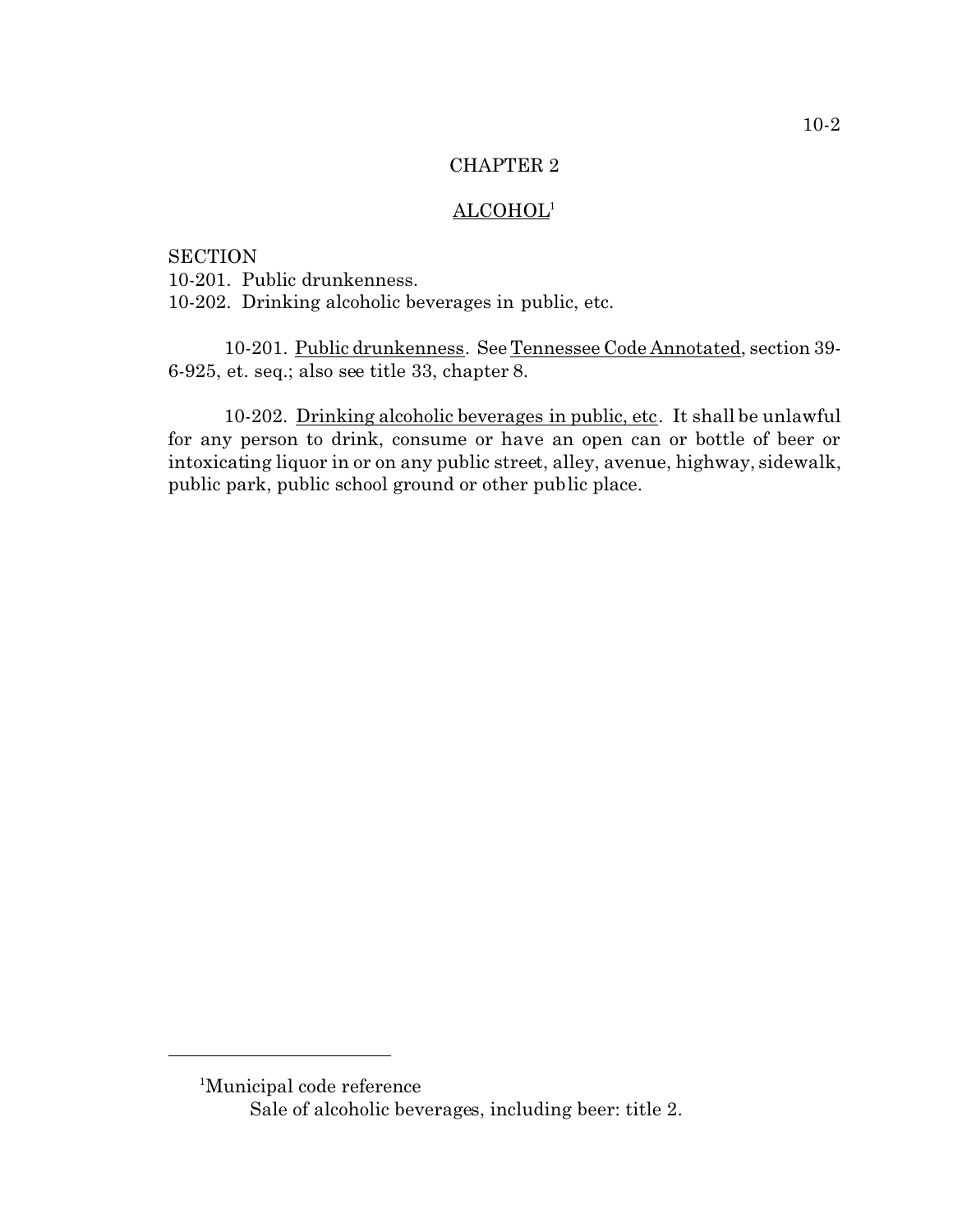### GAMBLING, FORTUNE TELLING, ETC.

**SECTION** 10-301. Gambling prohibited. 10-302. Promotion of gambling. 10-303. Fortune telling, etc.

10-301. Gambling prohibited. It shall be unlawful for any person to play at any game of hazard or chance for money or other valuable thing or to make or accept any bet or wager for money or other valuable thing.

10-302. Promotion of gambling. It shall be unlawful for any person to encourage, promote, aid, or assist the playing at any game, or the making of any bet or wager, for money or other valuable thing, or to possess, keep, or exhibit for the purpose of gambling, any gaming table, device, ticket, or any other gambling paraphernalia.

10-303. Fortune telling, etc. It shall be unlawful for any person to hold himself forth to the public as a fortune teller, clairvoyant, hypnotist, spiritualist, palmist, phreneologist, or other mystic endowed with supernatural powers.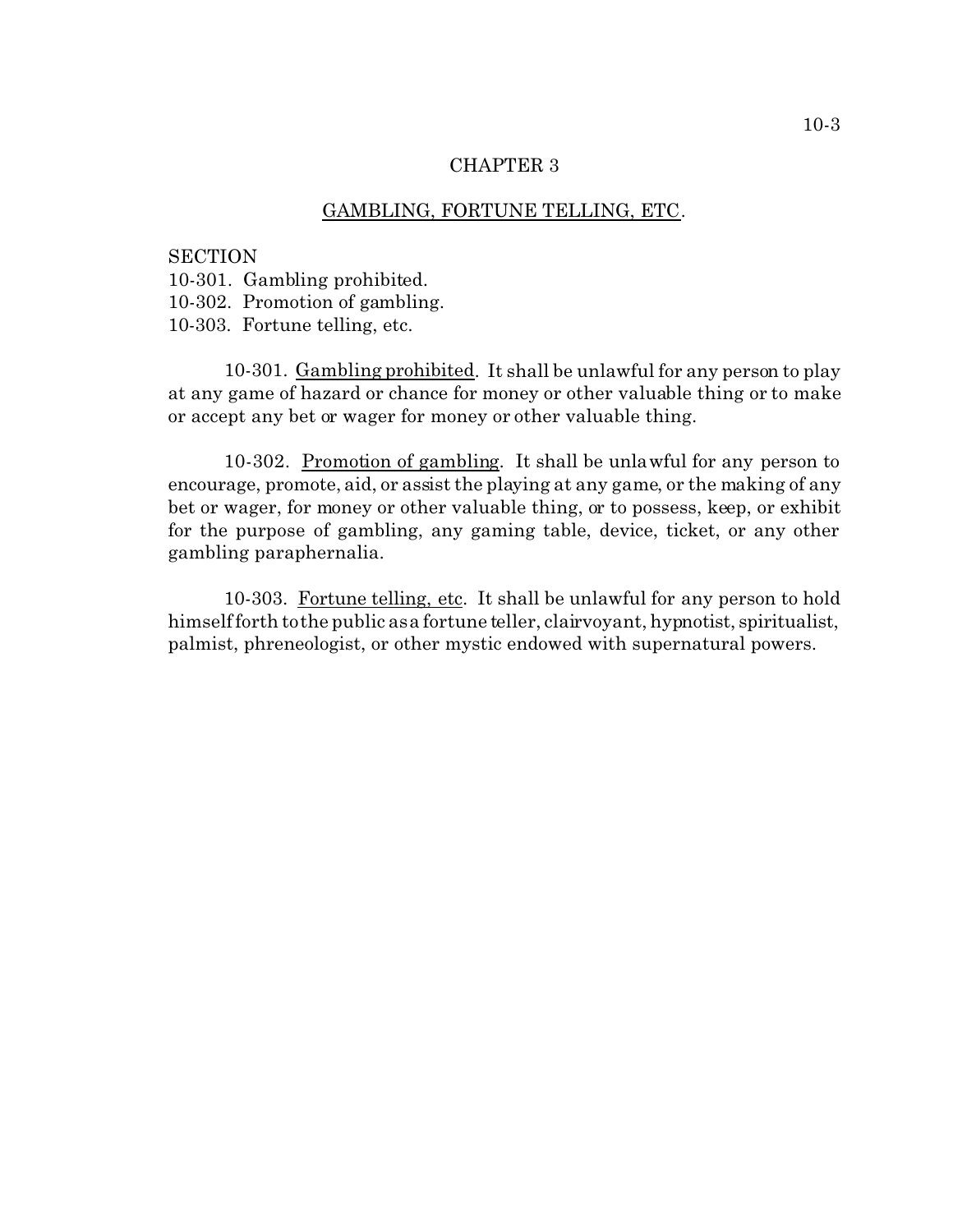# OFFENSES AGAINST THE PERSON

**SECTION** 10-401. Assault and battery.

10-401. Assault and battery. It shall be unlawful for any person to commit an assault and battery upon another person.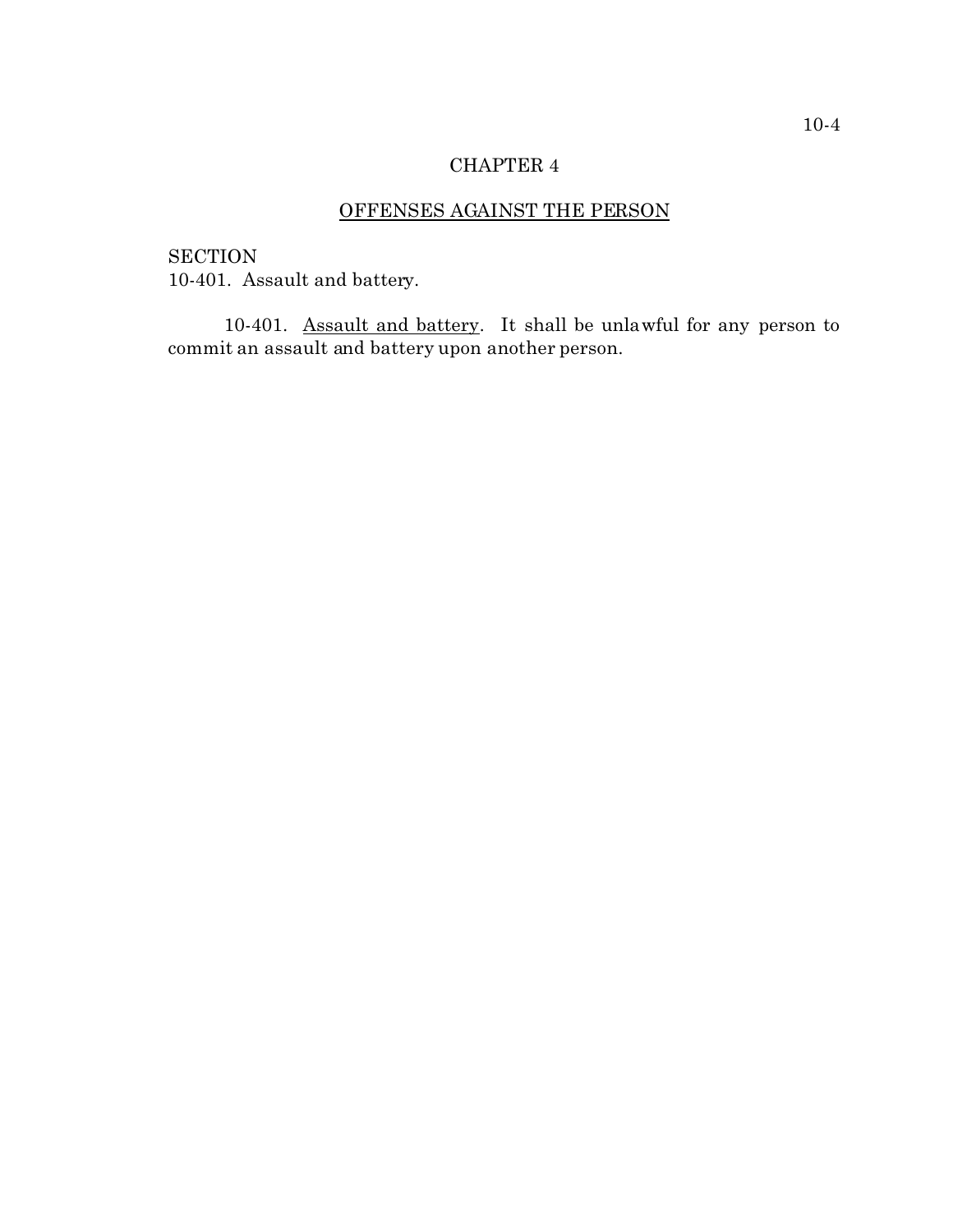#### OFFENSES AGAINST THE PEACE AND QUIET

**SECTION** 10-501. Disturbing the peace. 10-502. Anti-noise regulations.

10-501. Disturbing the peace. No person shall disturb, tend to disturb, or aid in disturbing the peace of others by violent, tumultuous, offensive, or obstreperous conduct, and no person shall knowingly permit such conduct upon any premises owned or possessed by him or under his control.

10-502. Antinoise regulations. Subject to the provisions of this section, the creating of any unreasonably loud, disturbing, and unnecessary noise is prohibited. Noise of such character, intensity, or duration as to be detrimental to the life or health of any individual, or in disturbance of the public peace and welfare, is prohibited.

(1) Miscellaneous prohibited noises enumerated. The following acts, among others, are declared to be loud, disturbing, and unnecessary noises in violation of this section, but this enumeration shall not be deemed to be exclusive, namely:

(a) Blowing horns. The sounding of any horn or other device on any automobile, motorcycle, bus, truck, or vehicle while not in motion except as a danger signal if another vehicle is approaching, apparently out of control, or if in motion, only as a danger signal after or as brakes are being applied and deceleration of the vehicle is intended; the creation by means of any such signal device of any unreasonably loud or harsh sound; and the sounding of such device for an unnecessary and unreasonable period of time.

(b) Radios, phonographs, etc. The playing of any radio, phonograph, or any musical instrument or sound device, including but not limited to loudspeakers or other devices for reproduction or amplification of sound, either independently of or in connection with motion pictures, radio, or television, in such a manner or with such volume, particularly during the hours between 11:00 P.M. and 7:00 A.M., as to annoy or disturb the quiet, comfort, or repose of person in any office or hospital, or in any dwelling, hotel, or other type of residence, or of any person in the vicinity.

(c) Yelling, shouting, etc. Yelling, shouting, whistling, or singing on the public streets, particularly between the hours of 11:00 P.M. and 7:00 A.M., or at any time or place so as to annoy or disturb the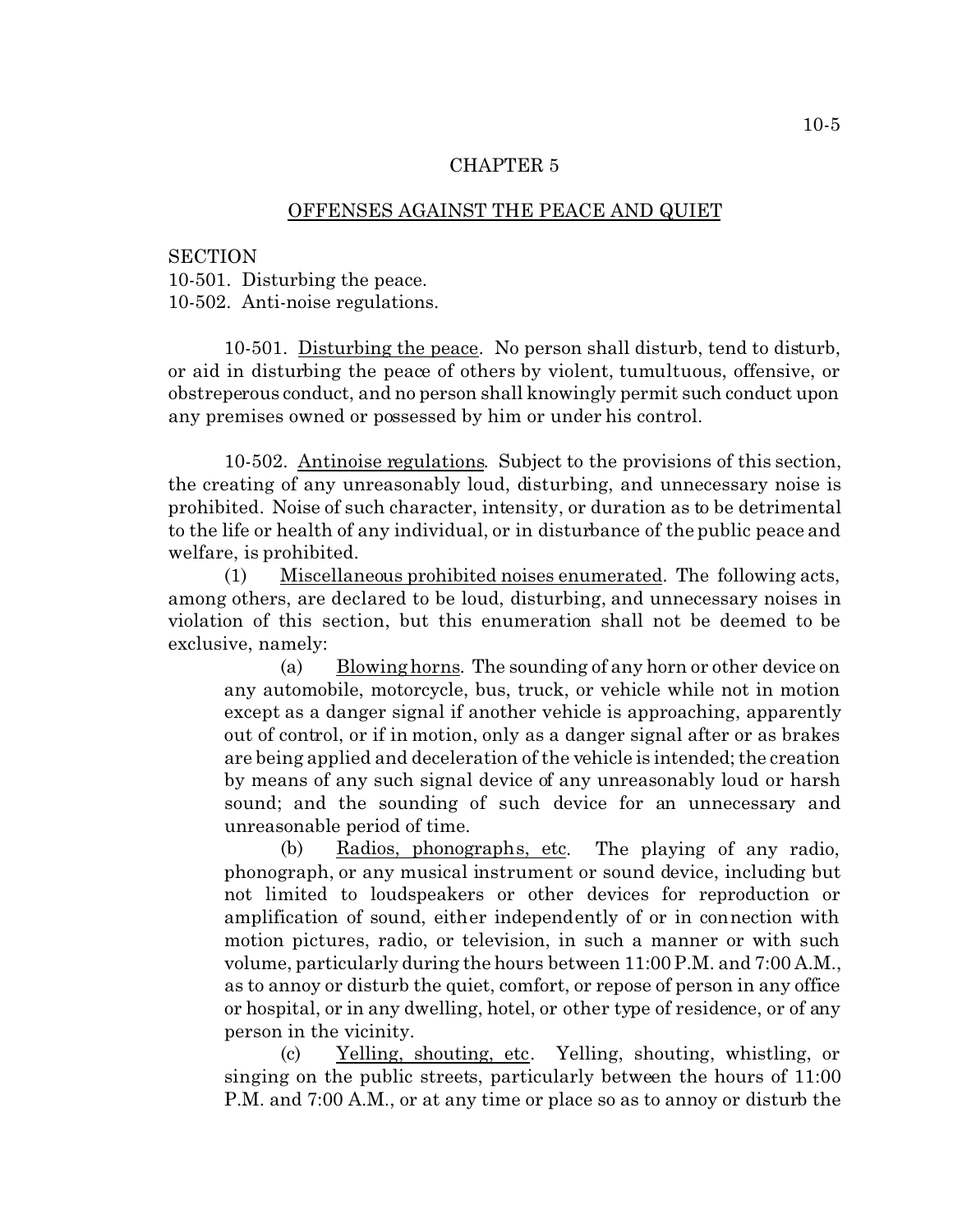quiet, comfort, or repose of any person in any hospital, dwelling, hotel, or other type of residence, or of any person in the vicinity.

(d) Pets. The keeping of any animal, bird, or fowl which by causing frequent or long continued noise shall disturb the comfort or repose of any person in the vicinity.

(e) Use of vehicle. The use of any automobile, motorcycle, truck, or vehicle so out of repair, so loaded, or in such manner as to cause loud and unnecessary grating, grinding, rattling, or other noise.

(f) Blowing whistles. The blowing of any steam whistle attached to any stationary boiler, except to give notice of the time to begin or stop work or as a warning of fire or danger, or upon request of proper city authorities.

(g) Exhaust discharge. To discharge into the open air the exhaust of any steam engine, stationary internal combustion engine, motor vehicle, or boat engine, except through a muffler or other device which will effectively prevent loud or explosive noises therefrom.

(h) Building operations. The erection (including excavation), demolition, alteration, or repair of any building in any residential area or section or the construction or repair of streets and highways in any residential area or section, other than between the hour of 7:00 A.M. and 6:00 P.M. on week days, except in case of urgent necessity in the interest of public health and safety, and then only with a permit from the building inspector granted for a period while the emergency continuesnot to exceed thirty (30) days. If the building inspector should determine that the public health and safety will not be impaired by the erection, demolition, alteration, or repair of any building or the excavation of streets and highways between the hours of 6:00 P.M. and 7:00 A.M., and if he shall further determine that loss or inconvenience would result to any party in interest through delay, he may grant permission for such work to be done between the hours of 6:00 P.M. and 7:00 A.M. upon application being made at the time the permit for the work is awarded or during the process of the work.

(i) Noises near schools, hospitals, churches, etc. The creation of any excessive noise on any street adjacent to any hospital or adjacent to any school, institution of learning, church, or court while the same is in session.

(j) Loading and unloading operations. The creation of any loud and excessive noise in connection with the loading or unloading of any vehicle or the opening and destruction of bales, boxes, crates, and other containers.

(k) Noises to attract attention. The use of any drum, loudspeaker, or other instrument or device emitting noise for the purpose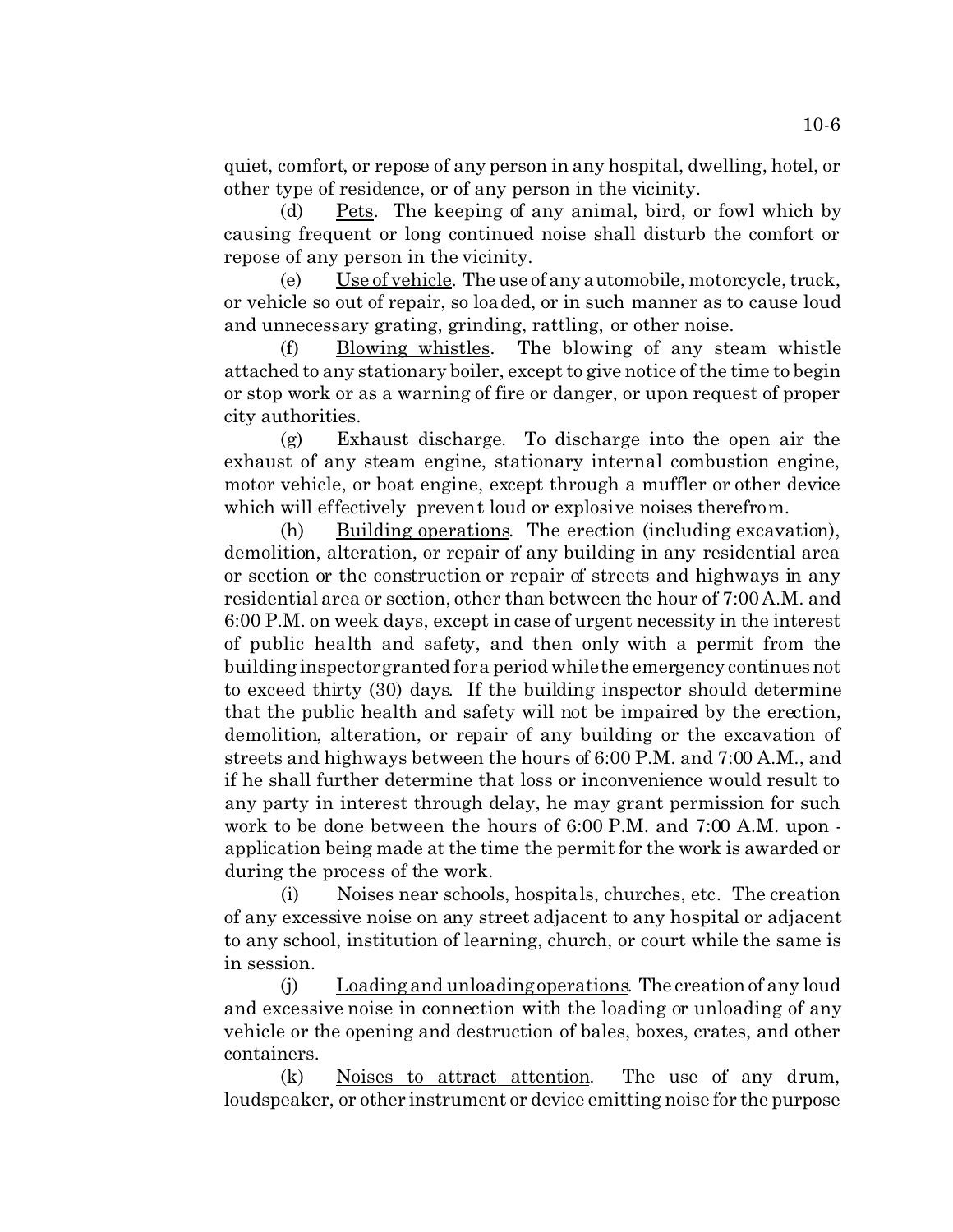of attracting attention to any performance, show, or sale or display of merchandise.

(l) Loudspeakers or amplifiers on vehicles. The use of mechanical loudspeakers or amplifiers on trucks or other moving or standing vehicles for advertising or other purposes.

(2) Exceptions. None of the terms or prohibitions hereof shall apply to or be enforced against:

(a) City vehicles. Any vehicle of the city while engaged upon necessary public business.

(b) Repair of streets, etc. Excavations or repairs of bridges, streets, or highways at night, by or on behalf of the city, the county, or the state, when the public welfare and convenience renders it impracticable to perform such work during the day.

(c) Noncommercial and nonprofit use of loudspeakers or amplifiers. The reasonable use of amplifiers or loudspeakers in the course of public addresses which are noncommercial in character and in the course of advertising functions sponsored by nonprofit organizations. However, no such use shall be made until a permit therefor is secured from the board of mayor and aldermen. Hours for the use of an amplified or public address system will be designated in the permit so issued and the use of such systems shall be restricted to the hours so designated in the permit.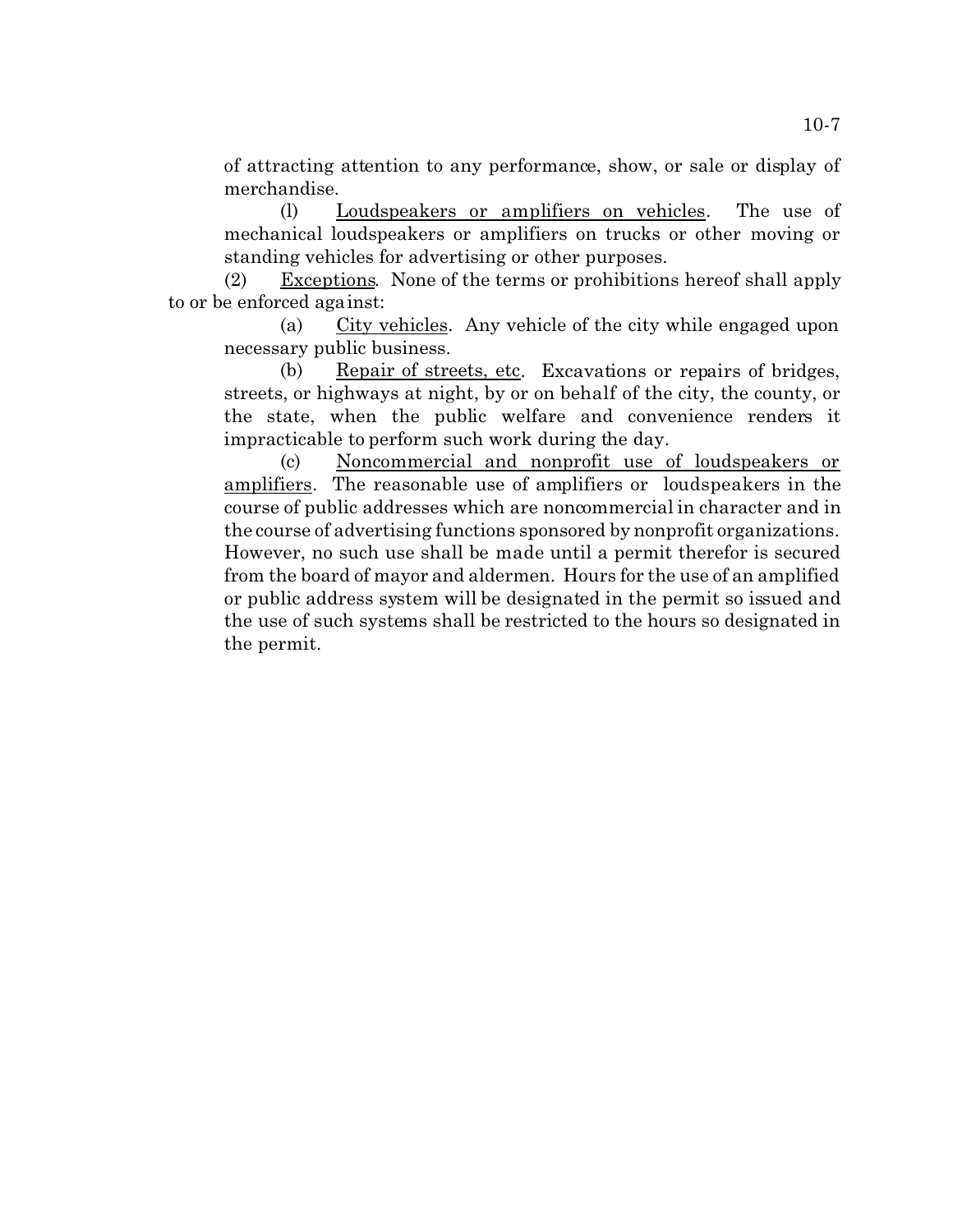### INTERFERENCE WITH PUBLIC OPERATIONS AND PERSONNEL

# **SECTION**

10-601. Escape from custody or confinement.

10-602. Impersonating a government officer or employee.

10-603. False emergency alarms.

10-601. Escape from custody or confinement. It shall be unlawful for any person under arrest or otherwise in custody of or confined by the city to escape or attempt to escape, or for any other person to assist or encourage such person to escape or attempt to escape from such custody or confinement.

10-602. Impersonating a government officer or employee. No person shall deceitfully impersonate or represent that he is any government officer or employee.

10-603. False emergency alarms. It shall be unlawful for any person to intentionally make, turn in, or give a false alarm of fire, or of need for law enforcement or ambulance assistance, or to aid or abet in the commission of such act.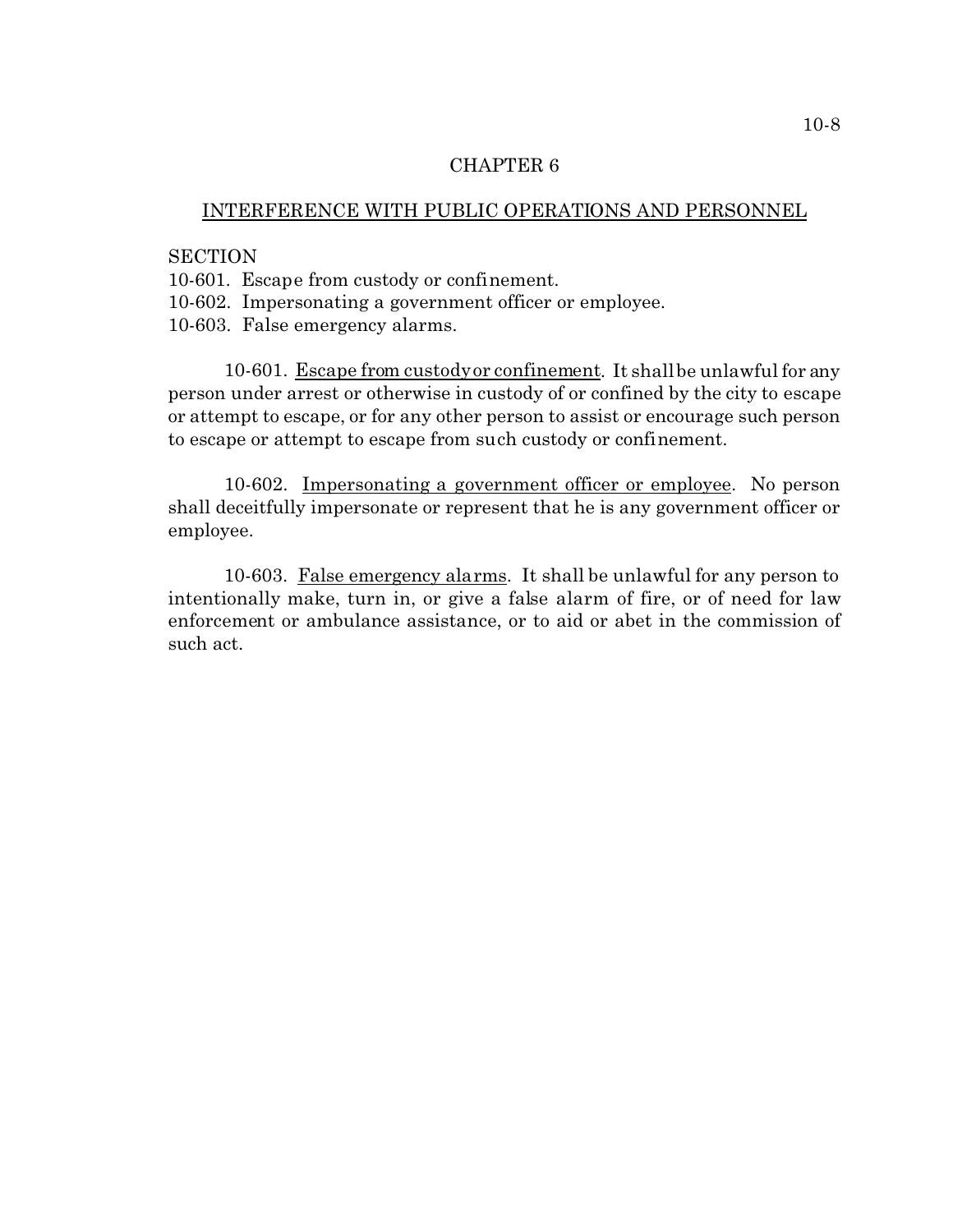## FIRE ARMS, WEAPONS AND MISSILES

10-701. Air rifles, etc.

10-702. Throwing missiles.

10-703. Discharge of firearms.

10-701. Air rifles, etc. It shall be unlawful for any person in the city to discharge any air gun, air pistol, air rifle, "BB" gun, or sling shot capable of discharging a bullet or pellet, made of metal, plastic or any other kind of material, whether propelled by spring, compressed air, expanding gas, explosive, or other force-producing means or method.

10-702. Throwing missiles. It shall be unlawful for any person maliciously to throw any stone, snowball, bottle, or any other missile upon or at any vehicle, building, tree, or other public or private property or upon or at any person.

10-703. Discharge of firearms. It shall be unlawful for any unauthorized person to discharge a firearm within the corporate limits.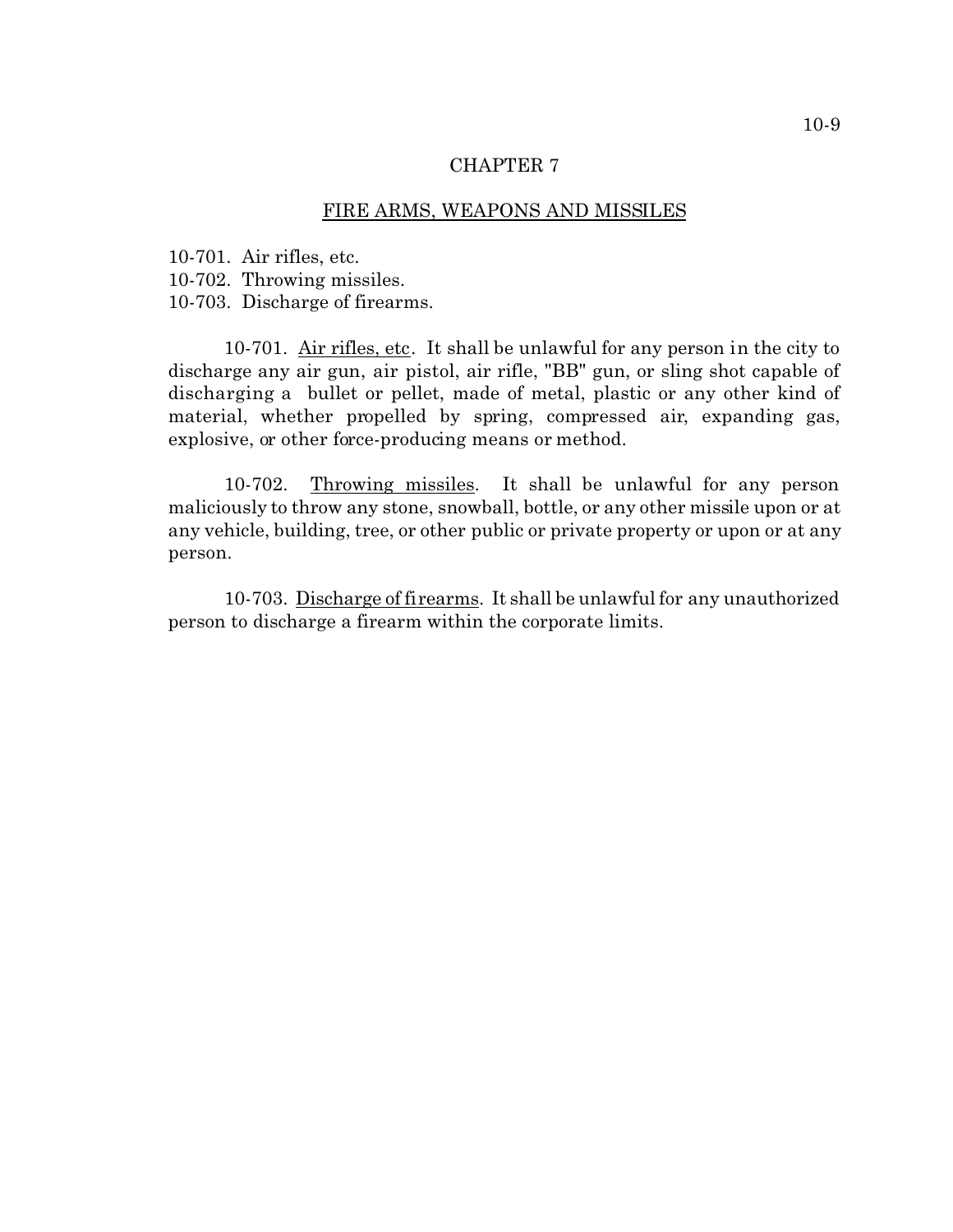## TRESPASSING, MALICIOUS MISCHIEF AND INTERFERENCE WITH TRAFFIC

## **SECTION**

10-801. Trespassing.

10-802. Malicious mischief.

10-803. Interference with traffic.

10-801. Trespassing.<sup>1</sup> (1) On premises open to the public.

(a) It shall be unlawful for any person to defy a lawful order, personally communicated to him by the owner or other authorized person, not to enter or remain upon the premises of another, including premises which are at the time open to the public.

(b) The owner of the premises, or his authorized agent, may lawfully order another not to enter or remain upon the premises if such person is committing, or commits, any act which interferes with, or tends to interfere with, the normal, orderly, peaceful or efficient conduct of the activities of such premises.

(2) On premises closed or partially closed to public. It shall be unlawful for any person to knowingly enter or remain upon the premises of another which is not open to the public, notwithstanding that another part of the premises is at the time open to the public.

(3) Vacant buildings. It shall be unlawful for any person to enter or remain upon the premises of a vacated building after notice against trespass is personally communicated to him by the owner or other authorized person or is posted in a conspicuous manner.

(4) Lots and buildings in general. It shall be unlawful for any person to enter or remain on or in any lot or parcel of land or any building or other structure after notice against trespass is personally communicated to him by the owner or other authorized person or is posted in a conspicuous manner.

(5) Peddlers, etc. It shall also be unlawful and deemed to be a trespass for any peddler, canvasser, solicitor, transient merchant, or other person to fail to promptly leave the private premises of any person who requests or directs him to leave.

<sup>1</sup>State law reference

Subsections (1) through (4) of this section were taken substantially from Tennessee Code Annotated, section 39-3-1201 et seq.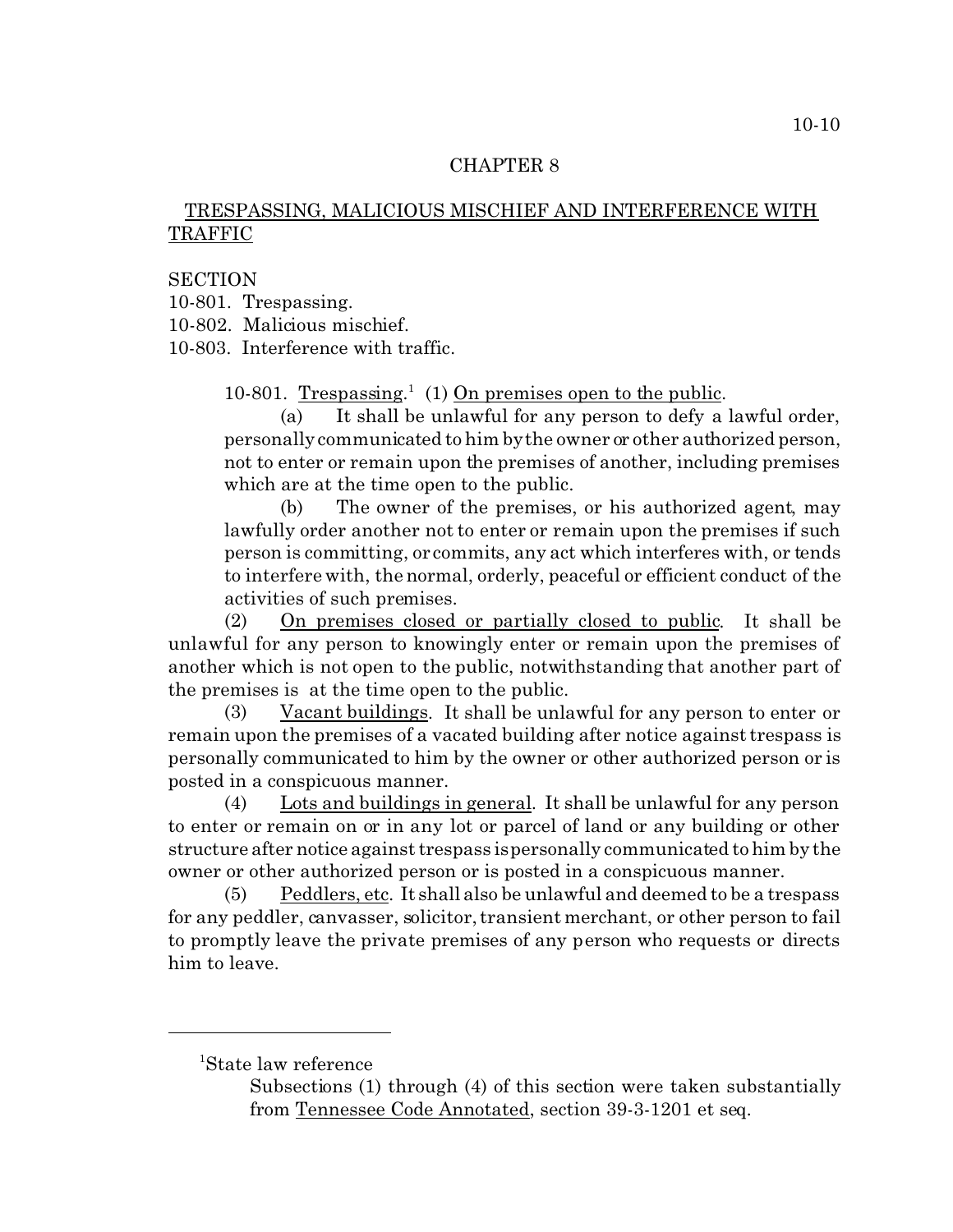10-802. Malicious mischief. It shall be unlawful and deemed to be malicious mischief for any person to willfully, maliciously, or wantonly damage, deface, destroy, conceal, tamper with, remove, or withhold real or personal property which does not belong to him.

10-803. Interference with traffic. It shall be unlawful for any person to stand, sit, or engage in any activity whatever on any public street, sidewalk, bridge, or public ground in such a manner as to prevent, obstruct, or interfere with the free passage of pedestrian or vehicular traffic thereon.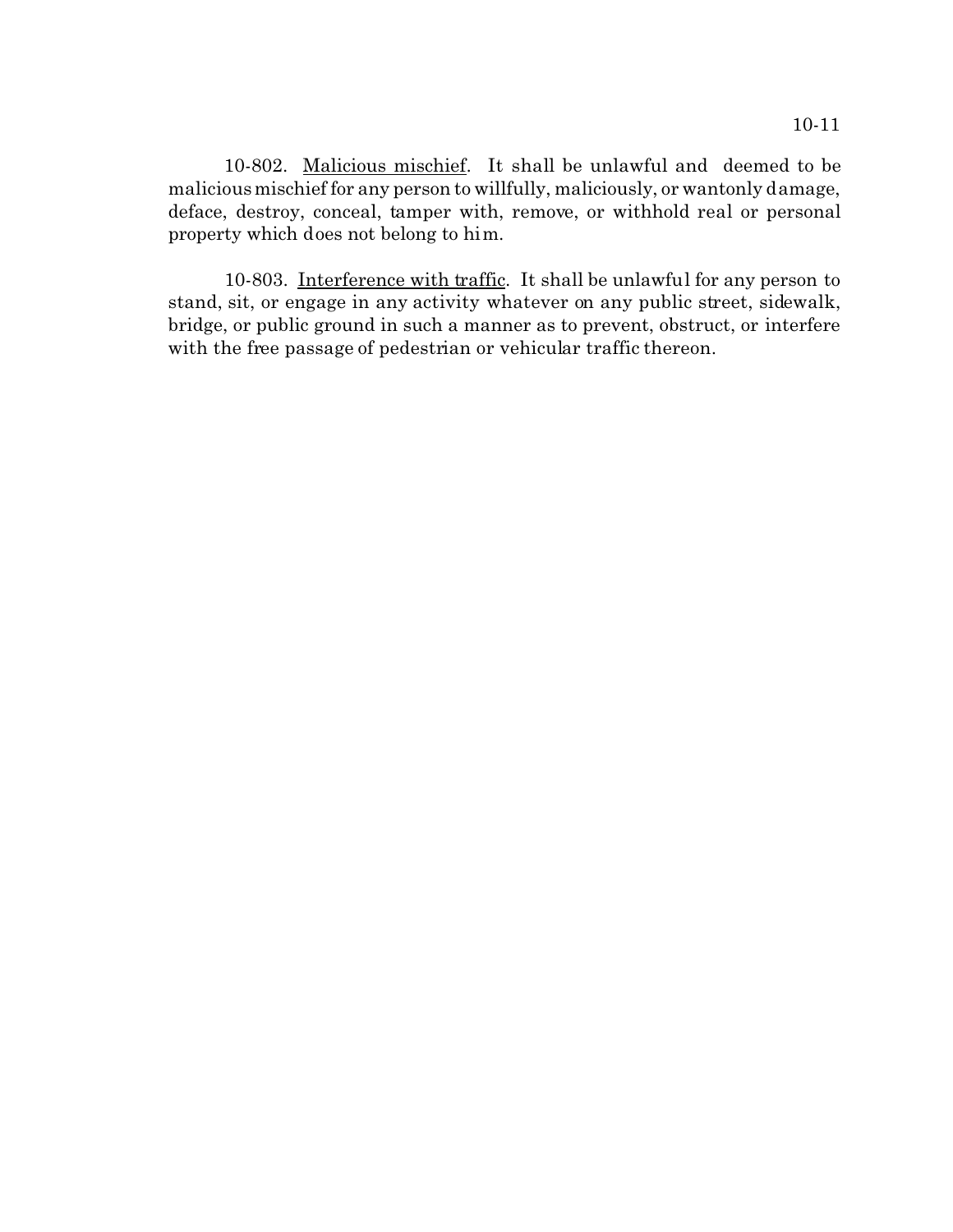# TITLE 11

# **RESERVED FOR FUTURE USE**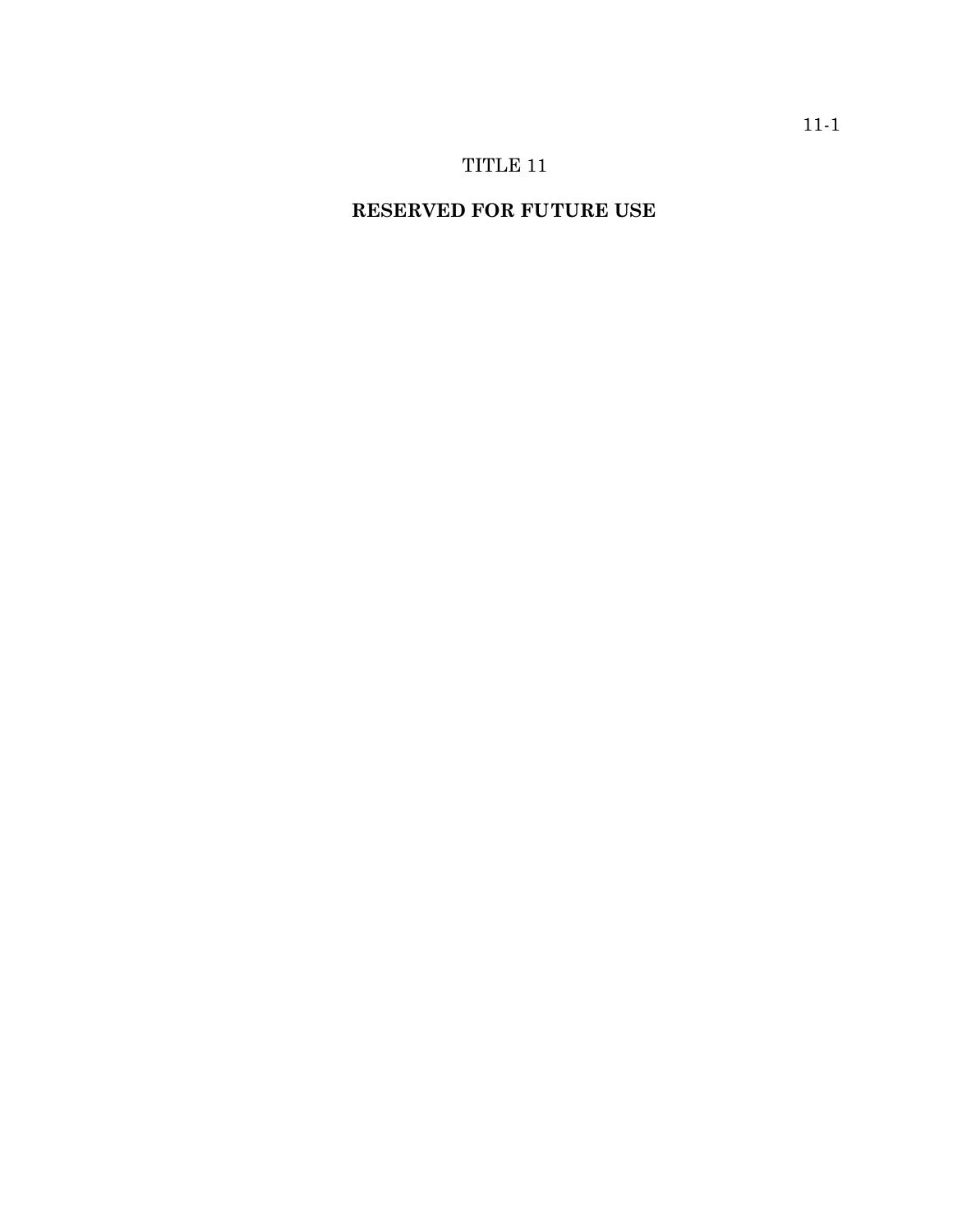## TITLE 12

#### STREETS AND OTHER PUBLIC WAYS AND PLACES<sup>1</sup>

#### CHAPTER

1. MISCELLANEOUS.

2. EXCAVATIONS AND CUTS.

## CHAPTER 1

#### MISCELLANEOUS

#### **SECTION**

- 12-101. Obstructing streets, alleys, or sidewalks prohibited.
- 12-102. Trees projecting over streets, etc., regulated.
- 12-103. Trees, etc., obstructing view at intersections prohibited.
- 12-104. Projecting signs and awnings, etc., restricted.
- 12-105. Banners and signs across streets and alleys restricted.
- 12-106. Gates or doors opening over streets, alleys, or sidewalks prohibited.
- 12-107. Littering streets, alleys, or sidewalks prohibited.
- 12-108. Obstruction of drainage ditches.
- 12-109. Abutting occupants to keep sidewalks clean, etc.
- 12-110. Parades, etc., regulated.
- 12-111. Operation of trains at crossings regulated.
- 12-112. Animals and vehicles on sidewalks.
- 12-113. Fires in streets, etc.

12-101. Obstructing streets, alleys, or sidewalks prohibited. No person shall use or occupy any portion of any public street, alley, sidewalk, or right of way for the purpose of storing, selling, or exhibiting any goods, wares, merchandise, or materials.

12-102. Trees projecting over streets, etc., regulated. It shall be unlawful for any property owner or occupant to allow any limbs of trees on his property to project over any street or alley at a height of less than fourteen (14) feet or over any sidewalk at a height of less than eight (8) feet.

<sup>1</sup>Municipal code reference

Related motor vehicle and traffic regulations: title 9.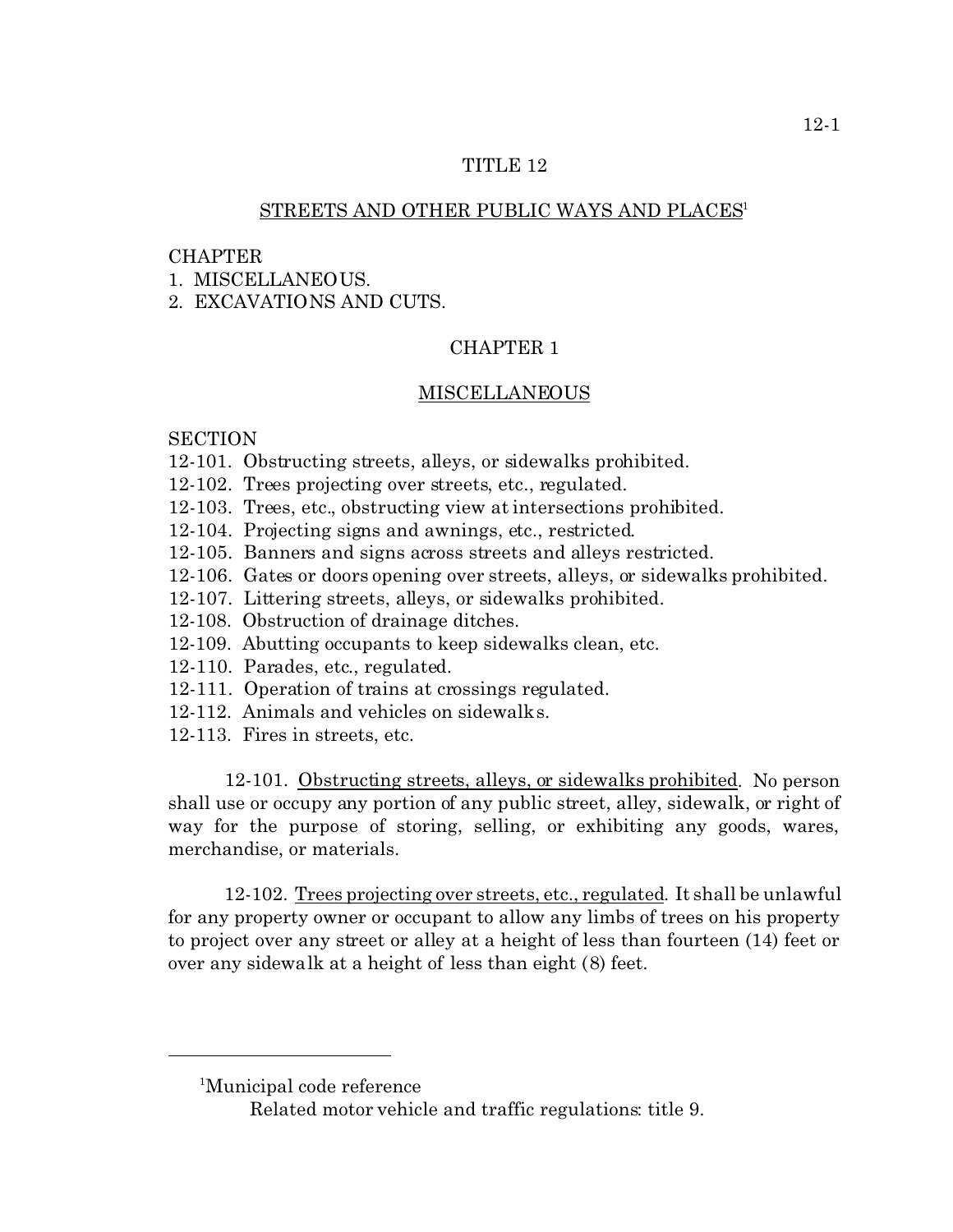12-103. Trees, etc., obstructing view at intersections prohibited. It shall be unlawful for any property owner or occupant to have or maintain on his property any tree, shrub, sign, or other obstruction which prevents persons driving vehicles on public streets or alleys from obtaining a clear view of traffic when approaching an intersection.

12-104. Projecting signs and awnings, etc., restricted. Signs, awnings, or other structures which project over any street or other public way shall be erected so that they do not interfere with motorized or pedestrian traffic.

12-105. Banners and signs across streets and alleys restricted. It shall be unlawful for any person to place or have placed any banner or sign across or above any public street or alley except when expressly authorized by the board of mayor and aldermen after a finding that no hazard will be created by such banner or sign.

12-106. Gates or doors opening over streets, alleys, or sidewalks prohibited. It shall be unlawful for any person owning or occupying property to allow any gate or door to swing open upon or over any street, alley, or sidewalk except when required by law.

12-107. Littering streets, alleys, or sidewalks prohibited. It shall be unlawful for any person to litter, place, throw, track, or allow to fall on any street, alley, or sidewalk any refuse, glass, tacks, mud, or other objects or materials which are unsightly or which obstruct or tend to limit or interfere with the use of such public ways and places for their intended purposes.

12-108. Obstruction of drainage ditches. It shall be unlawful for any person to permit or cause the obstruction of any drainage ditch in any public right of way.

12-109. Abutting occupants to keep sidewalks clean, etc. The occupants of property abutting on a sidewalk are required to keep the sidewalk clean. Also, immediately after a snow or sleet, such occupants are required to remove all accumulated snow and ice from the abutting sidewalk.

12-110. Parades, etc., regulated. It shall be unlawful for any person, club, organization, or other group to hold any meeting, parade, demonstration, or exhibition on the public streets without some responsible representative first securing a permit from the city recorder.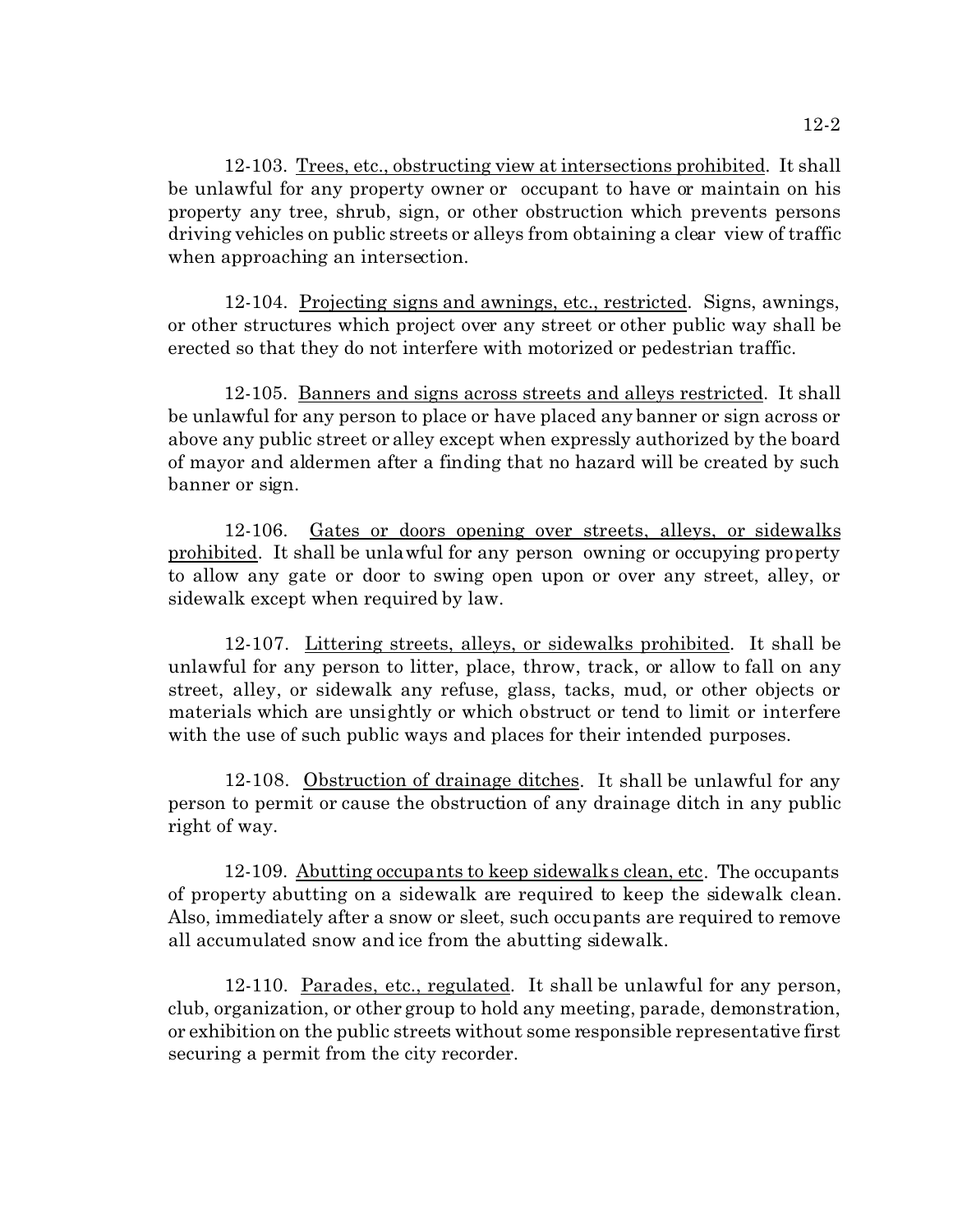12-111. Operation of trains at crossings regulated. No person shall operate any railroad train across any street or alley without giving a warning of its approach as required by state law; nor shall he make such crossing at a speed in excess of twenty-five (25) miles per hour. It shall also be unlawful to stop a railroad train so as to block or obstruct any street or alley for a period of more than five (5) consecutive minutes.

12-112. Animals and vehicles on sidewalks. It shall be unlawful for any person to ride, lead, or tie any animal, or ride, push, pull, or place any vehicle across or upon any sidewalk in such manner as unreasonably interferes with or inconveniences pedestrians using the sidewalk. It shall also be unlawful for any person knowingly to allow any minor under his control to violate this section.

12-113. Fires in streets, etc. It shall be unlawful for any person to set or contribute to any fire in any public street, alley, or sidewalk.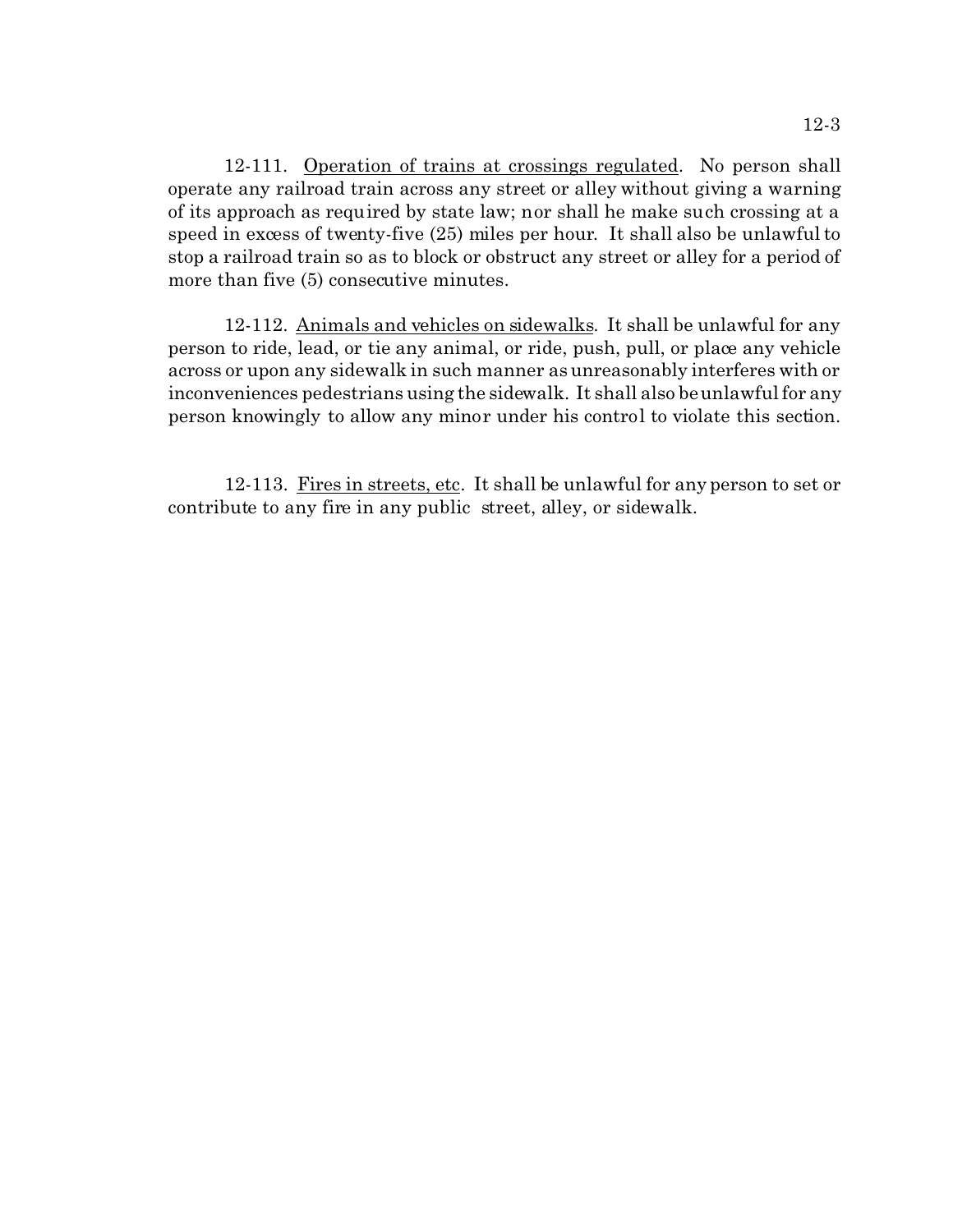#### EXCAVATIONS AND CUTS<sup>1</sup>

## **SECTION**

- 12-201. Permit required.
- 12-202. Applications.
- 12-203. Fee.
- 12-204. Deposit or bond.
- 12-205. Safety restrictions on excavations.
- 12-206. Restoration of streets, etc.
- 12-207. Insurance.
- 12-208. Time limits.
- 12-209. Supervision.
- 12-210. Driveway curb cuts and driveways.

12-201. Permit required. It shall be unlawful for any person, firm, corporation, association, or others, including utility districts to make any excavation in any street, alley, or public place, or to tunnel under any street, alley, or public place without having first obtained a permit as herein required, and without complying with the provisions of this chapter; and it shall also be unlawful to violate, or vary from, the terms of any such permit; provided, however, any person maintaining pipes, lines, or other underground facilities in or under the surface of any street may proceed with an opening without a permitwhen emergency circumstances demand the work to be done immediately and a permit cannot reasonably and practicably be obtained beforehand. The person shall thereafter apply for a permit on the first regular business day on which the office of the city recorder is open for business, and the permit shall be retroactive to the date when the work was begun.

12-202. Applications. Applications for such permits shall be made to the city recorder, or such person as he may designate to receive such applications, and shall state thereon the location of the intended excavation or tunnel, the size thereof, the purpose thereof, the person, firm, corporation, association, or others doing the actual excavating, the name of the person, firm, corporation,

<sup>1</sup>State law reference

This chapter was patterned substantially after the ordinance upheld by the Tennessee Supreme Court in the case of City of Paris, Tennessee v. Paris-Henry County Public Utility District, 207 Tenn. 388, 340 S.W.2d 885 (1960).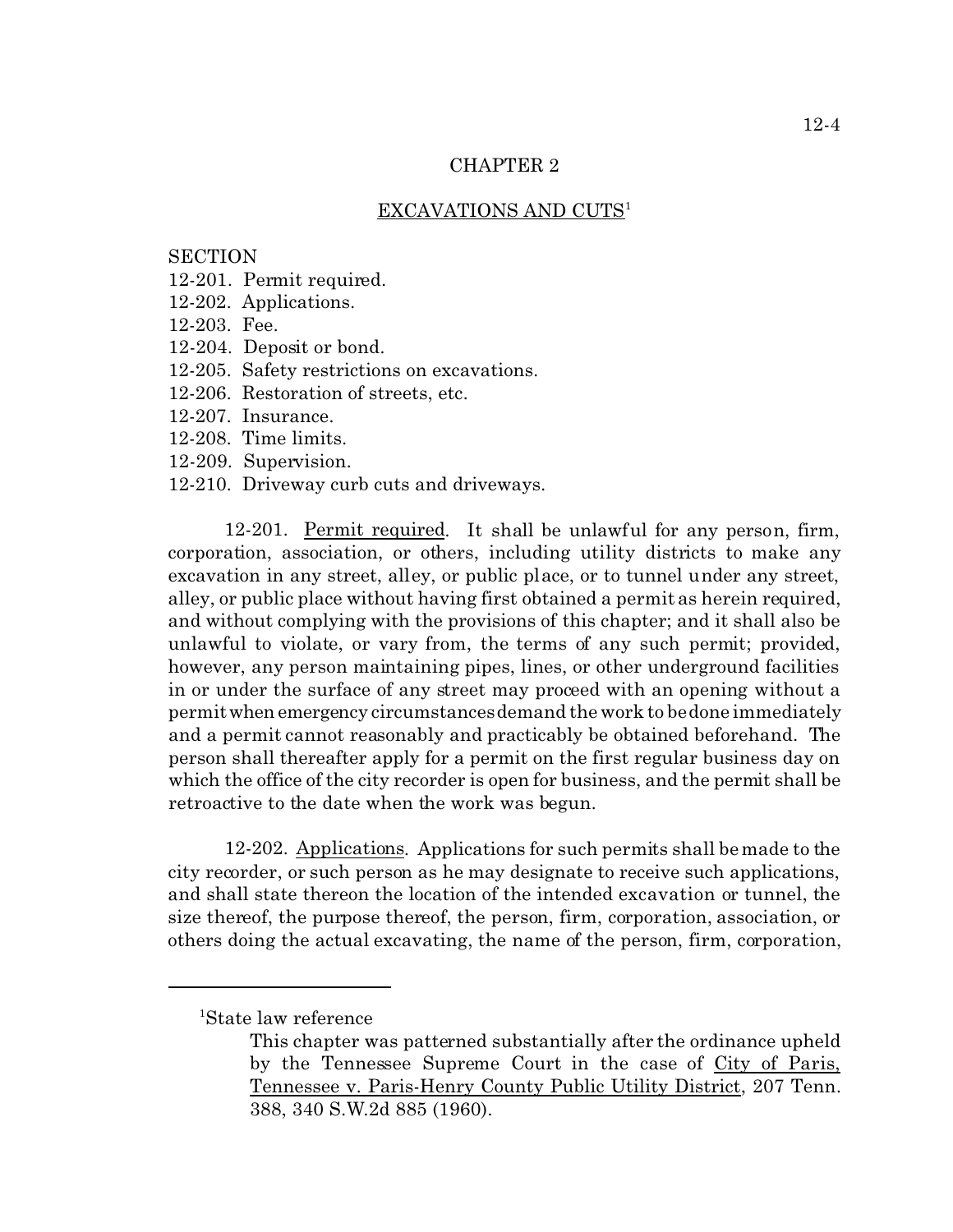association, or others for whom the work is being done, and shall contain an agreement that the applicant will comply with all ordinances and laws relating to the work to be done. Such application shall be rejected or approved by the city recorder within twenty-four (24) hours of its filing.

12-203. Fee. The fee for such permits shall be twenty dollars  $(\$20.00)$ .

12-204. Deposit or bond. No such permit shall be issued unless and until the applicant therefor has deposited with the city recorder a cash deposit. The deposit shall be in the sum of five hundred dollars (\$500.00) if no pavement is involved or one thousand dollars (\$1,000.00) if the excavation is in a paved area and shall insure the proper restoration of the ground and, laying of the pavement, if any. Where the amount of the deposit is clearly inadequate to cover the cost of restoration, the city recorder may increase the amount of the deposit to an amount considered by him to be adequate to cover the cost. From this deposit shall be deducted the expense to the city of relaying the surface of the ground or pavement, and of making the refill if this is done by the city or at its expense. The balance shall be returned to the applicant without interest after the tunnel or excavation is completely refilled and the surface or pavement is restored.

In lieu of a deposit the applicant may deposit with the city recorder a surety bond in such form and amount as the city recorder shall deem adequate to cover the costs to the city if the applicant fails to make proper restoration.

12-205. Safety restrictions on excavations. Any person, firm, corporation, association, or others making any excavation or tunnel shall do so according to the terms and conditions of the application and permit authorizing the work to be done. Sufficient and proper barricades and lights shall be maintained to protect persons and property from injury by or because of the excavation being made. If any sidewalk is blocked by any such work, a temporary sidewalk shall be constructed and provided which shall be safe for travel and convenient for users.

12-206. Restoration of streets, etc. Any person, firm, corporation, association, or others making any excavation or tunnel in or under any street, alley, or public place in this city shall restore the street, alley, or public place to its original condition except for the surfacing, which shall be done by the city but shall be paid for promptly upon completion by such person, firm, corporation, association, or others for which the excavation or tunnel was made. In case of unreasonable delay in restoring the street, alley, or public place, the city recorder shall give notice to the person, firm, corporation, association, or others that unless the excavation or tunnel is refilled properly within a specified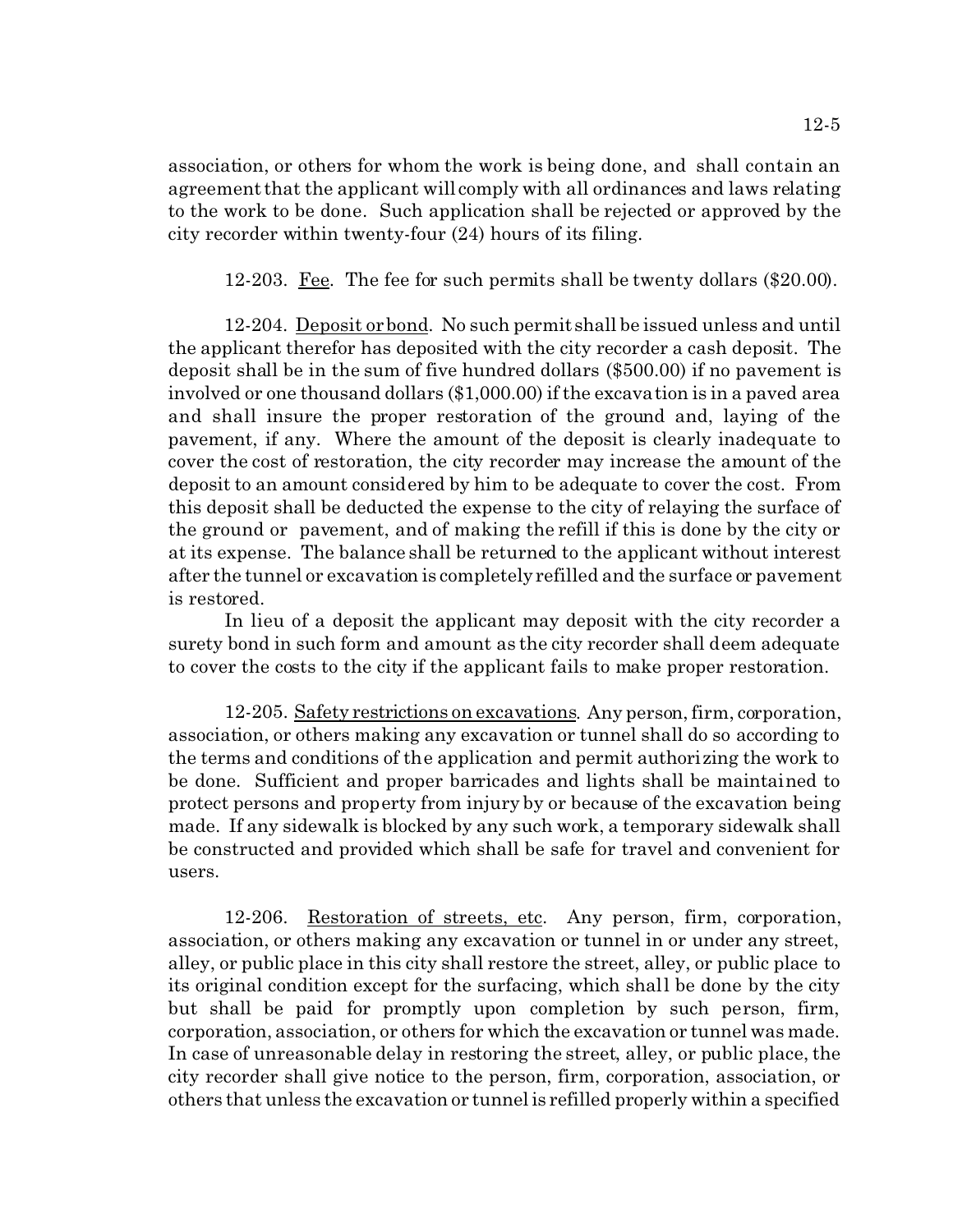reasonable period of time, the city will do the work and charge the expense of doing the same to such person, firm, corporation, association, or others. If within the specified time the conditions of the above notice have not been complied with, the work shall be done by the city, an accurate account of the expense involved shall be kept, and the total cost shall be charged to the person, firm, corporation, association, or others who made the excavation or tunnel.

12-207. Insurance. In addition to making the deposit or giving the bond hereinbefore required to insure that proper restoration is made, each person applying for an excavation permit shall file a certificate of insurance indicating that he is insured against claims for damages for personal injury as well as against claims for property damage which may arise from or out of the performance of the work, whether such performance be by himself, his subcontractor, or anyone directly or indirectly employed by him. Such insurance shall cover collapse, explosive hazards, and underground work by equipment on the street, and shall include protection against liability arising from completed operations. The amount of the insurance shall be prescribed by the city recorder in accordance with the nature of the risk involved; provided, however, that the liability insurance for bodily injury shall not be less than \$130,000 for each person and \$350,000 for each accident, and for property damages not less than \$25,000 for any one (1) accident, and a \$75,000 aggregate.

12-208. Time limits. Each application for a permit shall state the length of time it is estimated will elapse from the commencement of the work until the restoration of the surface of the ground or pavement, or until the refill is made ready for the pavement to be put on by the city if the city restores such surface pavement. It shall be unlawful to fail to comply with this time limitation unless permission for an extension of time is granted by the city recorder.

12-209. Supervision. The person designated by the board of mayor and aldermen shall from time to time inspect all excavations and tunnels being made in or under any public street, alley, or other public place in the city and see to the enforcement of the provisions of this chapter. Notice shall be given to him at least ten (10) hours before the work of refilling any such excavation or tunnel commences.

12-210. Driveway curb cuts and driveways. No one shall cut, build, or maintain a driveway across a curb or sidewalk without first obtaining a permit from the recorder. Such a permit will not be issued when the contemplated driveway is to be so located or constructed as to create an unreasonable hazard to pedestrian and/or vehicular traffic. No driveway shall exceed thirty-five (35) feet in width at its outer or street edge, and when two (2) or more adjoining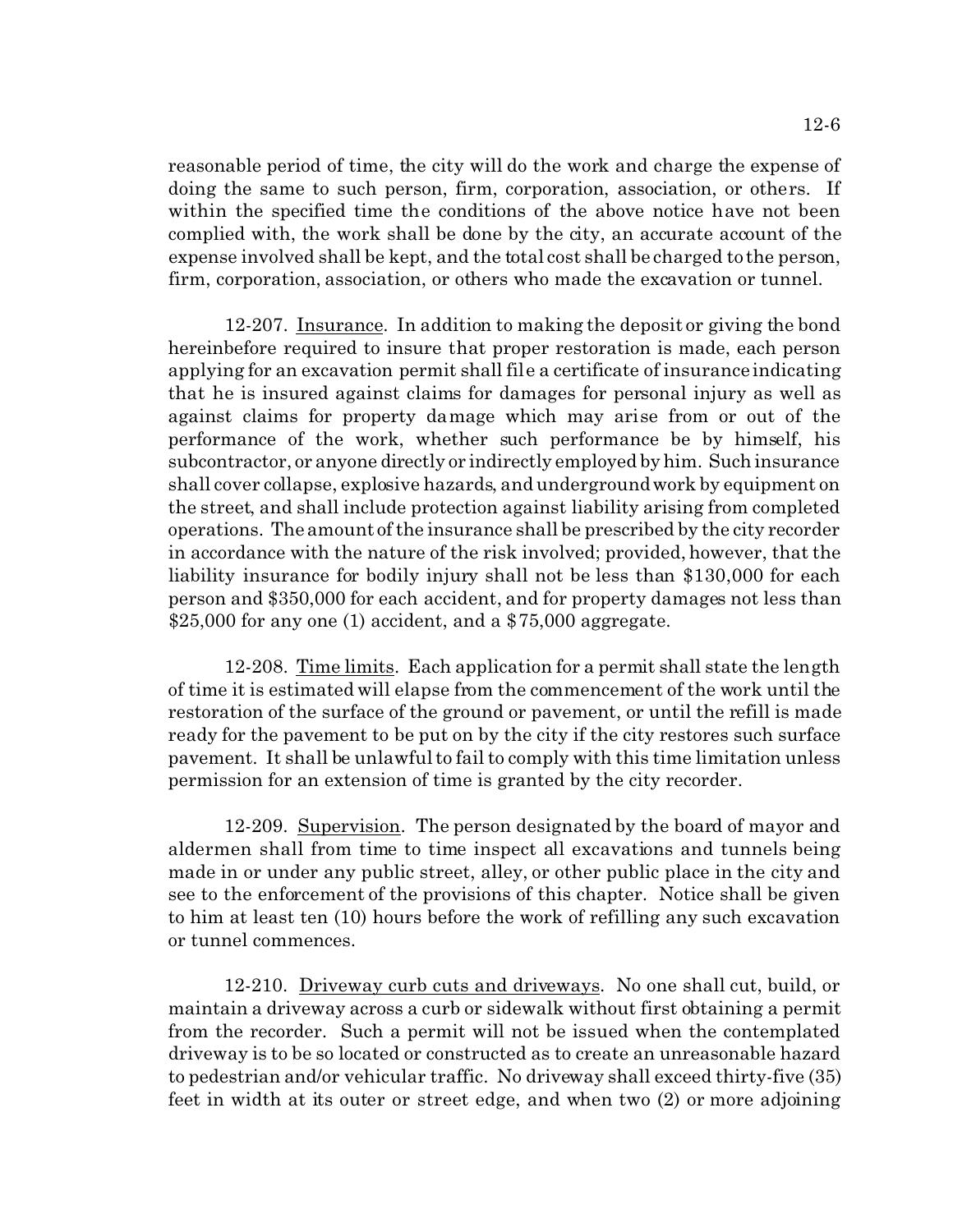driveways are provided for the same property, a safety island of not less than ten (10) feet in width at its outer or street edge shall be provided to separate said driveways. Driveway aprons shall not extend into the street.

No one shall build or maintain a driveway that intersects with a city street, alley, or other public place without first obtaining a permit from the recorder. Such a permit will not be issued when the contemplated driveway is to be so located or constructed as to create an unreasonable hazard to pedestrian and/or vehicular traffic. No driveway approach shall be permitted to encompass any municipal or other public facilities. Under the permit provided for herein the applicant may be authorized to relocate any such utility upon application to the subject utility provider and upon making suitable arrangements for financial reimbursements to the provider. No driveway approach shall be permitted within twenty-five (25) feet of the right-of-way of the intersecting street, and no more than one driveway approach shall be permitted per lot when the lot is seventy-five (75) feet or less in width fronting on any street. All new constructions or replacement of driveway drainage culverts shallhave minimum dimensions of 15 inches in diameter for metal corrugated pipe or 12 inches in diameter for concrete pipe, and twenty (20) feet in length, and shall be constructed in a manner not to impede adequate drainage along the road rightof-way. Larger culverts may be required, if deemed necessary by the city recorder.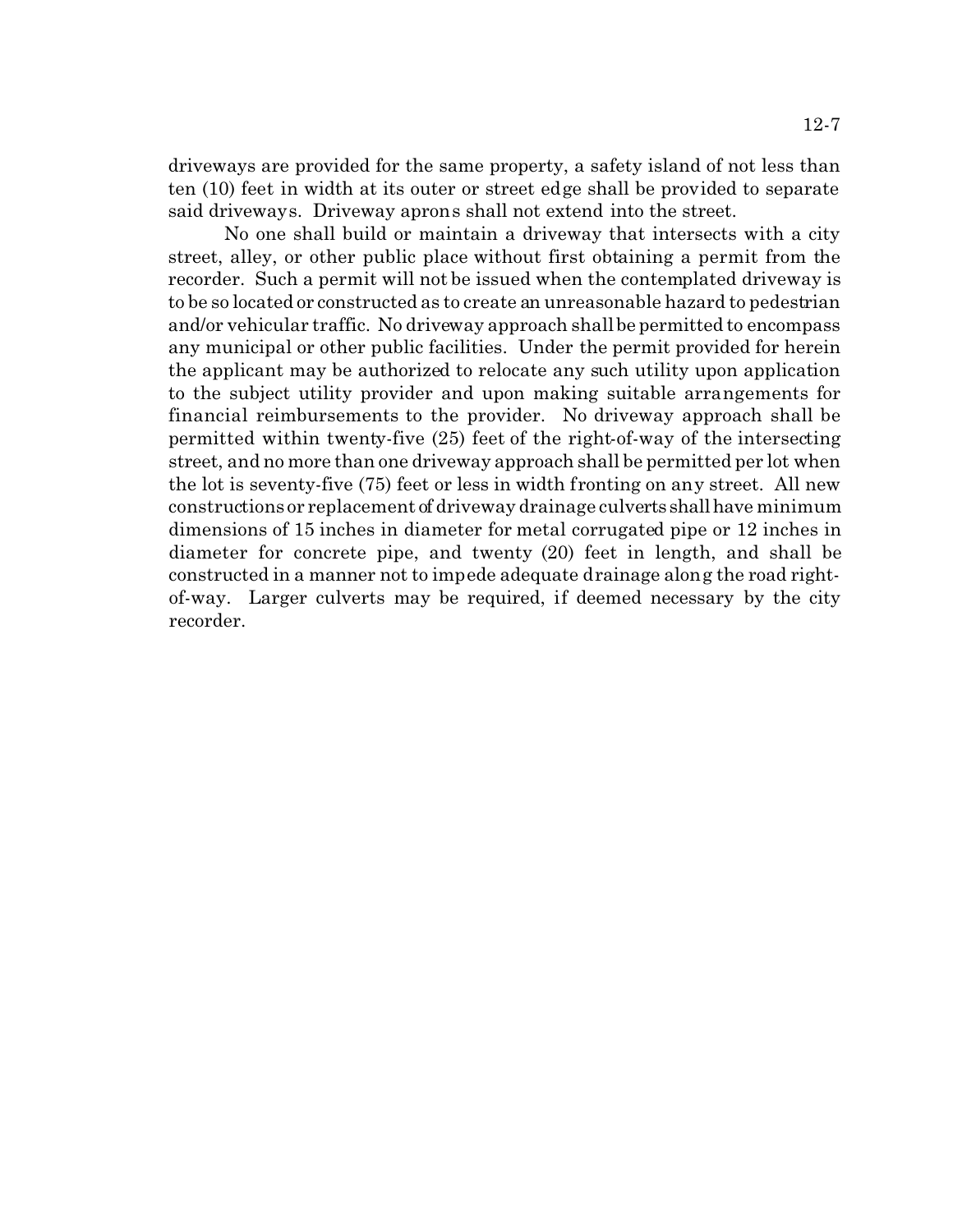## TITLE 13

### UTILITIES AND SERVICES

## CHAPTER 1. WATER. 2. ELECTRICITY.

## CHAPTER 1

## WATER

**SECTION** 13-101. To be furnished by Loudon Utilities.

13-101. To be furnished by Loudon Utilities. Water shall be provided to the City of Philadelphia and its inhabitants by Loudon Utilities. The rights, powers, duties, and obligations of the City of Philadelphia and its inhabitants, are stated in the agreements between the parties.<sup>1</sup>

<sup>&</sup>lt;sup>1</sup>The Agreements are of record in the office of the recorder.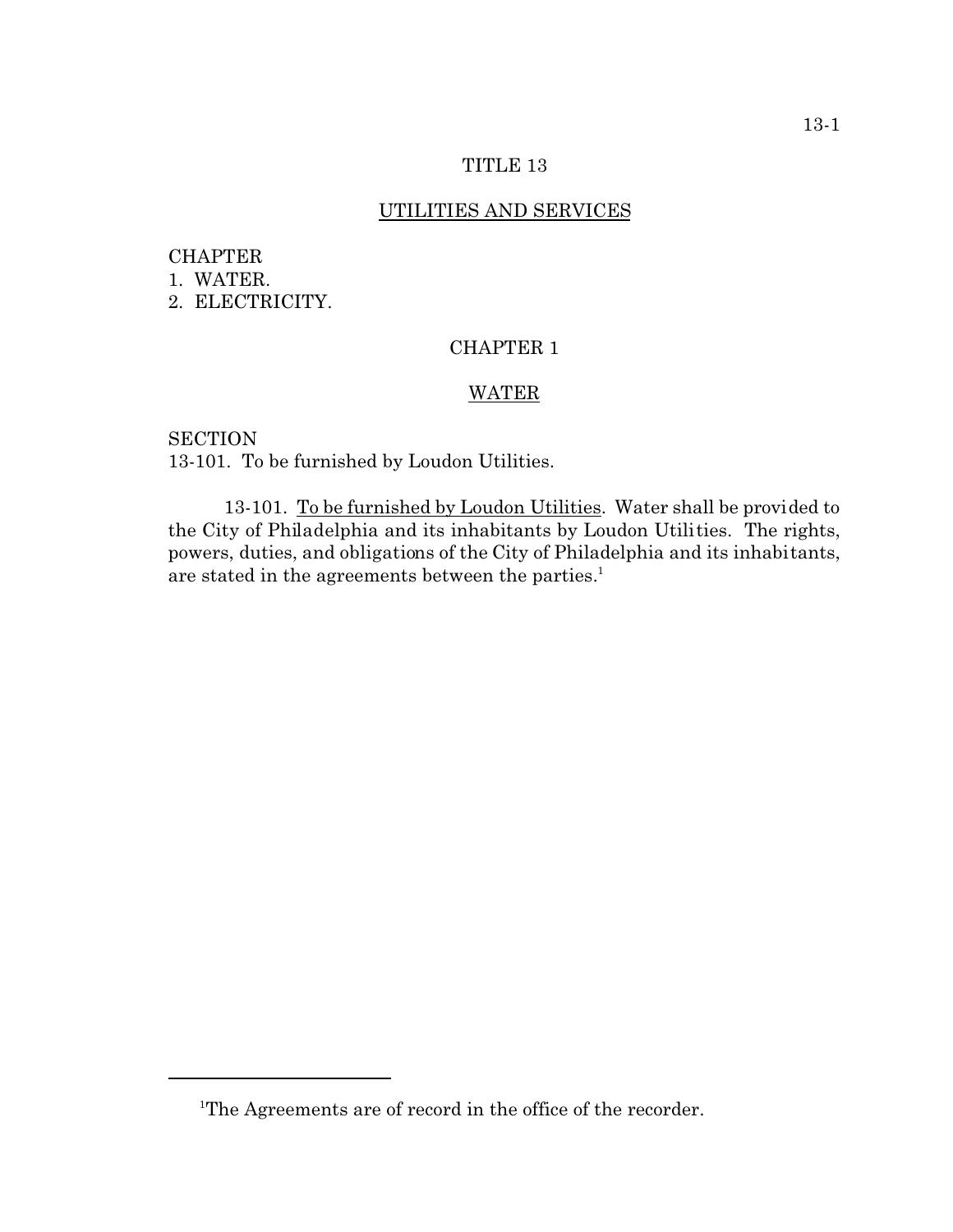## ELECTRICITY

**SECTION** 13-201. To be furnished by Loudon Utilities.

13-201. To be furnished by Loudon Utilities. Electricity shall be provided to the City of Philadelphia and its inhabitants by Loudon Utilities. The rights, powers, duties, and obligations of the City of Philadelphia and its inhabitants, are stated in the agreements between the parties.<sup>1</sup>

<sup>&</sup>lt;sup>1</sup>The Agreements are of record in the office of the recorder.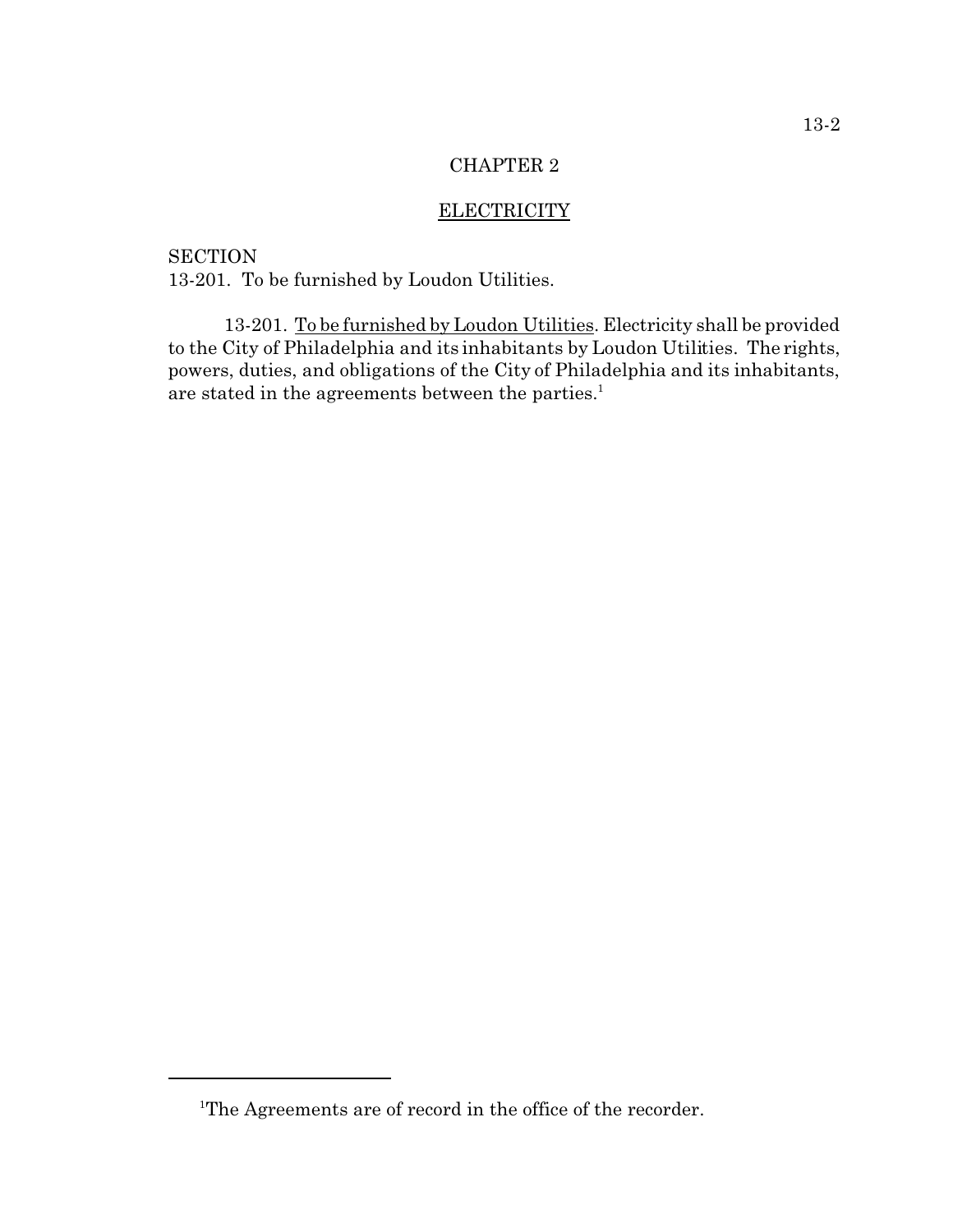ORD-1

# ORDINANCE NO.

AN ORDINANCE ADOPTING AND ENACTING A CODIFICATION **AND** REVISION OF **THE ORDINANCES** OГ THE **CITY** OF PHILADELPHIA, TENNESSEE.

WHEREAS some of the ordinances of the City of Philadelphia are obsolete, and

WHEREAS some of the other ordinances of the City are inconsistent with each other or are otherwise inadequate, now therefore:

BE IT ORDAINED BY THE BOARD OF MAYOR AND ALDERMEN OF THE CITY OF PHILADELPHIA, TENNESSEE, THAT:

Section 1. Ordinances codified. The ordinances of the city of a general, continuing, and permanent application or of a penal nature, as codified and revised in the following "titles," namely "titles" 1 to 13, both<br>inclusive, are ordained and adopted as the "Philadelphia Municipal Code," hereinafter referred to as the "Municipal Code."

Section 2. Ordinances repealed. All ordinances of a general, continuing, and permanent application or of a penal nature not contained in the Municipal Code are hereby repealed from and after the effective date of said code, except as hereinafter provided in Section 3 below.

 $\mathcal{E}$ 

 $\left( \right)$ 

Section 3. Ordinances saved from repeal. The repeal provided for in Section 2 of this ordinance shall not affect: Any offense or act committed or done, or any penalty or forfeiture incurred, or any contract or right established or accruing before the effective date of the Municipal Code; any ordinance or resolution promising or requiring the payment of money by or to the city or authorizing the issuance of any bonds or other evidence of said city's indebtedness; any budget ordinance; any contract or obligation assumed by or in favor of said city; any ordinance establishing a social security system or providing coverage under that system; any administrative ordinances or resolutions not in conflict or inconsistent with the provisions of such code; the portion of any ordinance not in conflict with such code which regulates speed, direction of travel, passing, stopping, yielding, standing, or parking on any specifically named public street or way; any right or franchise granted by the city; any ordinance dedicating, naming, establishing, locating, relocating, opening, paving, widening, vacating, etc., any street or public way; any ordinance establishing and prescribing the grade of any street; any ordinance providing for local improvements and special assessments therefor; any ordinance dedicating or accepting any plat or subdivision; any prosecution, suit, or other proceeding pending or any judgment rendered on or prior to the effective date of said code; any zoning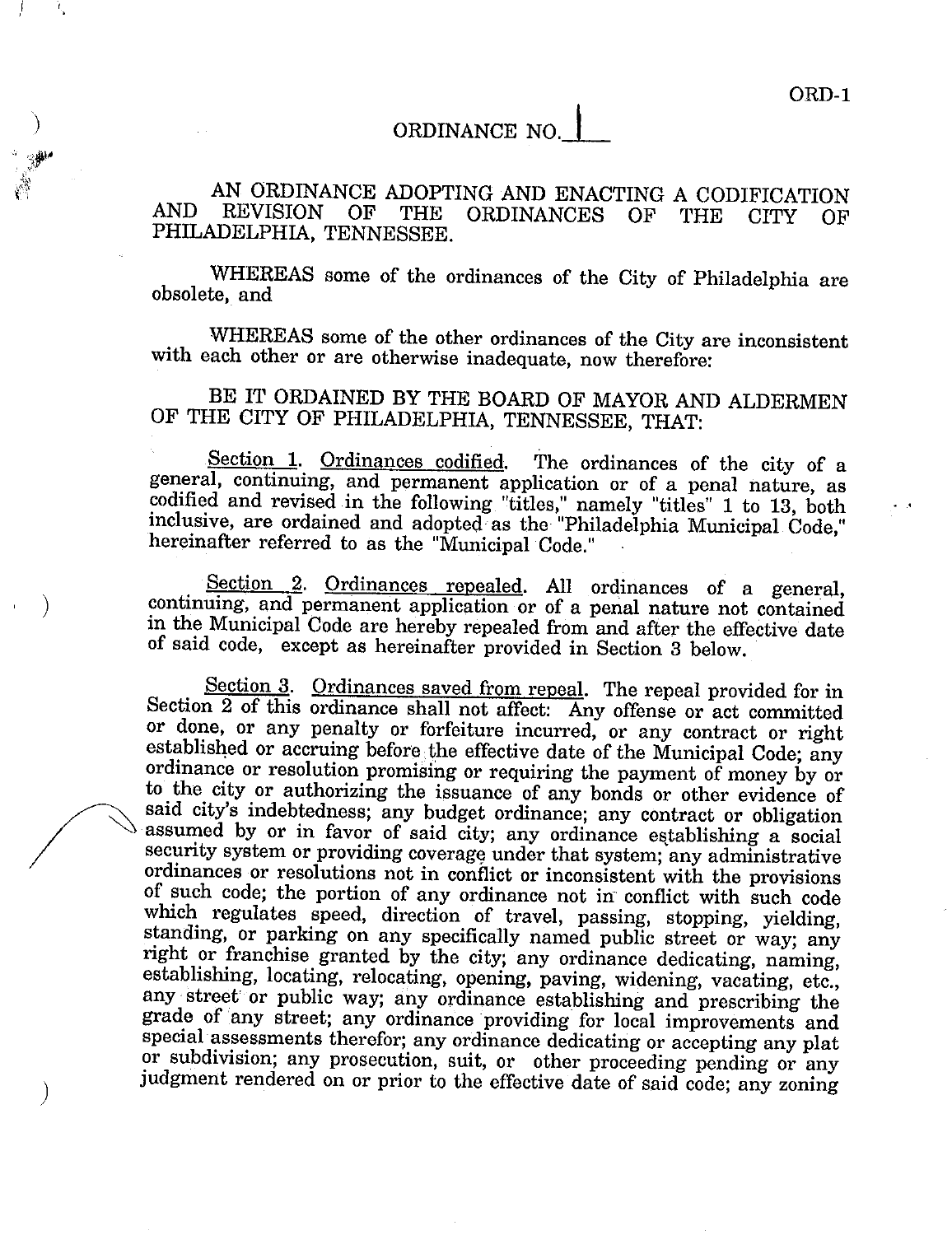ordinance or amendment thereto or amendment to the zoning map; any ordinance establishing or regulating a flood plain or related to flood plain management; nor shall such repeal affect any ordinance annexing territory to the city or amending its zoning map.

Section 4. Continuation of existing provisions. Insofar as the provisions of the Municipal Code are the same as those of ordinances existing and in force on its effective date, said provisions shall be considered to be continuations thereof and not as new enactments.

Section 5. Penalty clause. Wherever in the Municipal Code, including the codes and ordinances adopted by reference, any act is prohibited or is made or declared to be unlawful or an offense or a misdemeanor, or wherever in the Municipal Code the doing of any act is required or the failure to do any act is declared to be unlawful, the violation of any such provision of the Municipal Code shall be punishable by a penalty of not more than fifty dollars (\$50.00) and costs for each separate violation; provided, however, that the imposition of a penalty under the provisions of this section shall not prevent the revocation of any permit or license or the taking of other punitive or remedial action where called for or permitted under the provisions of the Municipal Code or other applicable law.

When any person is fined for violating any provision of the Municipal Code and such person defaults on payment of such penalty, he may be required to perform hard labor, within or without the workhouse, to the extent that his physical condition shall permit, until such penalty is discharged by payment, or until such person, being credited with such sum as may be prescribed for each day's hard labor, has fully discharged said penalty.<sup>1</sup>

Each day any violation of the Municipal Code continues shall constitute a separate offense.

<sup>1</sup>State law reference

 $\lambda$ 

For authority to allow deferred payment of fines, or payment by installments, see the Tennessee Code Annotated, sections 40-24-101 et seq.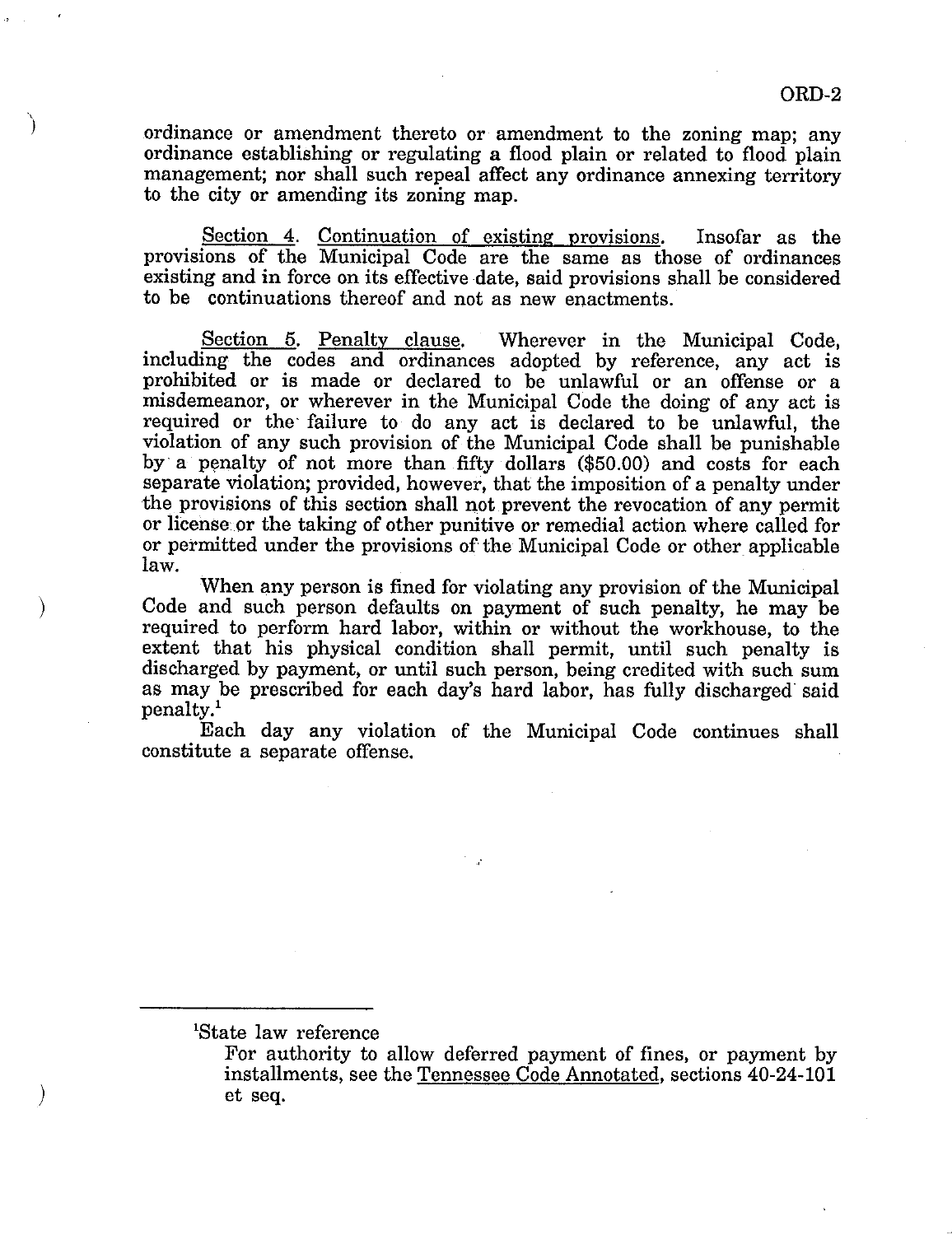Section 6. Code as evidence. Any printed copy of the Municipal Code certified under the signature of the recorder shall be held to be a true and correct copy of such codification and may be read in evidence in any court without further proof of the provisions contained therein.

 $\lambda$ 

 $\big)$ 

 $\big)$ 

Section 7. Severability clause. Each section, subsection, paragraph, sentence, and clause of the Municipal Code, including the codes and ordinances adopted by reference, is hereby declared to be separable and severable. The invalidity of any section, subsection, paragraph, sentence, or clause in the Municipal Code shall not affect the validity of any other portion of said code, and only any portion declared to be invalid by a court of competent jurisdiction shall be deleted therefrom.

Section 8. Reproduction and amendment of code. The Municipal Code shall be reproduced in loose-leaf form. The board of mayor and aldermen, by motion or resolution, shall fix, and change from time to time as considered necessary, the prices to be charged for copies of the Municipal Code and revisions thereto. After adoption of the Municipal Code, each ordinance affecting the code shall be adopted as amending, adding, or deleting, by numbers, specific chapters or sections of said code. Periodically thereafter all affected pages of the Municipal Code shall be revised to reflect such amended, added, or deleted material and shall be distributed to city officers and employees having copies of said code and to other persons who have requested and paid for current revisions. Notes shall be inserted at the end of amended or new sections, referring to the numbers of ordinances making the amendments or adding the new provisions, and such references shall be cumulative if a section is amended more than once in order that the current copy of the Municipal Code will contain references to all ordinances responsible for current provisions. One copy of the Municipal Code as originally adopted and one copy of each amending ordinance thereafter adopted shall be furnished to the Municipal Technical Advisory Service immediately upon final passage and adoption.

Section 9. Construction of conflicting provisions. Where any provision of the Municipal Code is in conflict with any other provision in said code, the provision which establishes the higher standard for the promotion and protection of the public health, safety, and welfare shall prevail.

Section 10. Code available for public use. A copy of the Municipal Code shall be kept available in the recorder's office for public use and inspection at all reasonable times.